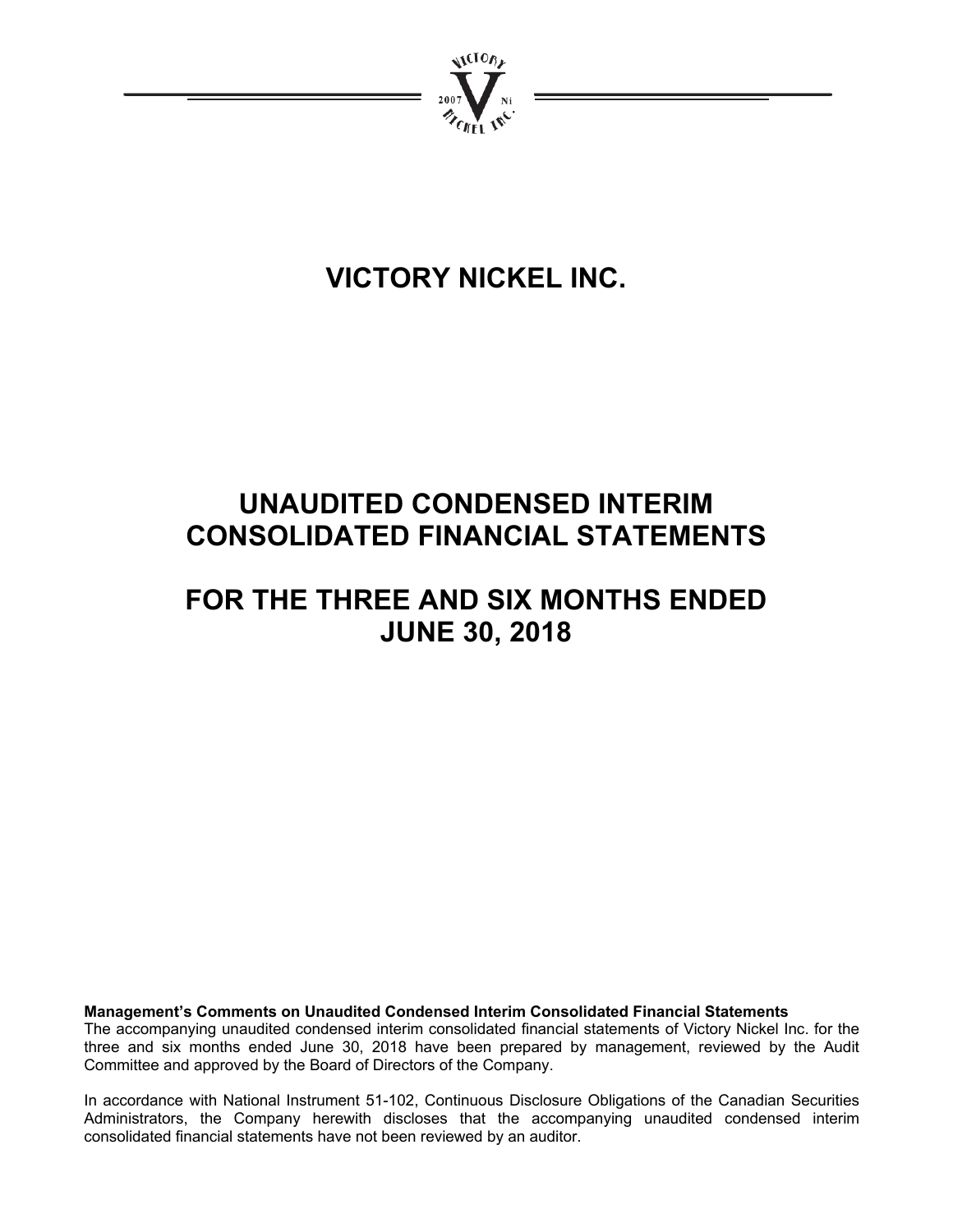### **Condensed Interim Consolidated Balance Sheets**

|                                                                           |              | <b>June 30,</b><br>2018 |                         | December 31,<br>2017 |
|---------------------------------------------------------------------------|--------------|-------------------------|-------------------------|----------------------|
| (in thousands of United States dollars)                                   | <b>Notes</b> | (unaudited)             |                         |                      |
| <b>ASSETS</b>                                                             |              |                         |                         |                      |
| <b>Current assets</b>                                                     |              |                         |                         |                      |
| Cash and cash equivalents                                                 |              | \$<br>28                | \$                      | 125                  |
| Receivables and prepaids                                                  | 4            | 257                     |                         | 88                   |
| Marketable securities                                                     | 5            | 171                     |                         | 255                  |
| Inventory                                                                 | 6            | 1,675                   |                         | 1,851                |
| <b>Total current assets</b>                                               |              | 2,131                   |                         | 2,319                |
| Non-current assets                                                        |              |                         |                         |                      |
| Property, plant and equipment                                             | 7            | 2,758                   |                         | 3,057                |
| Mine property and development project                                     | 8            | 35,018                  |                         | 34,996               |
| Exploration and evaluation projects                                       | 9            | 8,718                   |                         | 8,718                |
| <b>Total non-current assets</b>                                           |              | 46,494                  |                         | 46,771               |
| <b>Total Assets</b>                                                       |              | \$<br>48,625            | $\sqrt[6]{\frac{1}{2}}$ | 49,090               |
| <b>LIABILITIES AND SHAREHOLDERS' EQUITY</b><br><b>Current liabilities</b> |              |                         |                         |                      |
| Trade and other payables                                                  | 10           | \$<br>2,323             | - \$                    | 2,225                |
| Loans and borrowings                                                      | 11           | 7,949                   |                         | 6,500                |
| <b>Total current liabilities</b>                                          |              | 10,272                  |                         | 8,725                |
| <b>Non-current liabilities</b>                                            |              |                         |                         |                      |
| Loans and borrowings                                                      | 11           | 7,312                   |                         | 7,286                |
| Participating Interest                                                    | 12           | 529                     |                         | 529                  |
| Deferred tax liability                                                    |              | 483                     |                         | 911                  |
| <b>Total non-current liabilities</b>                                      |              | 8,324                   |                         | 8,726                |
| <b>Total Liabilities</b>                                                  |              | 18,596                  |                         | 17,451               |
| <b>Shareholders' equity</b>                                               |              |                         |                         |                      |
| Share capital                                                             | 13           | 53,323                  |                         | 53,323               |
| Contributed surplus                                                       |              | 6,160                   |                         | 6,140                |
| Accumulated other comprehensive loss                                      |              | (3, 804)                |                         | (3, 777)             |
| Deficit                                                                   |              | (25, 650)               |                         | (24, 047)            |
| Total shareholders' equity                                                |              | 30,029                  |                         | 31,639               |
| <b>Total Liabilities and Shareholders' Equity</b>                         |              | \$<br>48,625            | \$                      | 49,090               |

#### **NATURE OF OPERATIONS AND GOING CONCERN (Note 1)**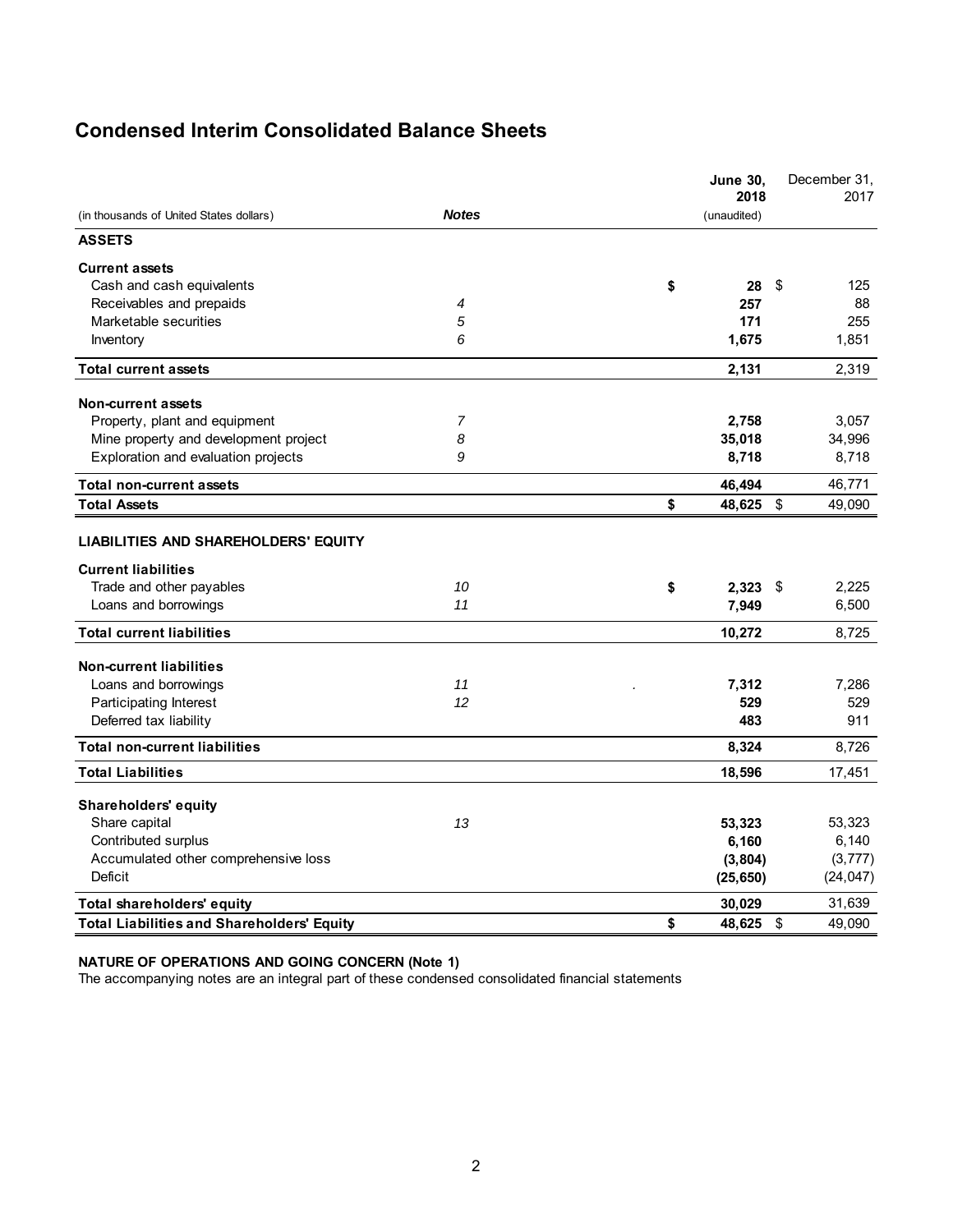| <b>Condensed Interim Consolidated Statements of Operations</b> |  |  |  |
|----------------------------------------------------------------|--|--|--|
|----------------------------------------------------------------|--|--|--|

|                                                                   |              |    |               | Three months ended |               |               |    | Six months ended |  |
|-------------------------------------------------------------------|--------------|----|---------------|--------------------|---------------|---------------|----|------------------|--|
|                                                                   |              |    | June 30, 2018 |                    | June 30, 2017 | June 30, 2018 |    | June 30, 2017    |  |
| (in thousands of United States dollars, except per share amounts) | <b>Notes</b> |    | (unaudited)   |                    | (unaudited)   | (unaudited)   |    | (unaudited)      |  |
| Sales                                                             |              | \$ | 58            | \$                 | 46            | -\$<br>457    | \$ | 295              |  |
| Cost of goods sold                                                |              |    | (126)         |                    | (204)         | (514)         |    | (445)            |  |
| Gross profit                                                      |              |    | (68)          |                    | (158)         | (57)          |    | (150)            |  |
| <b>Operating expenses</b>                                         |              |    |               |                    |               |               |    |                  |  |
| General and administrative                                        |              |    | (242)         |                    | (199)         | (429)         |    | (338)            |  |
| Share based payments                                              | 15           |    |               |                    | (28)          | (20)          |    | (332)            |  |
| Amortization of property, plant and equipment                     | 7            |    | (146)         |                    | (147)         | (293)         |    | (280)            |  |
| <b>Operating loss</b>                                             |              |    | (456)         |                    | (532)         | (799)         |    | (1, 100)         |  |
| Finance income                                                    | 16           |    | 37            |                    | 262           | 37            |    | 27               |  |
| Finance costs                                                     | 16           |    | (647)         |                    | (517)         | (1, 270)      |    | (1,055)          |  |
| Net finance costs                                                 |              |    | (610)         |                    | (255)         | (1, 233)      |    | (1,028)          |  |
| Loss before income taxes                                          |              |    | (1,066)       |                    | (787)         | (2,032)       |    | (2, 128)         |  |
| Income tax recovery                                               |              |    | 191           |                    | 133           | 429           |    | 566              |  |
| Net loss for the period                                           |              | \$ | $(875)$ \$    |                    | $(654)$ \$    | $(1,603)$ \$  |    | (1, 562)         |  |
| Loss per share                                                    | 14           |    |               |                    |               |               |    |                  |  |
| Basic and diluted loss per share                                  |              | S  | $(0.01)$ \$   |                    | $(0.01)$ \$   | $(0.02)$ \$   |    | (0.02)           |  |

The accompanying notes are an integral part of these condensed consolidated financial statements

### **Condensed Interim Consolidated Statements of Comprehensive (Loss) Income**

|                                                  |   |               | Three months ended | Six months ended |  |               |  |
|--------------------------------------------------|---|---------------|--------------------|------------------|--|---------------|--|
|                                                  |   | June 30, 2018 | June 30, 2017      | June 30, 2018    |  | June 30, 2017 |  |
| (in thousands of United States dollars)          |   | (unaudited)   | (unaudited)        | (unaudited)      |  | (unaudited)   |  |
| Net loss for the period                          |   | $(875)$ \$    | $(654)$ \$         | $(1,603)$ \$     |  | (1, 562)      |  |
| Other comprehensive income (loss) ("OCI")        |   |               |                    |                  |  |               |  |
| Net change in fair value of financial assets     | 5 | 22            | (40)               | (84)             |  | 32            |  |
| Foreign exchange loss                            |   | 21            | J.                 | 57               |  |               |  |
| Other comprehensive (loss) income for the period |   | 43            | (37)               | (27)             |  | 32            |  |
| Total Comprehensive Loss for the period          |   | $(832)$ \$    | (691)              | $(1,630)$ \$     |  | (1,530)       |  |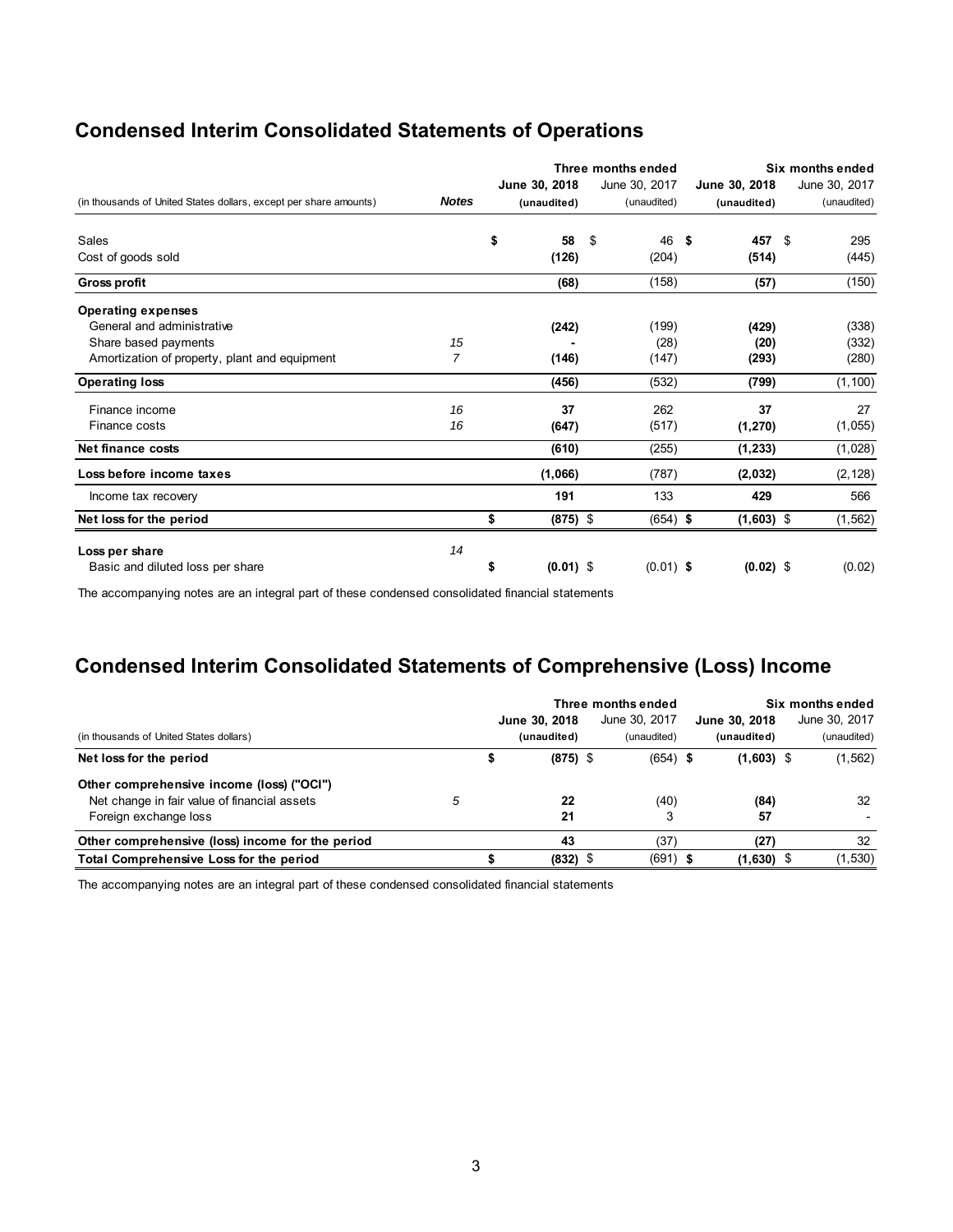### **Condensed Interim Consolidated Statements of Shareholders' Equity**

|                                                       |    |                        |                | <b>Accumulated</b><br>Other      |                            |     |                     |
|-------------------------------------------------------|----|------------------------|----------------|----------------------------------|----------------------------|-----|---------------------|
|                                                       |    | <b>Share</b>           |                | <b>Contributed Comprehensive</b> |                            |     |                     |
| (in thousands of United States dollars)               |    | Capital                | <b>Surplus</b> | (Loss) Income                    | <b>Deficit</b>             |     | <b>Total Equity</b> |
| Balances as at January 1, 2017                        |    | <b>Notes \$ 53,241</b> | \$<br>5.696    | \$<br>(3.855)                    | \$ (23,999)                | -\$ | 31,083              |
| Total comprehensive loss for the period               |    |                        |                |                                  |                            |     |                     |
| Net loss for the period                               |    |                        |                |                                  | (1, 562)                   |     | (1, 562)            |
| Other comprehensive income (loss)                     |    |                        |                |                                  |                            |     |                     |
| Net change in fair value of financial assets          |    |                        |                | 32                               |                            |     | 32                  |
| Total other comprehensive income                      |    |                        |                | 32                               |                            |     | 32                  |
| Total comprehensive loss for the period               |    |                        |                |                                  |                            |     | (1,530)             |
| Transactions with owners, recorded directly in equity |    |                        |                |                                  |                            |     |                     |
| Contributions in the period                           |    |                        |                |                                  |                            |     |                     |
| Options granted and vesting                           |    |                        | 332            |                                  |                            |     | 332                 |
| <b>Total contributions by owners</b>                  |    |                        | 332            |                                  |                            |     | 332                 |
| <b>Total transactions with owners</b>                 |    |                        | 332            |                                  |                            |     | 332                 |
| Balances as at June 30, 2017                          |    | \$53,241               | \$<br>6,028    | \$<br>(3,823)                    | $$$ (25,561) \$            |     | 29,885              |
| Balances as at January 1, 2018                        |    | \$53,323               | \$<br>6,140    | \$<br>(3, 777)                   | $$$ (24,047) \$            |     | 31,639              |
| Total comprehensive loss for the period               |    |                        |                |                                  |                            |     |                     |
| Net Loss for the period                               |    |                        |                |                                  | (1,603)                    |     | (1,603)             |
| Other comprehensive income (loss)                     |    |                        |                |                                  |                            |     |                     |
| Net change in fair value of financial assets          | 5  |                        |                | (84)                             |                            |     | (84)                |
| Foreign exchange on change in functional currency     |    |                        |                | 57                               |                            |     | 57                  |
| Total other comprehensive loss                        |    |                        |                | (27)                             |                            |     | (27)                |
| Total comprehensive loss for the period               |    |                        |                |                                  |                            |     | (1,630)             |
| Transactions with owners, recorded directly in equity |    |                        |                |                                  |                            |     |                     |
| Contributions in the period                           |    |                        |                |                                  |                            |     |                     |
| Options granted and vesting                           | 15 |                        | 20             |                                  |                            |     | 20                  |
| <b>Total contributions</b>                            |    |                        | 20             |                                  |                            |     | 20                  |
| <b>Total transactions with owners</b>                 |    |                        | 20             |                                  |                            |     | 20                  |
| Balances as at June 30, 2018                          |    | $$53,323$ \$           | 6.160          | \$                               | $(3,804)$ \$ $(25,650)$ \$ |     | 30,029              |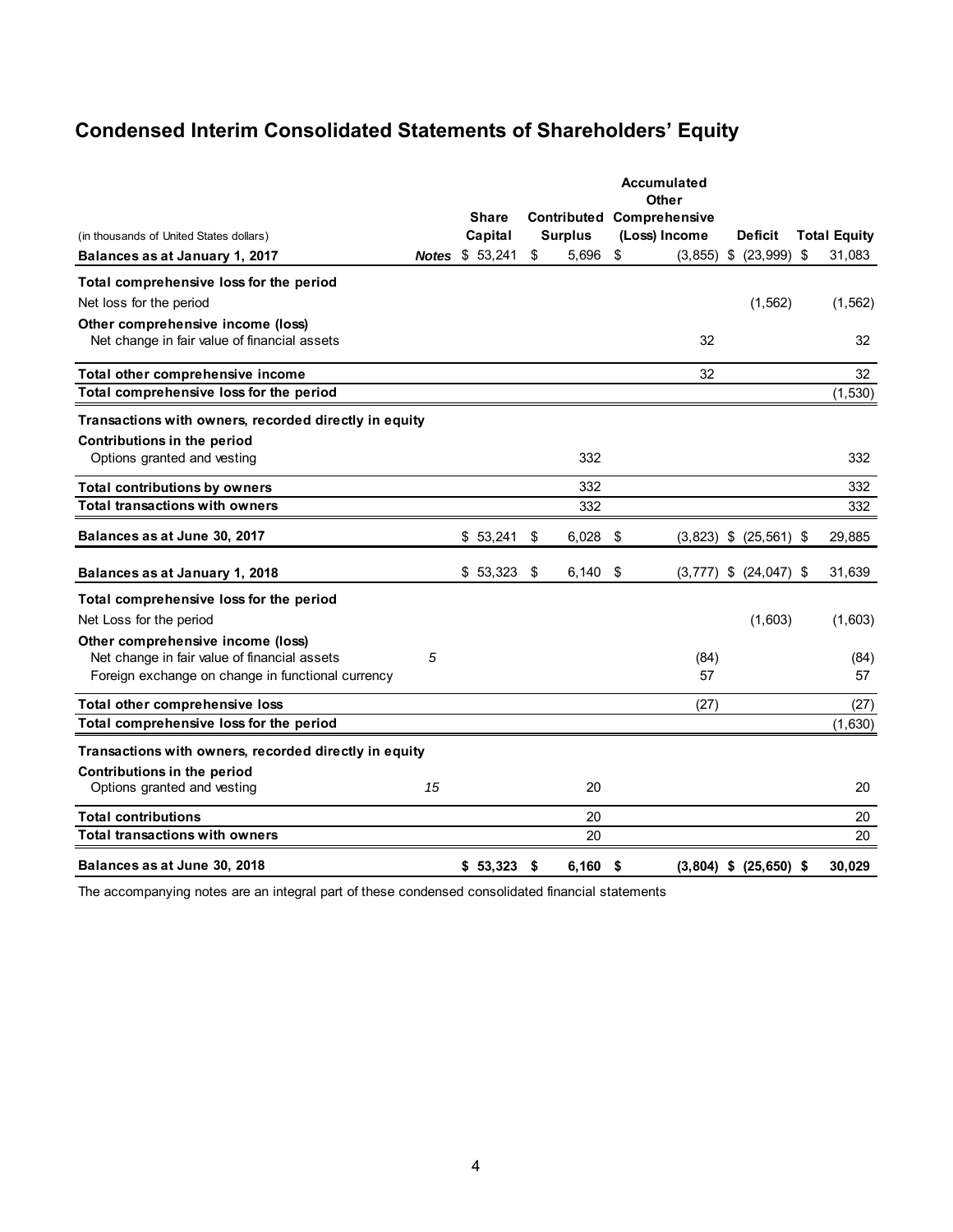### **Condensed Interim Consolidated Statements of Cash Flows**

|                                                       |                | Six months ended   |    |               |  |  |  |
|-------------------------------------------------------|----------------|--------------------|----|---------------|--|--|--|
| (in thousands of United States dollars)               | <b>Notes</b>   | June 30, 2018      |    | June 30, 2017 |  |  |  |
| Cash flows from operating activities                  |                |                    |    |               |  |  |  |
| Net loss for the period                               |                | \$<br>$(1,603)$ \$ |    | (1, 562)      |  |  |  |
| Adjustments for:                                      |                |                    |    |               |  |  |  |
| Share based payments                                  | 15             | 20                 |    | 332           |  |  |  |
| Amortization of property, plant and equipment         | $\overline{7}$ | 293                |    | 280           |  |  |  |
| Net finance costs                                     | 16             | 1,270              |    | 1,014         |  |  |  |
| Income tax recovery                                   |                | (429)              |    | (566)         |  |  |  |
| Net change in working capital:                        |                |                    |    |               |  |  |  |
| Change in receivables and prepaids                    | 4              | (24)               |    | 8             |  |  |  |
| Change in inventory                                   | 6              | 177                |    | 241           |  |  |  |
| Change in trade and other payables                    | 10             | 103                |    | 171           |  |  |  |
| Net cash used by operating activities                 |                | (193)              |    | (82)          |  |  |  |
| Cash flows from investing activities                  |                |                    |    |               |  |  |  |
| Expenditures on mine property and development project | 8              | (22)               |    | (13)          |  |  |  |
| Purchase of plant, property and equipment             | 13             | (1)                |    |               |  |  |  |
| Issuance of current promissory note                   | 11             | (145)              |    |               |  |  |  |
| Net cash used by investing activities                 |                | (168)              |    | (13)          |  |  |  |
| Cash flows from financing activities                  |                |                    |    |               |  |  |  |
| Receipt of current loans                              | 11             | 437                |    |               |  |  |  |
| Payments under leases                                 |                | (5)                |    | (69)          |  |  |  |
| Repayment of loans and interest                       |                | (208)              |    |               |  |  |  |
| Net cash provided (used) by financing activities      |                | 224                |    | (69)          |  |  |  |
| Net decrease in cash and cash equivalents             |                | (137)              |    | (164)         |  |  |  |
| Foreign exchange effect on cash and cash equivalents  |                | 40                 |    | (11)          |  |  |  |
| Cash and cash equivalents, beginning of the period    |                | 125                |    | 197           |  |  |  |
| Cash and cash equivalents, end of the period          |                | \$<br>28           | \$ | 22            |  |  |  |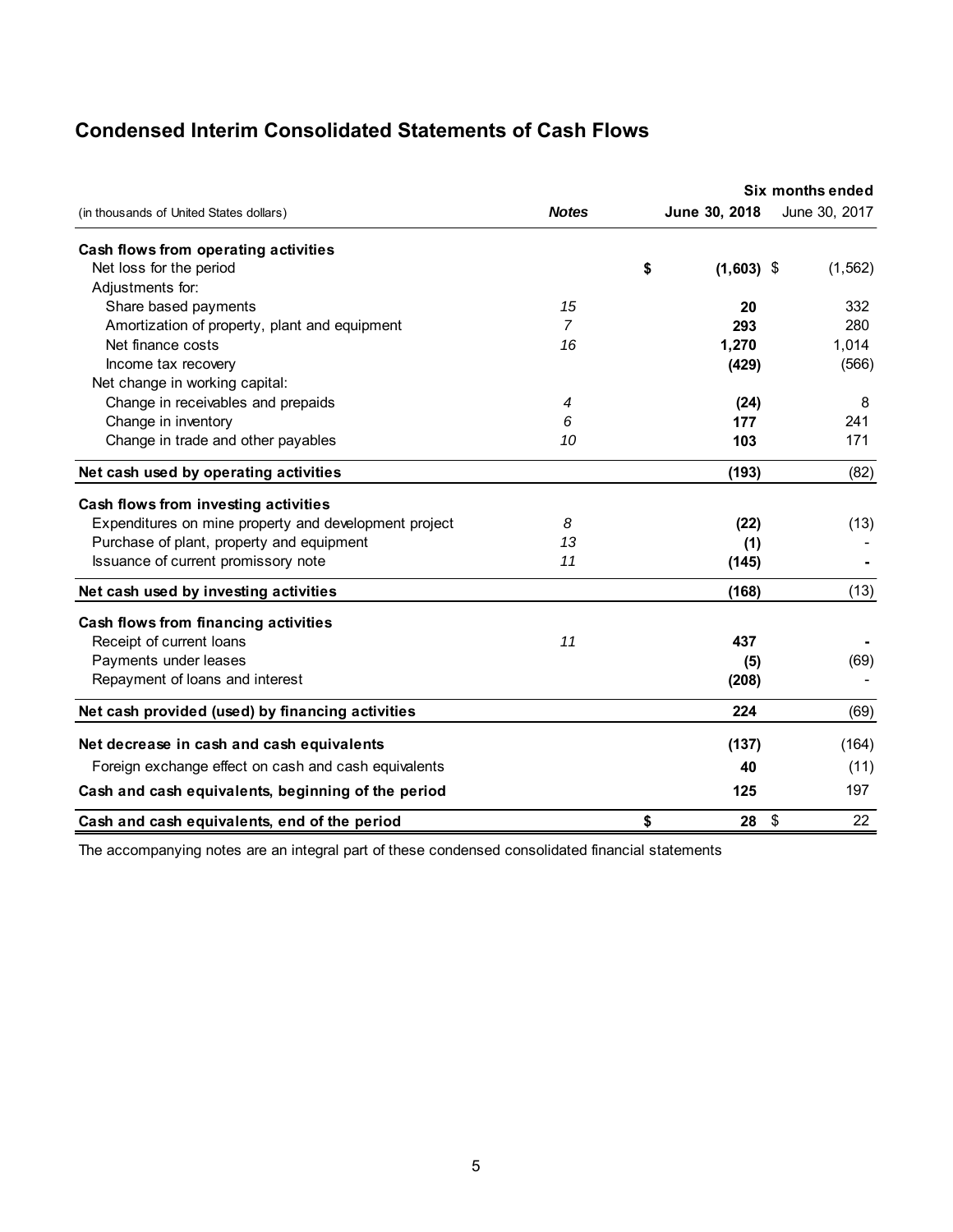*(all tabular amounts in thousands of United States dollars, except common share and per share information)*

#### **1. NATURE OF OPERATIONS AND GOING CONCERN**

#### **Nature of Operations**

Victory Nickel Inc. ("Victory Nickel" or the "Company") is a company domiciled in Canada. The address of the Company's registered office is 80 Richmond St. West, Suite 1802, Toronto, Ontario, M5H 2A4. The consolidated financial statements as at and for the three and six months ended June 30, 2018 (the "Condensed Interim Consolidated Financial Statements") comprise of the Company and its subsidiaries Victory Silica Ltd. ("Victory Silica") and BG Solutions Ltd. ("BG") together referred to as "Victory Nickel" and individually as "Victory Nickel entities". Victory Nickel was primarily engaged in the acquisition, exploration and development of nickel properties and associated products in Canada until the second quarter of 2014 when the Company became a producer and supplier of premium frac sand from its frac sand plant (the "7P Plant"), located near the town of Seven Persons, approximately 18 kilometres southwest of Medicine Hat, Alberta. The 7P Plant comprises a fully-operational wet plant with a nominal capacity of approximately 120,000 tons per annum ("tpa") and a dry plant with a nominal capacity of 500,000 tpa. Frac sand is specialized sand that is used as a proppant to enhance recovery from oil and gas wells. The Company was formed on February 1, 2007 pursuant to a plan of arrangement.

On February 22, 2016 the Company commenced trading its common shares on the Canadian Securities Exchange ("CSE") under the symbol NI. Previously, the Company was listed on the Toronto Stock Exchange ("TSX") under the symbol NI.

All dollar amounts are quoted in United States dollars ("US\$" or "US dollars"), except for those denoted as Canadian dollars ("CAD\$") or Australian dollars ("AU\$").

#### **Going Concern**

These Condensed Interim Consolidated Financial Statements have been prepared using Generally Accepted Accounting Principles ("GAAP") applicable to a going concern, which contemplates the realization of assets and settlement of liabilities in the normal course of business as they come due. As at June 30, 2018, the Company had a working capital deficiency of \$8,141,000, calculated as current assets less current liabilities, an increase from a working capital deficiency of \$6,406,000 as at December 31, 2017 mostly due to interest accrued on debt. At June 30, 2018, the debts of \$7,949,000 were the largest factor in the Company's working capital deficiency, as the Company was in default on all unsecured debt and related interest. Management is working to extend the unsecured debt maturity to beyond the maturity of the secured loan.

The Company's main assets are its nickel projects. Minago, the most advanced of its projects is permitted and ready for development. However, development costs are in excess of \$500,000,000 and given the current price of nickel, it is unlikely that financing for this project will be available in the near future. If the Company is unable to finance and develop these projects, the potential recovery via sale of these projects may be below the current carrying amounts. Given the defaults on various loans discussed below, there is an increased risk that the Company's creditors could force the Company to liquidate its core assets under less than favourable terms.

On April 14, 2015, the Company announced that operations at the 7P Plant were temporarily suspended until the demand for frac sand improved; this temporary suspension was due to the dramatic decrease in energy pricing that began in 2014. Since March 2015, sales have been significantly below rates achieved during 2014 and continue well below the level required to generate positive cash flow. The 7P Plant was restarted in March 2017 and continues to operate on an as-needed basis in order to fulfil customer needs. In October 2017, the Company announced that it had completed the refurbishment of its frac sand wash plant at the 7P Plant. The wash plant is now operational, enhancing the ability to produce and sell frac sand. 2018 has shown some improvement in the slowdown in drilling activity due to the severe drop in the price of oil, but sales have yet to recover to levels that would generate positive cash flow.

The near-term outlook in the frac sand market remains unclear. The US dollar continues to negatively impact demand for high-quality Wisconsin frac sand in Canada, as the price for domestic frac sand has dropped and service companies appear satisfied with using lower-quality domestic frac sand, because of the price differential caused mainly by the exchange rate. As the Company's inventory is Wisconsin frac sand, this will continue to stress the Company's liquidity until such time as the market demand recovers and operations can resume on a consistent basis.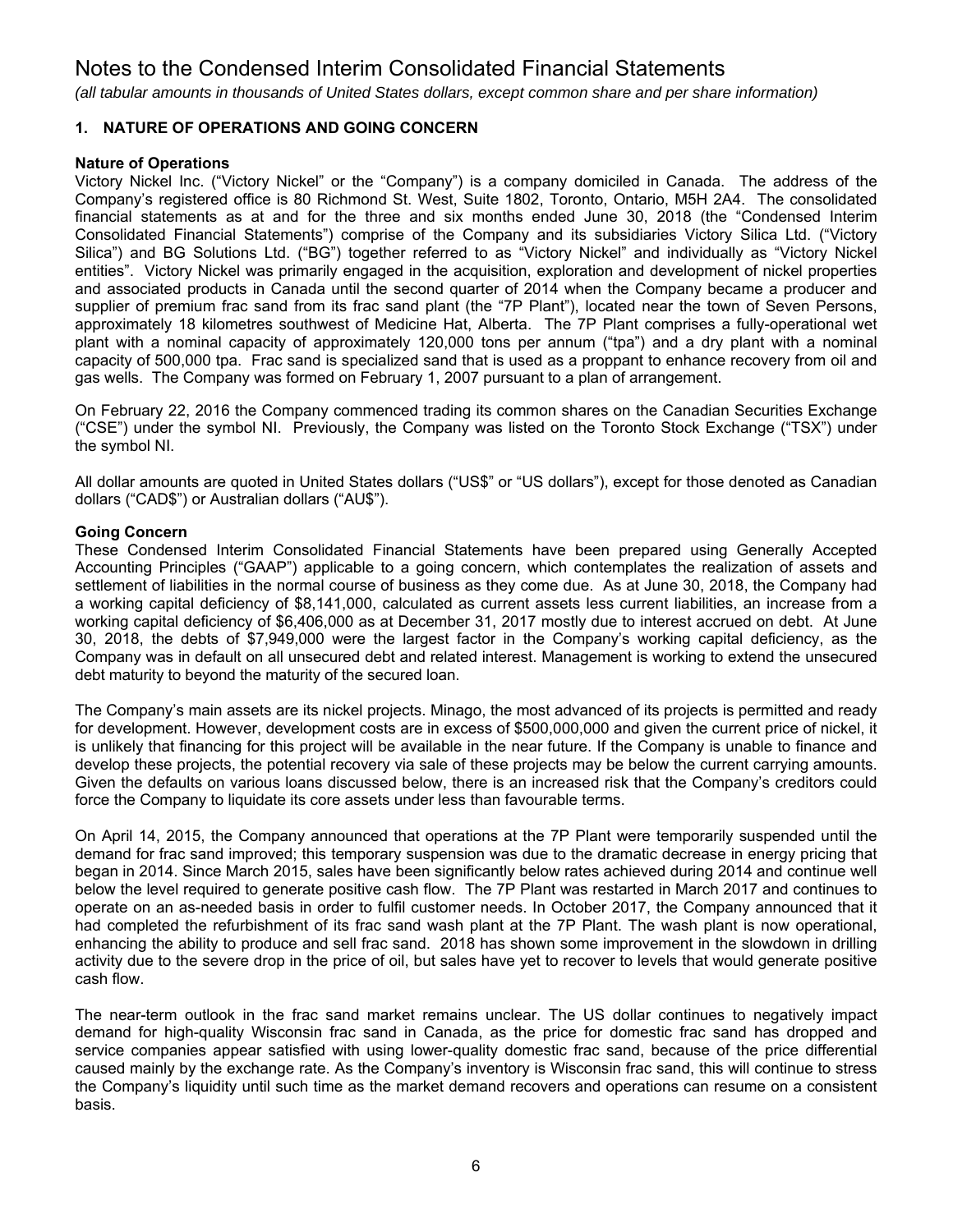*(all tabular amounts in thousands of United States dollars, except common share and per share information)*

Cash flows from frac sand sales during the first half of 2018 were insufficient to cover operating and investment cash requirements and necessitated short term support from the Company's secured lender.

During 2016, the Company restructured its debt (the "Debt Restructuring Agreement") with holders of promissory convertible notes and trade creditors, by issuing shares of the Company and unsecured promissory convertible notes ("Promissory Convertible Notes"). In 2017, the Company's secured debt ("Secured Debt") increased by the amount of unpaid interest to \$7,050,000 and the maturity date was extended to July 31, 2019. Subsequent to June 30, 2018, the Company obtained agreement to defer the maturity date of certain unsecured debt to beyond the maturity date of the Secured Debt.

Pursuant to the terms of the Secured Debt, the Company is prevented from making payments under outstanding unsecured debt until the Secured Debt is repaid. Interest payable on the Secured Debt is in default however the lender of the Secured Debt (the "Secured Lender") provided a forbearance agreement for the balance of the accrued interest and made short term advances to cover non-discretionary costs. Barring a significant improvement in the sales of frac sand, the Company is unlikely to be able to repay the Secured Debt in full when it matures in July 2019. The Company's ability to make the required interest payments during the remainder of 2018 is also in doubt and dependent upon frac sand sales. The Company's Secured Lender continues to demonstrate its commitment to ensuring the protection of the Company's core assets by providing working capital advances and forbearance agreements with respect to the interest due under the Secured Debt. Should the support of the Secured Lender change, the going concern assumption would be in doubt.

During 2016, all of the promissory convertible note holders participated in the Debt Restructuring Agreement, except for one holder of a \$3,000,000 promissory convertible note (the "Outstanding Note"). In March 2016, the Company announced that it had received notice that the holder of the Outstanding Note had filed a statement of claim concerning non-payment of principal and interest. The Company has reviewed the statement of claim with legal counsel to assess its impact on the Company and has concluded that there is no significant impact on the status of the Company's debt. The Outstanding Note matured in July 2016 and the Company has been unable to repay the amounts owing and interest payments due, which has resulted in the Company defaulting on the note.

The Company has not paid interest payments due on its Promissory Convertible Notes, which has resulted in the Company defaulting on these notes.

The ability of the Company to continue as a going concern is heavily dependent on the continued support of its lenders and the frac sand market improving, both in demand and in price, and the Company's ability to resume full operations at its 7P Plant. In addition to the liquidity and solvency uncertainties described above, the ability to resume full operations at the 7P Plant will require additional financing. In order to resume purchasing and shipping supplies of frac sand and full operations at the 7P Plant, the Company will require additional working capital. As noted, the Company's Secured Lender has been supportive to date. However, there are no assurances that the Company will be able to obtain the working capital to resume operations at the level sufficient to generate cash flows to repay its outstanding obligations.

The Company has cut non-essential costs in an effort to reduce operating losses and has deferred payments wherever possible. During 2018 and 2017, the Company, with the agreement of its Secured Lender, sold non-core assets to provide operating funds. However, without an injection of capital and/or until the demand and pricing for frac sand returns to pre-2015 levels, the Company will not be able to meet its outstanding obligations or any new obligations as they become due. The defaults on the Company's existing obligations add to the challenge of obtaining additional capital.

There can be no assurance that the Company will be able to restructure its debt further and/or recapitalize, and there is no certainty as to what further steps, if any, the secured and unsecured lenders may take. To date, management and the board of directors have reduced and/or deferred salaries and director fees until business recovers, but there is no certainty that this will continue. Management salary reductions and/or deferrals put the Company at risk of being unable to retain key personnel.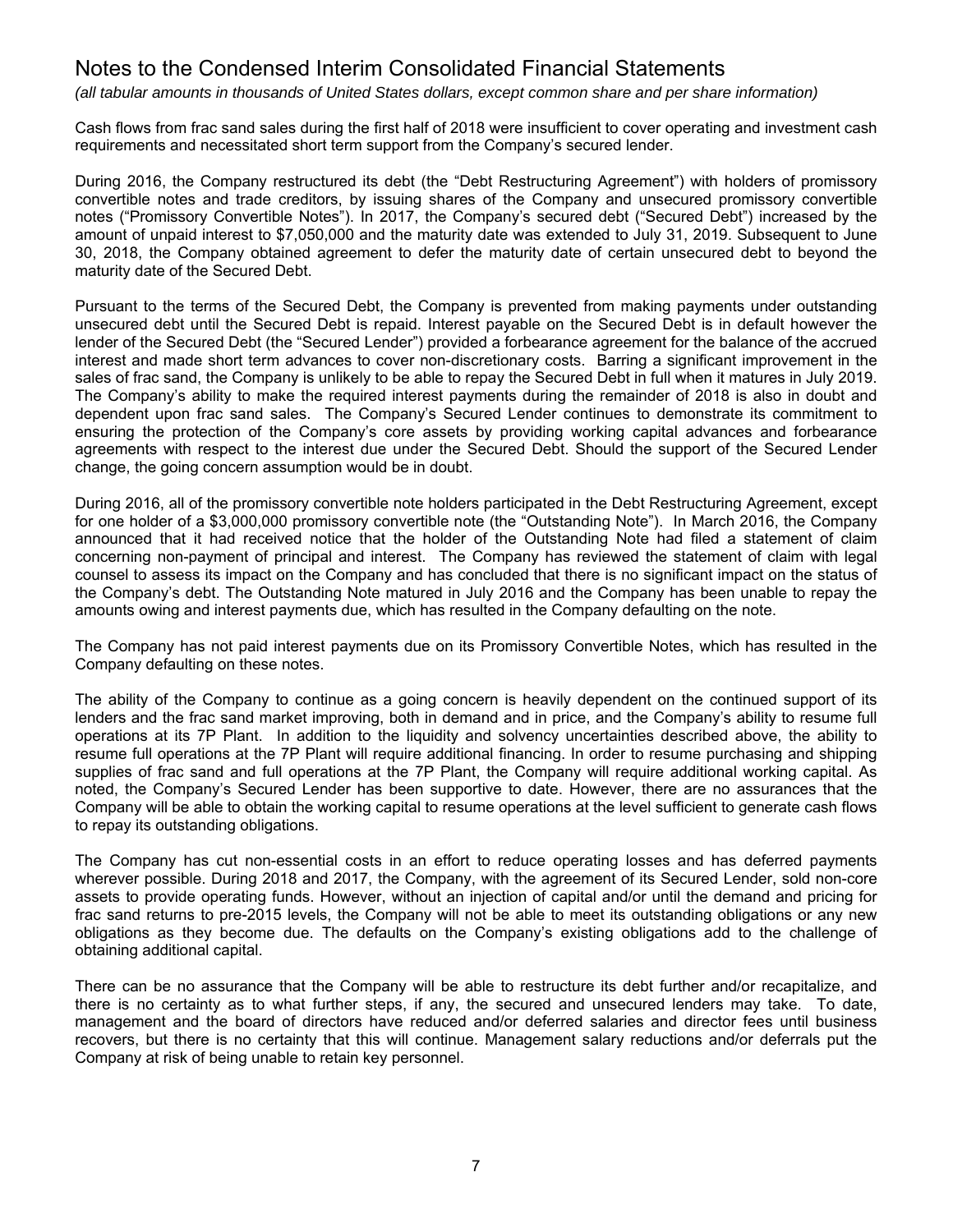*(all tabular amounts in thousands of United States dollars, except common share and per share information)*

In addition to the above liquidity issues, the Company is subject to the risks and challenges experienced by other companies at a comparable stage. These risks include, but are not limited to, continuing losses, dependence on key individuals and the ability to secure adequate financing or to complete corporate transactions to meet the minimum capital required to successfully fund its projects and operating expenses.

None of the Company's mining projects have commenced commercial production and, accordingly, the Company is dependent upon debt or equity financings, the optioning and/or sale of resource or resource-related assets or interests, exploration results which have the potential for the discovery of economically-recoverable reserves and resources, and/or the ability to generate sufficient cash flow from its other operating activities for its funding. Development of the Company's current nickel mining projects to the production stage will require significant financing. Given the current economic climate, including the low nickel price, and the Company's existing liquidity challenges, the ability to raise sufficient funds will be difficult.

Should the Company not be able to overcome the risks described in this section, the carrying value of the Company's assets would be subject to material adjustment and, in addition, other adjustments may be necessary to these Condensed Interim Consolidated Financial Statements should such adverse events impair the Company's ability to continue as a going concern as contemplated under GAAP. There is no certainty that the Company will be able to generate sufficient cash to fund its activities including debt servicing, project expenditures and corporate costs. These conditions indicate the existence of a material uncertainty that may cast significant doubt about the Company's ability to continue as a going concern. Failure to continue as a going concern would require that the Company's assets and liabilities be restated on a liquidation basis, which would differ significantly from the going concern basis.

#### **2. BASIS OF PREPARATION**

The Condensed Interim Consolidated Financial Statements have been prepared using accounting policies consistent with International Financial Reporting Standards ("IFRS") and its interpretations adopted by the International Accounting Standards Board ("IASB") applicable to the preparation of the interim financial statements, including IAS 34. The accounting policies, methods of computation and presentation applied in these Condensed Interim Consolidated Financial Statements are consistent with those of the previous fiscal year.

The unaudited Condensed Interim Consolidated Financial Statements reflect the accounting policies and disclosures described in Notes 2, 3, 4 and 5 to the Company's audited consolidated financial statements for the year ended December 31, 2017 (the "2017 Audited Financial Statements") (with the exception of changes set out below, if any) and accordingly, should be read in conjunction with those financial statements and the notes thereto.

The management of the Company prepares the consolidated financial statements, which are then reviewed by the Audit Committee and the Board of Directors. The Condensed Interim Consolidated Financial Statements were authorized for issue by the Board of Directors on August 23, 2018 and are made available to shareholders and others through filing on SEDAR shortly thereafter.

These Condensed Interim Consolidated Financial Statements are presented in US dollars, which is the Company's functional currency. All financial information is expressed in US dollars unless otherwise stated; tabular amounts are stated in thousands of dollars.

#### **3. SIGNIFICANT ACCOUNTING POLICIES**

The accounting policies of the Company are set out in detail in Note 3 to the 2017 Audited Financial Statements. Such policies have been applied consistently by all Victory Nickel entities and to all periods presented in these condensed interim consolidated financial statements.

There have been no new accounting policies adopted by the Company.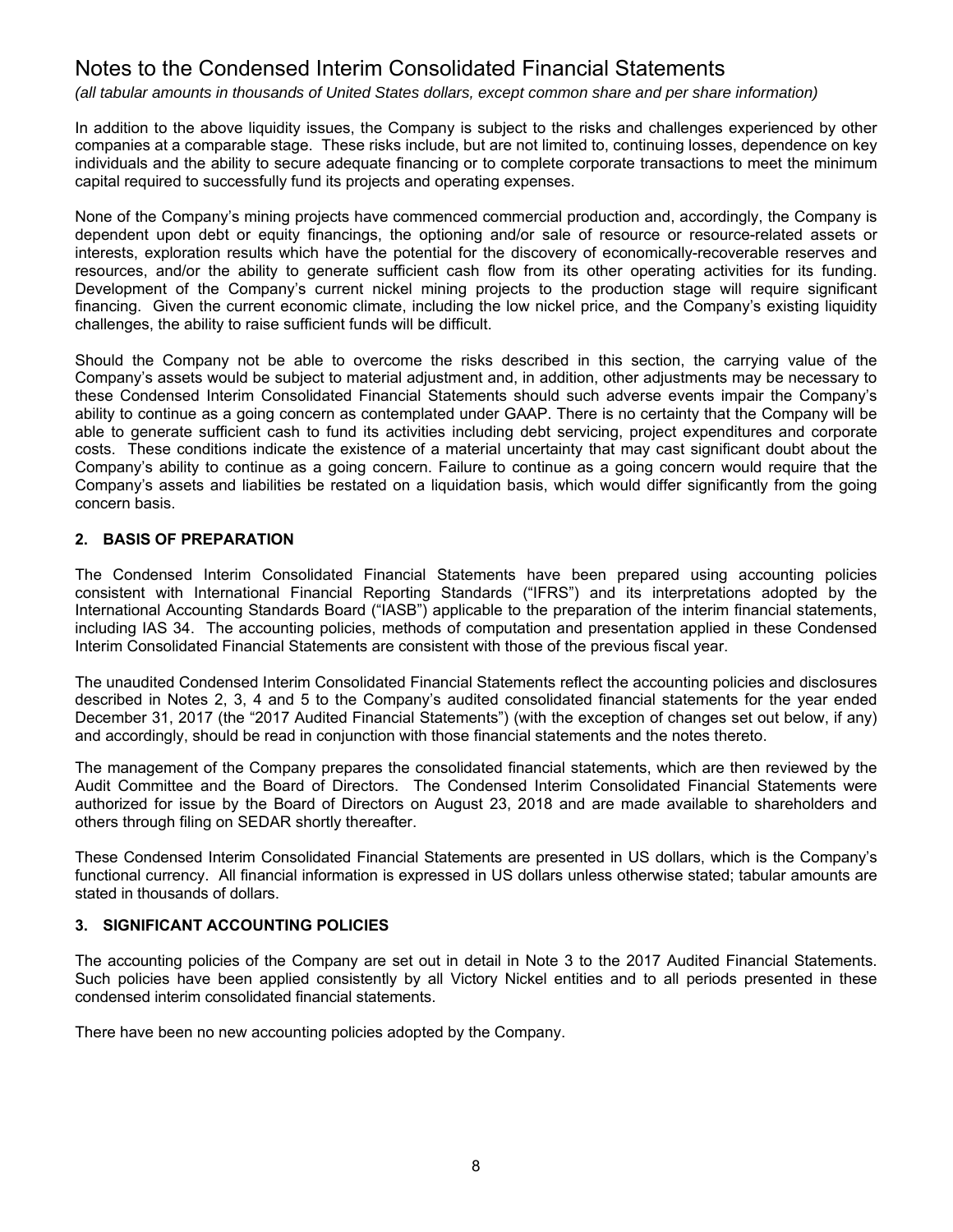*(all tabular amounts in thousands of United States dollars, except common share and per share information)*

#### **4. RECEIVABLES AND PREPAIDS**

|                              | <b>June 30,</b> | December 31, |
|------------------------------|-----------------|--------------|
|                              | 2018            | 2017         |
| Trade accounts receivable    | 29S             | 19           |
|                              | 29              | 19           |
| Other receivables            |                 | 14           |
| Promissory note and interest | 210             | 55           |
|                              | 247             | 88           |

During 2017, the Company committed to provide up to \$200,000 in funding under certain terms of a secured note. The note bears interest of 15%, is secured and was to mature on June 22, 2018. During the first half of 2018, the Company advanced \$145,000 in addition to the \$55,000 advanced during 2017. Subsequent to June 30, 2018, the Company received repayment of the note. Proceeds received from repayment of this loan were used to repay a portion of other current loans (in Note 11).

The aging of the accounts receivable balance of \$29,000 as at June 30, 2018 is current. As at June 30, 2018, two of the Company's four customers accounted for 89% of the trade accounts receivable balance (December 31, 2017 – one customer for 100%).

#### **5. MARKETABLE SECURITIES**

The Company records its investment in shares at available market prices with any difference in fair value compared with acquisition cost being recorded as gain or loss on financial assets at fair value through OCI. The Company's financial assets at fair value through OCI are listed on public stock exchanges, including the TSX and Toronto Venture Exchange. As at June 30, 2018, one junior mining company comprised 99% (December 31, 2017 – 99%) of the balance of the Company's investment in shares.

#### **6. INVENTORY**

| As at December 31,                 | <b>June 30,</b><br>2018 |   | December 31.<br>2017 |
|------------------------------------|-------------------------|---|----------------------|
| Raw material<br>Stored at 7P Plant | 1,368                   | S | 1,503                |
| Finished goods & other inventory   | 1,368<br>307            |   | 1,503<br>348         |
|                                    | 1.675                   |   | 1,851                |

#### **7. PROPERTY, PLANT AND EQUIPMENT**

| Balances as at January 1, 2018  | Land and<br><b>Building</b> |    | <b>7P Plant</b> |      | <b>Vehicles</b><br>and Mobile<br>Equipment | Equipment<br>and Furniture | <b>Total</b> |
|---------------------------------|-----------------------------|----|-----------------|------|--------------------------------------------|----------------------------|--------------|
| Cost                            | 83                          |    | 4.881           |      | 685                                        | 220                        | 5,869        |
| Accumulated Amortization        | (14)                        |    | (1,936)         |      | (468)                                      | (42)                       | (2,460)      |
| Effect of Foreign Exchange      | (7)                         |    | (133)           |      | (41)                                       | (171)                      | (352)        |
| <b>Carrying Amount</b>          | \$<br>62                    | \$ | 2,812           | - \$ | 176 <sup>5</sup>                           | 7                          | \$<br>3,057  |
| Additions                       | -                           |    |                 |      |                                            | $\overline{\phantom{0}}$   |              |
| Amortization                    | (1)                         |    | (266)           |      | (25)                                       | (1)                        | (293)        |
| Balances as at June 30, 2018    |                             |    |                 |      |                                            |                            |              |
| Cost                            | 83                          |    | 4,882           |      | 685                                        | 220                        | 5,870        |
| <b>Accumulated Amortization</b> | (15)                        |    | (2,202)         |      | (493)                                      | (43)                       | (2,753)      |
| Effect of Foreign Exchange      | (7)                         |    | (140)           |      | (41)                                       | (171)                      | (359)        |
| <b>Carrying Amount</b>          | \$<br>61                    | S  | 2,540           | \$   | 151S                                       | 6                          | \$<br>2,758  |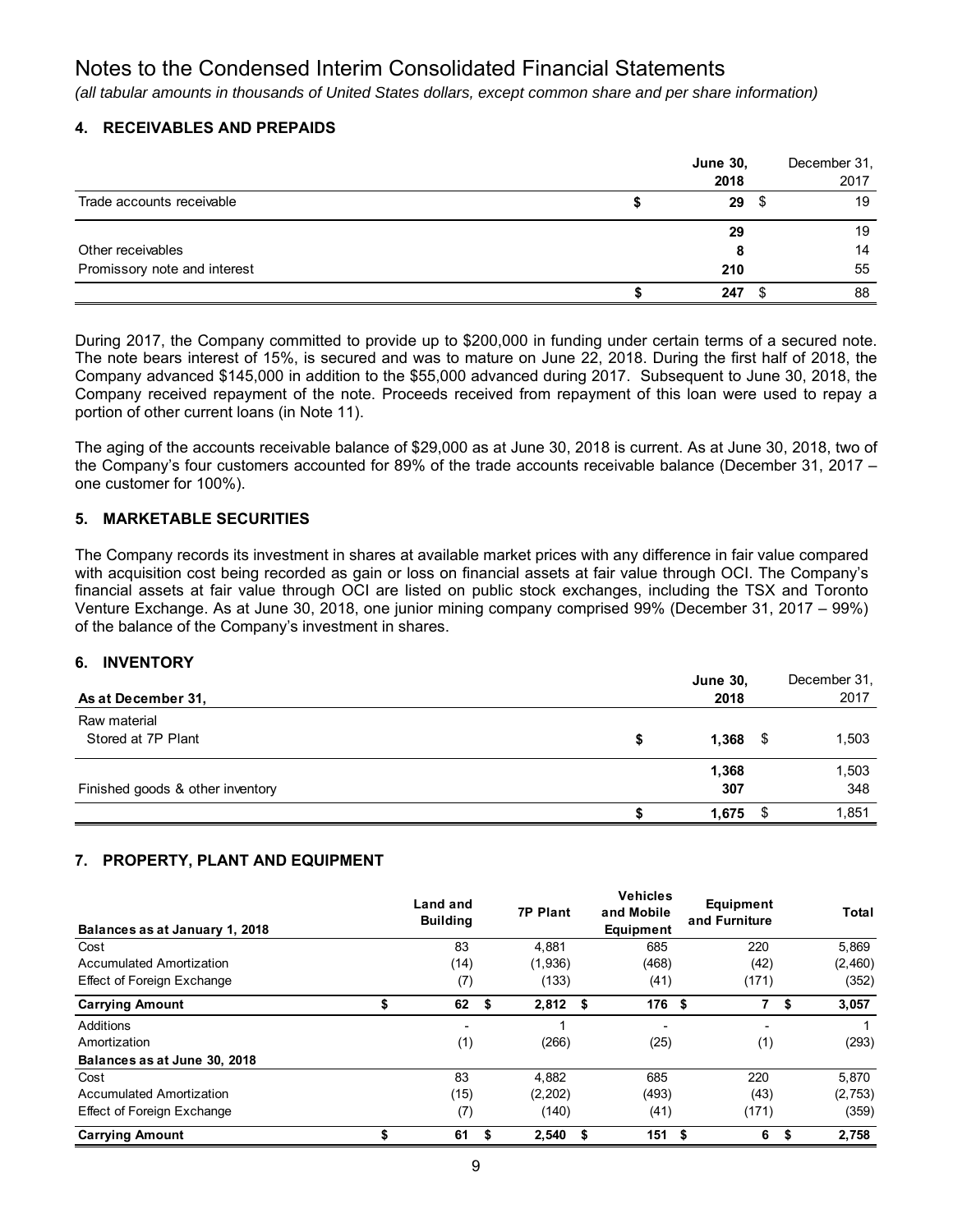*(all tabular amounts in thousands of United States dollars, except common share and per share information)*

#### **8. MINE PROPERTY AND DEVELOPMENT PROJECT**

|        | January 1,<br>2018 | Current<br>Expenditures |      | <b>June 30,</b><br>2018 |
|--------|--------------------|-------------------------|------|-------------------------|
| Minago | 34,996 \$          | 22                      | - \$ | 35,018                  |
|        | 34,996             | 22<br>ഹ                 |      | 35,018                  |

#### **Minago**

The 100%-owned Minago project covers approximately 19,799 ha, through a combination of mining claims, mineral leases and a mineral exploration licence, on Manitoba's Thompson Nickel Belt. The property encompasses the Nose Deposit, which contains the entire current nickel mineral resource, and the North Limb, a zone of nickel mineralization with a known strike length of 1.5 kilometres located to the north of the Nose Deposit.

From 2006 to date, considerable work has been performed, including diamond drilling, metallurgical testing and engineering studies and all the studies required to complete the Environmental Impact Study that was filed in May 2010. As a result, in August 2011, the Company received its Environmental Act Licence ("EAL"). In April 2014, the Company announced the filing of an amendment to the EAL to relocate the permitted Minago tailings facilities, such that it will not interfere with potential nickel resources and also reduce operating costs. Although this amendment would be preferable, it is not necessary for the Minago project to be developed. On completion of First Nations consultation, the government is expected to issue the amendment to the existing EAL which continues to be valid. The results of the Minago Feasibility Study ("FS") were announced in December 2009 and improvements thereto announced in June 2010 and July 2011.

Five mineral claims totalling 691 ha located at the north end of the Company's existing Minago property package are subject to a maximum 2% net smelter return royalty ("NSR") with a 50% back-in right; these claims represent approximately 2.4% of the total Minago project and are not contained in the FS pit footprint.

The Minago project is not in production. Accordingly, the Minago project is not being depreciated.

#### **9. EXPLORATION AND EVALUATION PROJECTS**

Cumulative costs relating to the acquisition of mineral properties and E&E expenditures have been incurred on the following projects:

|            |   | January | Current                  |      | <b>June 30,</b> |
|------------|---|---------|--------------------------|------|-----------------|
|            |   | 2018    | Expenditures             | 2018 |                 |
|            |   |         |                          |      |                 |
| Lac Rocher | ъ | 1,922   | $\overline{\phantom{a}}$ |      | 1,922           |
| Mel        |   | 6,796   | $\overline{\phantom{a}}$ |      | 6,796           |
|            |   | 8,718   | $\overline{\phantom{0}}$ |      | 8,718           |

#### **Lac Rocher**

The Lac Rocher project, which is 100%-owned, is located 140 kilometres northeast of Matagami in northwestern Québec. The project is subject to a royalty of CAD\$0.50 per ton on any ores mined and milled from the property and a 2% NSR described below.

The Lac Rocher property is subject to a discovery incentive plan (the "DIP") to reward certain individuals involved in the discovery of Lac Rocher with a 2% NSR for mines that were discovered on certain properties prior to the expiry of the DIP. The NSR is payable only on revenues earned after recovery of all development costs for any mine on the property. The terms of the DIP provide the Company with a right of first refusal on any proposed disposition of the NSR. In addition, the DIP contains put/call provisions under which the Company may be required to purchase, or may exercise an option to purchase, the NSR at the value of its discounted cash flows, as defined therein. The Lac Rocher property is the only property subject to the DIP. As the Lac Rocher property is not yet in production, no royalties are currently payable.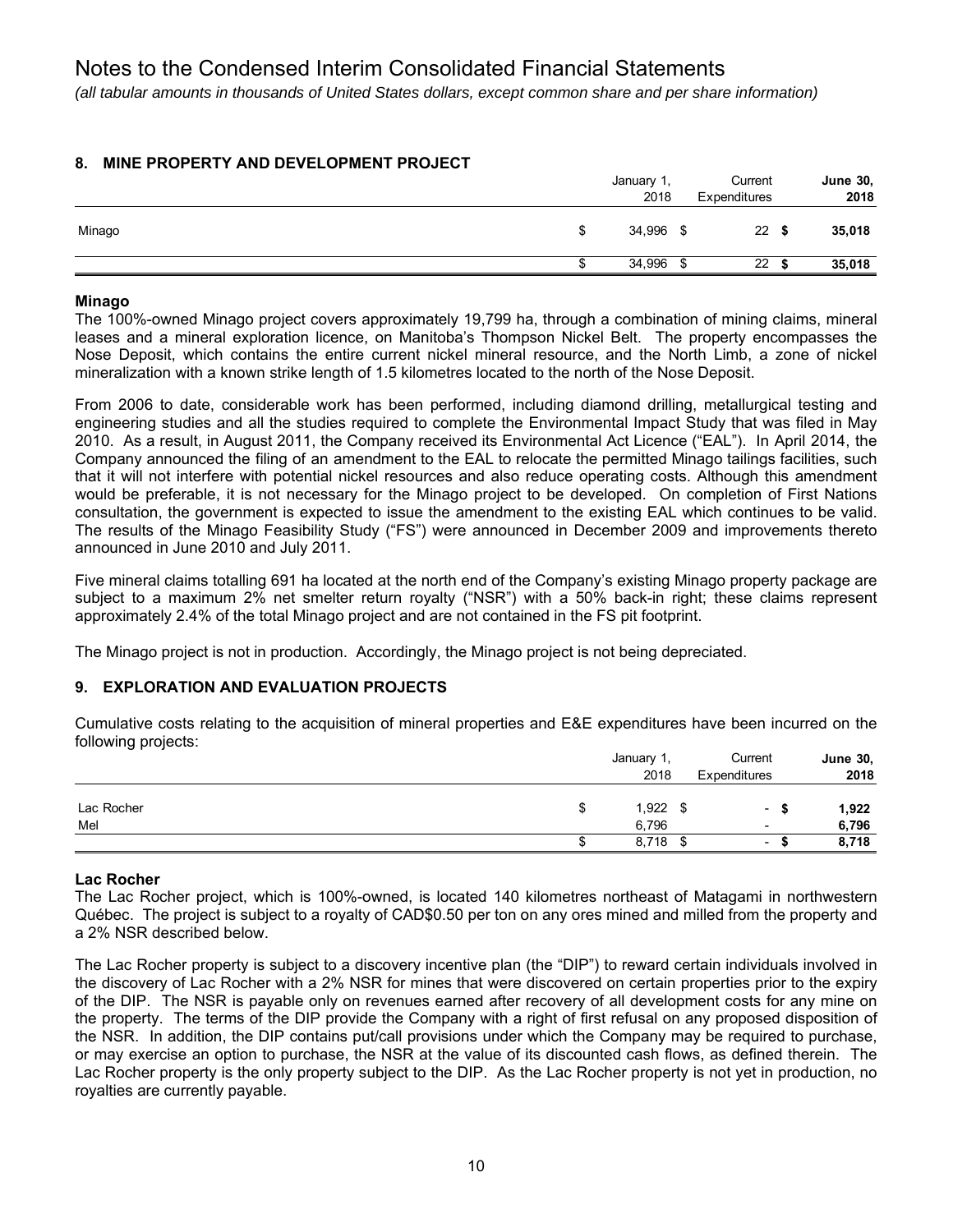*(all tabular amounts in thousands of United States dollars, except common share and per share information)*

#### **Mel**

The Company purchased a 100% interest in the Mel properties located near Thomson, Manitoba from Vale. Vale is entitled to a 10% royalty on "distributable earnings" defined as net revenue less operating expenses, before federal and provincial income taxes, after provincial mining taxes and less aggregate pre-production capital but before depreciation.

Vale has a contractual obligation to mill ore mined from the Mel deposit at its cash cost plus 5% provided that the product meets Vale specifications and that Vale has sufficient mill capacity.

#### **Lynn Lake**

The Company owns a 100% right, title and interest in the Lynn Lake nickel property ("Lynn Lake"), covering approximately 600 ha in northern Manitoba. In November 2014, the Company announced that it had optioned the Lynn Lake property to Corazon Mining Limited ("Corazon"). Under the terms of the option agreement, subject to any required regulatory approvals, Corazon can acquire a 100% interest in Lynn Lake by issuing to Victory Nickel, 40,000,000 Corazon shares upon closing and incurring AU\$3,500,000 in exploration expenditures or payments (in cash or Corazon shares at Corazon's option) to Victory Nickel before November 2019. In addition, Victory Nickel will retain a 1.5% net smelter royalty on production from Lynn Lake and receive a payment of AU\$1,000,000 (in cash or Corazon shares at Corazon's option) within 30 days of the commencement of ore processing activities. In April 2015, the Company received 40,000,000 shares of Corazon valued at \$192,000 as part of the option agreement. These shares were subsequently sold.

#### **Bear Coulee**

In October 2014, the Company entered into an option to acquire a 100% interest in a frac sand land package totalling over 300 acres in Trempeleau County Wisconsin, USA (the "Bear Coulee Property"). The option agreement provides for a cash payment on signing of the agreement, a second cash payment on delivery of permits and a third cash payment on exercise of the option. The option is valid for six months from receipt of permits with two equivalent extensions available under certain circumstances. Prior to production, the Company will be required to pay \$40,000 per annum as advance royalties on the initial 20,000 tons of sand production. Once the Bear Coulee Property is in production, the Company will be required to pay a royalty of \$2.00 per ton of frac sand sold that is mined from the property.

In February 2015, the Company announced that a resource estimate of approximately 11 million tons of sand has been completed on the Bear Coulee Property and was incorporated into a National Instrument 43-101 technical report.

#### **10. TRADE AND OTHER PAYABLES**

|                                       |   | <b>June 30,</b> |   | December 31, |
|---------------------------------------|---|-----------------|---|--------------|
|                                       |   | 2018            |   | 2017         |
| Accounts payable                      |   |                 |   |              |
| Mine property and development project | S | 12S             |   | 15           |
| Exploration and evaluation projects   |   | 3               |   | 3            |
| Frac Sand segment                     |   | 1,780           |   | 1,818        |
| Other payables                        |   | 144             |   | 52           |
| <b>Accrued liabilities</b>            |   |                 |   |              |
| Other accrued liabilities             |   | 384             |   | 332          |
| Lease obligations - current portion   |   |                 |   | 5            |
|                                       |   | 2.323           | S | 2.225        |

As part of the Secured Debt terms with the Secured Lender, the Company agreed to not make any payments, prior to the repayment of the Secured Debt and without the Secured Lender's approval, to settle past unsecured debt or balances outstanding with trade creditors. The balances owing to trade creditors that did not agree to the Debt Restructuring Agreement in 2016 amount to \$975,000 and CAD\$777,000 and remained outstanding as at June 30, 2018.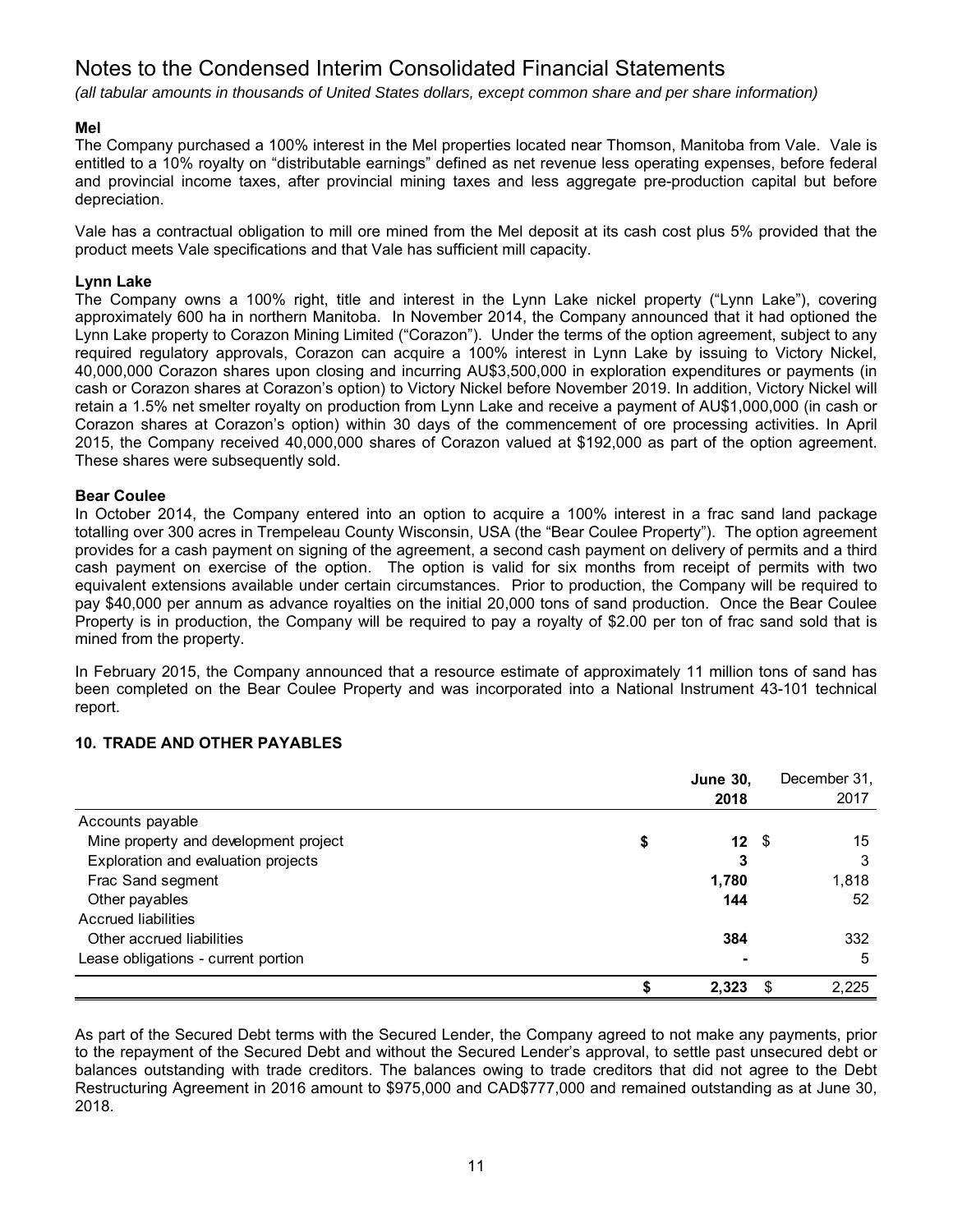*(all tabular amounts in thousands of United States dollars, except common share and per share information)*

#### **11. LOANS AND BORROWINGS**

|                                      |              | <b>June 30,</b> |      | December 31, |
|--------------------------------------|--------------|-----------------|------|--------------|
|                                      | <b>Notes</b> | 2018            |      | 2017         |
| Current loans and borrowings         |              |                 |      |              |
| <b>Outstanding Note</b>              | (b)          | \$<br>3,000     | \$   | 3,000        |
| Promissory Convertible Notes         | (b)          | 1,903           |      | 1,629        |
| Accrued interest                     |              | 2,746           |      | 1,806        |
| Other current loans                  |              | 300             |      | 65           |
| Total current loans and borrowings   |              | 7,949           |      | 6,500        |
| Long-term loans and borrowings       |              |                 |      |              |
| <b>Secured Debt</b>                  | (a)          | \$<br>6,994     | - \$ | 6,968        |
| Debt owed to management & directors  | (b)          | 318             |      | 318          |
| Total long-term loans and borrowings |              | 7,312           |      | 7,286        |
|                                      |              | 15,261          | \$   | 13,786       |

During the three and six months ended June 30, 2018, the Company made interest payments of \$6,000 and \$6,000, respectively (June 30, 2017 - \$17,000 and \$35,000). During the three and six months ended June 30, 2018, the Company also incurred interest expense of \$476,000 and \$946,000 (June 30, 2017 - \$390,000 and \$797,000), amortized loan fees of \$13,000 and \$26,000 (June 30, 2017 - \$6,000 and \$11,000) and amortized embedded derivatives of \$171,000 and \$298,000 (June 30, 2017 - \$114,000 and \$177,000), respectively.

#### **(a) Secured Debt**

|                                                                   | <b>June 30,</b><br>2018 |      | December 31,<br>2017 |
|-------------------------------------------------------------------|-------------------------|------|----------------------|
| Carrying balance at beginning of the year                         | \$<br>6,968             | -5   | 5,468                |
| Conversion from accrued interest                                  |                         |      | 1,550                |
| Change in fair value of warrants with a cashless exercise feature | $\blacksquare$          |      | (6)                  |
| Change in unamortized fair value of warrants                      | $\blacksquare$          |      | 15                   |
| Unamortized loan fees                                             | 26                      |      | (59)                 |
| <b>Secured Debt</b>                                               | 6.994                   | - \$ | 6,968                |

The Secured Debt of \$7,050,000 has a maturity date of July 31, 2019. Under the terms of the Secured Debt, if the Secured Debt is outstanding on December 31, 2018, an additional fee of 2,500,000 common shares will be issued by the Company to the Secured Lender.

The interest rate on the Secured Debt is 14.8% with interest payable in arrears. The Secured Debt is due in full on the date of maturity, subject to a cash sweep of 75% of free cash flow ("Free Cash Flow") payable within 45 days following the end of each fiscal quarter and 90 days from each fiscal year end. Free Cash Flow will be calculated based on the Company's quarterly unaudited and annually audited consolidated statement of cash flows, as net cash from operating and investing activities, plus interest and lease payments from financing activities. Allowable investing activities must be approved in advance by the Secured Lender.

In addition, the Company has agreed to not make any payments to settle past unsecured debt prior to the repayment of the Secured Debt, without the Secured Lender's approval.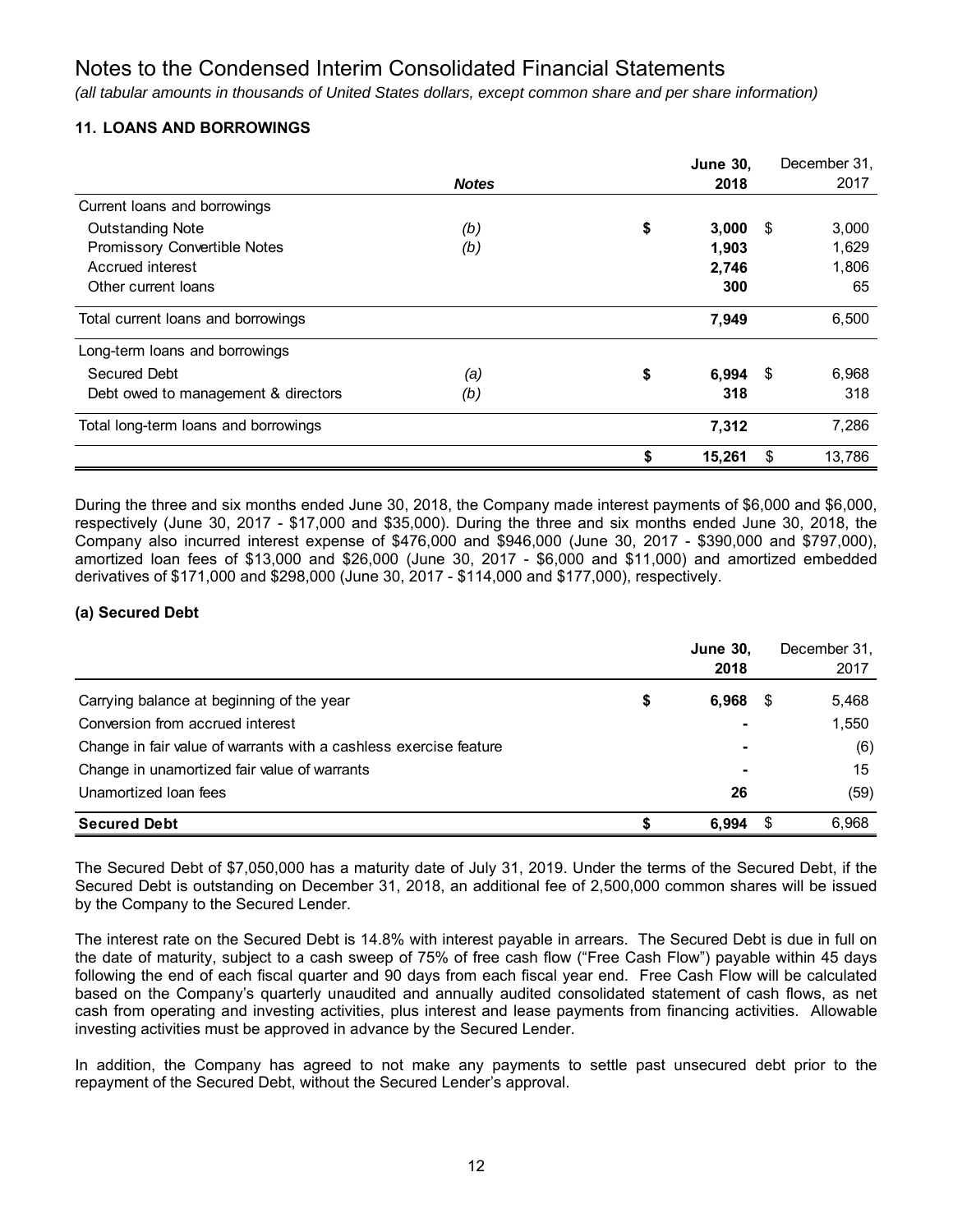*(all tabular amounts in thousands of United States dollars, except common share and per share information)*

#### **Warrants issued to the Secured Lender**

A total of 2,750,000 warrants were issued to the Secured Lender, with an exercise price of CAD\$0.25 and an expiry date of January 31, 2018. The Warrants expired unexercised on January 31, 2018.

#### **(b) Promissory Convertible Notes**

|                                                       | <b>June 30,</b> |    | December 31, |
|-------------------------------------------------------|-----------------|----|--------------|
|                                                       | 2018            |    | 2017         |
| Total Principal Outstanding at beginning of the year  | 4,629           | S. | 4,421        |
| Change in present value discount on debt              | 248             |    | 148          |
| Change in fair value of conversion options            |                 |    | (70)         |
| Change in unamortized embedded derivatives            | 51              |    | 97           |
| Effect of foreign exchange                            | (25)            |    | 33           |
| Carrying balance at the end of the year               | 4,903           |    | 4,629        |
| Less: Outstanding Note                                | (3,000)         |    | (3,000)      |
| <b>Promissory Convertible Notes - Current portion</b> | 1,903           |    | 1,629        |

During 2016, the Company announced that it had restructured a portion of its debt through private placements of common shares and Promissory Convertible Notes, in settlement of current indebtedness to certain of its unsecured lenders and trade creditors.

The Company has not made any interest payments due on its Promissory Convertible Notes, which has resulted in the Company defaulting on these notes.

#### **Promissory Convertible Note Holders**

The Promissory Convertible Notes have the following terms:

- A maturity date of July 31, 2018;
- An interest rate of 7% per annum, payable annually or at any time in cash or in common shares valued at market, at the option of the Company;
- Convertible at CAD\$0.25 per share, at the option of the holder; and
- Holders of the Promissory Convertible Notes will also receive one common share purchase warrant for every four common shares acquired upon conversion of the Promissory Convertible Notes, with an exercise price of CAD\$0.50 per share, exercisable for a five-year period from the date of conversion.

The Company has not repaid the Promissory Convertible Notes subsequent to June 30, 2018 and is currently renegotiating the maturity date.

#### **Debt Owed to Directors and Management**

Current directors and management agreed to defer payment until July 2019, of all outstanding debt and director fees accumulated up to December 31, 2017. As a result, the long-term debt of \$318,000 owed to directors and management is comprised of a portion of the restructured debt owed to current directors and management amounting to CAD\$224,000, and unpaid director fees incurred by current directors during 2016 and 2017 totalling CAD\$175,000. The potential to further defer these payments is being reviewed.

#### **Outstanding Note**

During 2016, all of the then holders of promissory convertible notes participated in the Debt Restructuring Agreement except for the one holder of the Outstanding Note of \$3,000,000. In March 2016, the Company announced that it had received notice that the holder of the Outstanding Note had filed a statement of claim concerning non-payment of principal and interest. The Company has reviewed the statement of claim with legal counsel to assess its impact on the Company and has concluded that there is no significant impact on the status of the Company's debt. Pursuant to the terms of the Secured Debt, the Company is prevented from making payments under outstanding unsecured debt until the Secured Debt is repaid. As a result, the Company has not paid interest accrued on the Outstanding Note. The Outstanding Note matured in July 2016 and the Company has been unable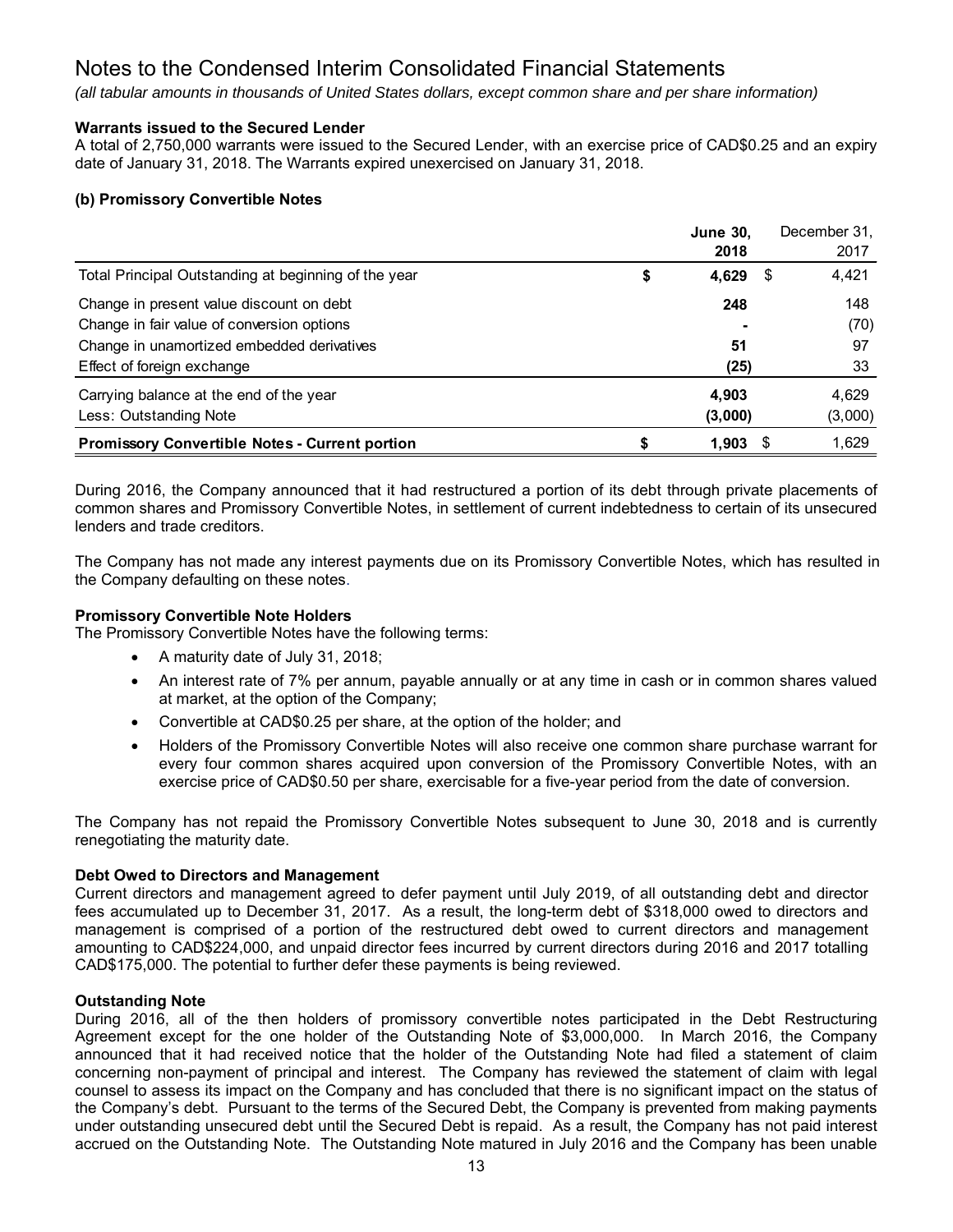*(all tabular amounts in thousands of United States dollars, except common share and per share information)*

to repay the amounts owing and interest payments due. This has resulted in the Company defaulting on the Outstanding Note.

#### **12. PARTICIPATING INTEREST**

Pursuant to a participating interest loan (the "Participating Interest") with Nuinsco Resources Limited ("Nuinsco" or the "Lender"), the Lender has the right to convert the outstanding balance into a limited participating interest (the "Conversion"), whereby the Lender is entitled to receive a share of cash flows earned from the sale of frac sand from the 7P Plant. The Lender's participation was capped at CAD\$10,000,000, with a minimum of CAD\$7,500,000, and was subject to adjustment under certain circumstances.

The Participating Interest is classified as a financial liability carried at amortized cost. The estimated future cash flows discounted at 15% were determined using a probability-weighted estimation of future expected cash flow scenarios from the three-phased frac sand business based on current expectations of business results, capital costs and pre-operating expenditures. An assessment is made regarding the applicable ceiling for the cash flows which is dependent upon the phase attained by the Company when payments under the Participating Interest are anticipated. These cash flows were on the basis of completion of phase two; the Company expects to enter phase two before paying out the expected cash flows, despite announcing, during February 2015, a deferral of phase two. The Company also included probability weightings of 50%, 25% and 25% as risk factors applied to varying levels of expected cash flows – being zero, 50% and 100% of the applicable ceiling maximum of CAD\$7,667,000.

The percentage participation in net cash flows is 52.16% and the applicable ceiling for phase two is CAD\$7,667,000 (phase one - CAD\$10,222,000). As a result of the continued slowdown in demand for frac sand, the continued suspension of operations at the 7P Plant and the losses incurred during the last few years, the estimated fair value of the Participating Interest was \$529,000 at June 30, 2018 (December 31, 2017 - \$529,000). This is a Level 3 methodology and is subject to the highest level of uncertainty. The Company will continue to review and revise its estimates of expected future cash flows, as the expectations of payments of the Participating Interest change. Changes in that estimate will be recorded through operations with appropriate adjustment for actual cash flows paid**.** 

#### **13. CAPITAL AND OTHER COMPONENTS OF EQUITY**

The Company is authorized to issue an unlimited number of common shares with no par value and preferred shares that may be issued in one or more series. The issued and outstanding common shares for the following periods are as follows:

|                                                 | Number of     |  | <b>Share</b> |
|-------------------------------------------------|---------------|--|--------------|
|                                                 | <b>Shares</b> |  | Capital      |
| Balance as at January 1, 2018 and June 30, 2018 | 94.870.968    |  | 53.323       |

At the Annual and Special Meeting of Shareholders held on June 14, 2018 the shareholders passed a special resolution approving an amendment to the articles of the Company to increase the Company's authorized share capital by creating a new class of preferred shares (the "Preferred Shares") that may be issued in one or more series, with rights and restrictions attaching thereto that allow the Board of Directors of the Corporation to fix the number of shares in the series and to fix the preferences, special rights and restrictions, privileges, conditions and limitations attaching to the shares of that series. To date no Preferred Shares have been issued.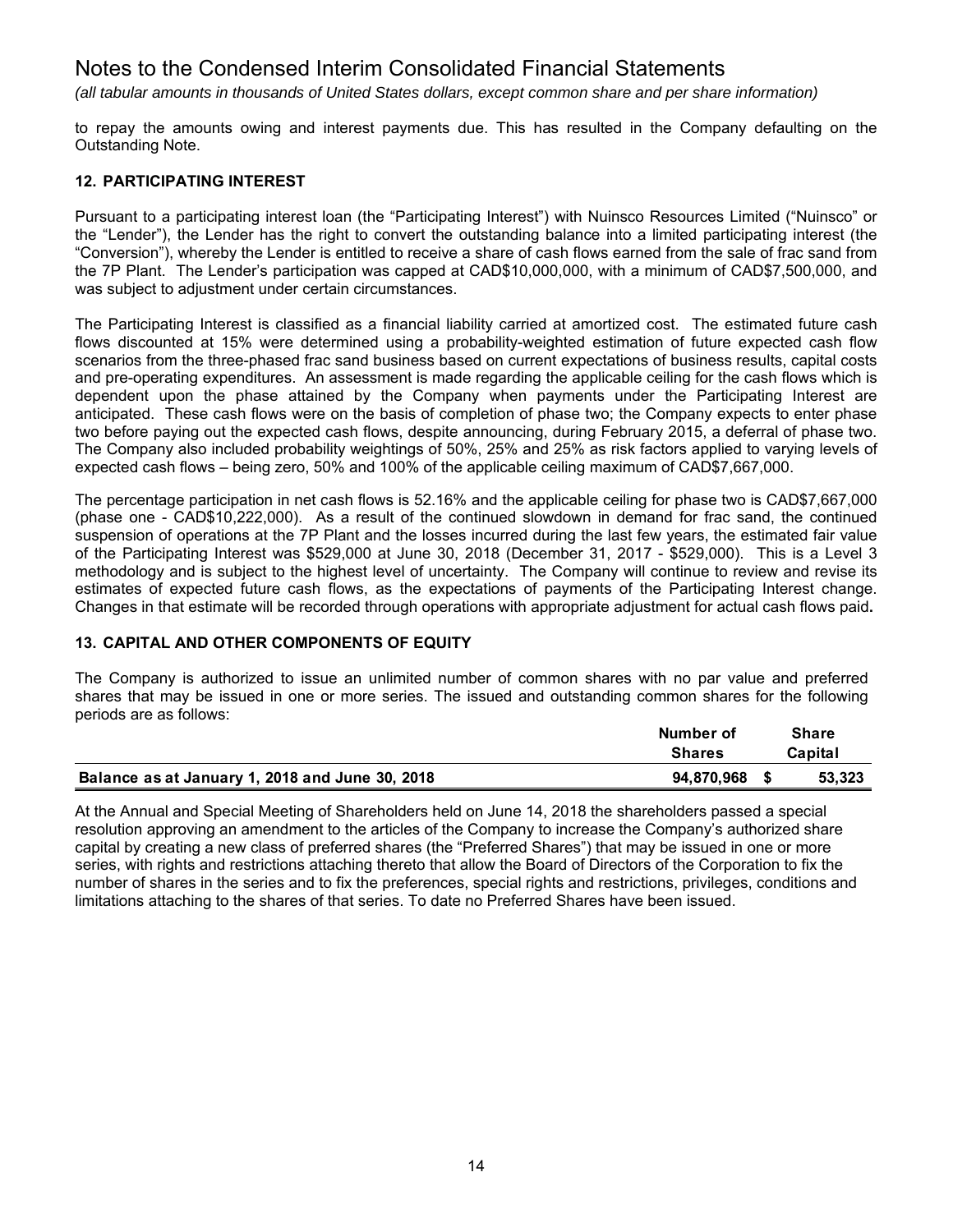*(all tabular amounts in thousands of United States dollars, except common share and per share information)*

#### **14. EARNINGS (LOSS) PER SHARE**

The calculation of basic and diluted earnings (loss) per share for the period ended were based on the information in the table below.

|                                                                                                    | Three months ended |  | Six months ended |
|----------------------------------------------------------------------------------------------------|--------------------|--|------------------|
|                                                                                                    | June 30, 2018      |  | June 30, 2018    |
| Weighted average number of common shares at beginning<br>and end of the period - Basic and Diluted | 94,870,968         |  | 94,870,968       |
| Number of options excluded                                                                         | 12,303,000         |  | 12,303,000       |
| Number of shares from conversion of New Promissory Notes excluded                                  | 10,086,293         |  | 10,086,293       |
| Net loss attributable to shareholders - Basic and Diluted                                          | (875)              |  | (1,603)          |
| Weighted Average Basic and Diluted Loss Per Share                                                  | (0.01)             |  | (0.02)           |

The effect of adjustments to the weighted average number of common shares would be anti-dilutive when the Company incurs losses. The table above provides the weighted average number of common shares on a diluted basis for periods where losses are incurred for information only.

#### **15. SHARE-BASED PAYMENTS**

#### **Stock Options**

The number and weighted average exercise prices of options are as follows:

| (amounts in Canadian dollars)             |                   | Weighted average |                |
|-------------------------------------------|-------------------|------------------|----------------|
| As at June 30, 2018                       | Number of options |                  | exercise price |
| Outstanding as at beginning of the period | 12,625,000        |                  | 0.08           |
| Expired                                   | (322,000)         |                  | 0.30           |
| Outstanding and exercisable at period end | 12,303,000        |                  | 0.07           |

|                                             | Number of           | Weighted average remaining |
|---------------------------------------------|---------------------|----------------------------|
| As at June 30, 2018                         | options outstanding | contractual life (years)   |
| Range of exercise prices (Canadian dollars) |                     |                            |
| \$0.05 to \$0.06                            | 11,900,000          | 3.70                       |
| \$0.30 to \$0.50                            | 45.000              | 0.35                       |
| \$0.55                                      | 103.000             | 0.60                       |
| \$0.70 to \$1.10                            | 255,000             | 1.06                       |
|                                             | 12,303,000          | 3.60                       |

During the three and six months ended June 30, 2018, the Company recorded \$20,000 and \$nil (June 30, 2017 - \$28,000 and \$332,000), respectively, in share-based payments upon the vesting of options. As at June 30, 2018 there were no share-based payments remaining to be recognized (June 30, 2017 - \$103,000). Options outstanding at June 30, 2018 expire between November 2018 and June 2022.

#### **Share purchase warrants**

The number and weighted average exercise prices of warrants are as follows:

| (in Canadian dollars)                 | Date          | Life   |                           | <b>Weighted average</b> |                |
|---------------------------------------|---------------|--------|---------------------------|-------------------------|----------------|
| As at June 30, 2018                   | Issued        | (mths) | <b>Number of warrants</b> |                         | exercise price |
| Issued pursuant to private placements |               |        |                           |                         |                |
| Warrants                              | March 3, 2016 | 23     | 2,750,000                 |                         | 0.25           |
| Expired                               |               |        | (2,750,000)               |                         |                |
| Outstanding as at end of the period   |               |        | $\blacksquare$            |                         | $\blacksquare$ |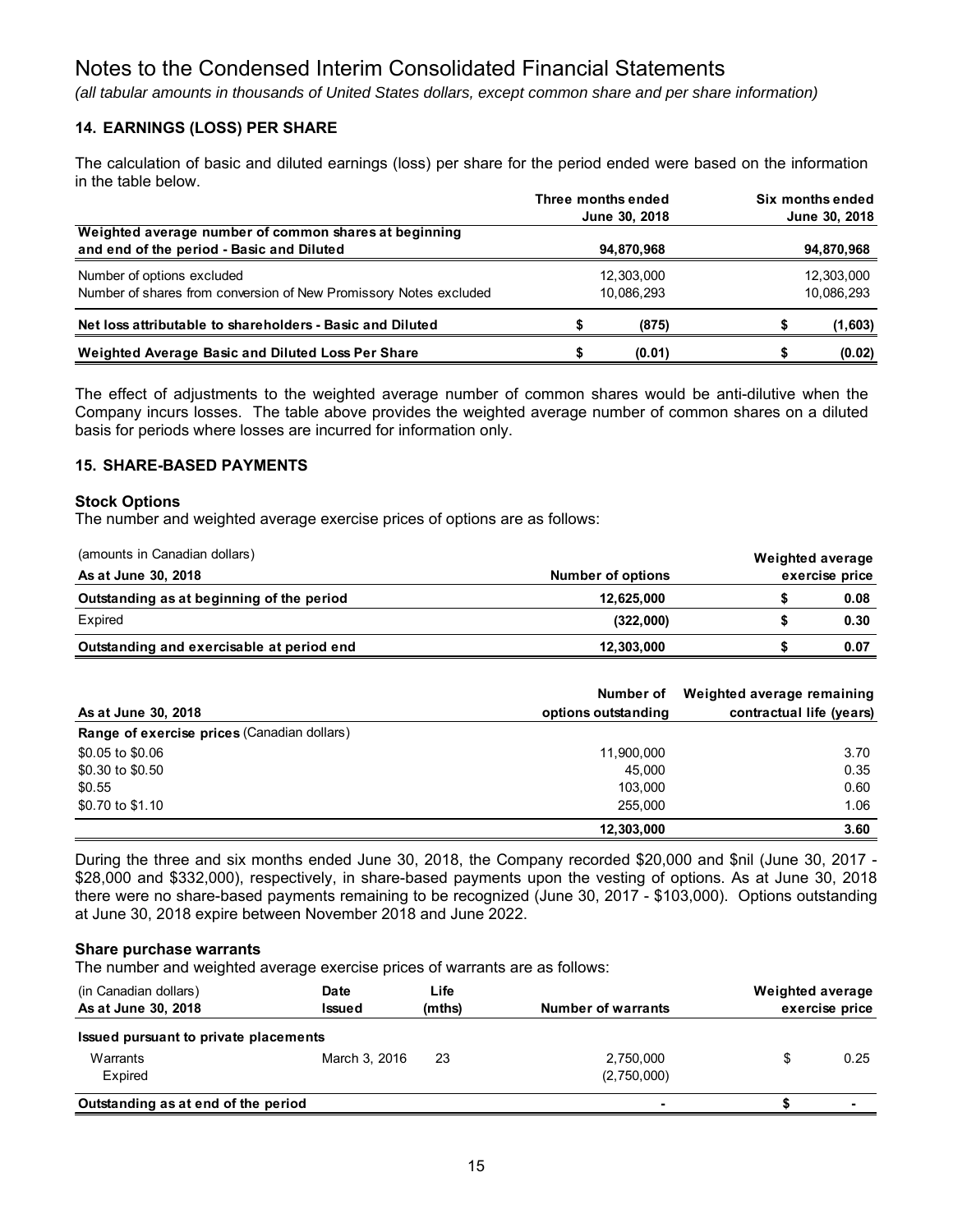*(all tabular amounts in thousands of United States dollars, except common share and per share information)*

#### **16. FINANCE INCOME AND FINANCE COSTS**

|                                           | Three months ended |                |    | Six months ended |               |                |
|-------------------------------------------|--------------------|----------------|----|------------------|---------------|----------------|
|                                           |                    | June 30, 2018  |    | June 30, 2017    | June 30, 2018 | June 30, 2017  |
|                                           |                    |                |    |                  |               |                |
| Change in value of embedded derivatives   | \$                 | $\blacksquare$ | S  | 262              | -S            | S              |
| Net foreign exchange gain                 |                    | 23             |    |                  | 23            | 27             |
| Other                                     |                    | 14             |    |                  | 14            |                |
| <b>Finance income</b>                     |                    | 37             |    | 262              | 37            | 27             |
| Interest expense on loans                 |                    |                |    |                  |               |                |
| Accrued and/or cash settled               |                    | 476            |    | 390              | 946           | 797            |
| Amortization of loan fees                 |                    | 13             |    | 6                | 26            | 11             |
| Amortization of embedded derivatives      |                    | 171            |    | 114              | 298           | 177            |
| Change in value of options/warrants under |                    |                |    |                  |               |                |
| Debt Restructuring Agreement              |                    |                |    |                  |               | 56             |
| Net foreign exchange loss                 |                    | (13)           |    |                  |               |                |
| Other                                     |                    |                |    | 6                |               | 14             |
| <b>Finance costs</b>                      |                    | 647            |    | 517              | 1,270         | 1,055          |
| <b>Net Finance Costs</b>                  |                    | (610)          | \$ | $(255)$ \$       | (1, 233)      | (1,028)<br>-\$ |

#### **17. OPERATING SEGMENT**

#### **Reporting Segment**

The Company has been engaged in the exploration, evaluation and development of properties for the mining and production of nickel and associated products; since January 1, 2014, it also has been a producer and supplier of premium frac sand from its 7P Plant. Accordingly, the Company has three reporting segments: Corporate, Exploration and Development, and Frac Sand.

The Corporate segment operates to support the Company's activities, including exploration and development projects and the frac sand business.

Senior management makes decisions with respect to Exploration and Development by considering exploration and development potential and results on a project-by-project basis. The exploration and development projects are all located in Canada. Any applicable amounts relating to such projects will continue to be capitalized to the relevant project as either *Exploration and evaluation projects* or *Mine property and development project* on the consolidated balance sheets.

The Frac Sand segment is managed and operated by Victory Silica's executives and employees, although the business and operating assets are part of Victory Nickel (refer also to Note 19). The segment is located in Canada, although raw materials purchases are sourced from the United States.

The following tables provide information on the assets of the Company's segments:

|                                    | <b>June 30,</b><br>2018 | December 31.<br>2017 |
|------------------------------------|-------------------------|----------------------|
| Canada                             |                         |                      |
| Corporate                          | \$<br>$1,938$ \$        | 2,020                |
| <b>Exploration and Development</b> | 43,736                  | 43,714               |
| Frac Sand                          | 4,395                   | 4,858                |
| Intersegment elimination           | (1, 444)                | (1, 502)             |
| <b>Total Assets</b>                | 48,625 \$               | 49,090               |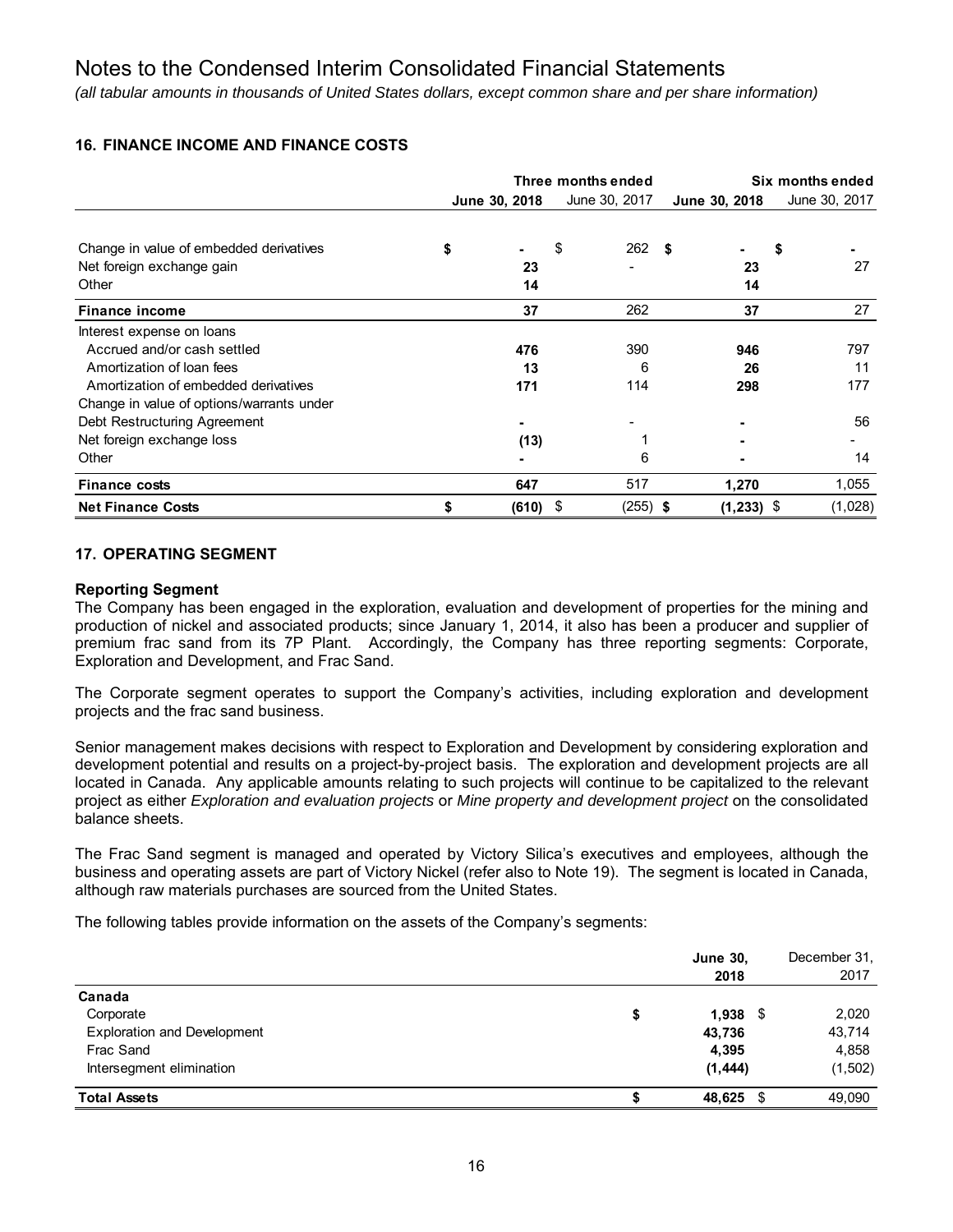*(all tabular amounts in thousands of United States dollars, except common share and per share information)*

There have been no changes in the reportable segments or the treatment of segmented assets and revenues during the period.

|                                               | <b>Exploration and</b> |                                |                                    |                  |            |               |       |
|-----------------------------------------------|------------------------|--------------------------------|------------------------------------|------------------|------------|---------------|-------|
| Three months ended June 30, 2018              | Corporate              |                                | Development                        | <b>Frac Sand</b> | Total      | June 30, 2017 |       |
| <b>Revenues</b>                               | \$                     | \$<br>$\overline{\phantom{a}}$ | \$<br>$\sim$                       | 58               | - \$<br>58 | \$            | 46    |
| Cost of goods sold                            |                        |                                |                                    | (126)            | (126)      |               | (204) |
| Gross profit                                  |                        | $\blacksquare$                 |                                    | (68)             | (68)       |               | (158) |
| <b>Operating expenses</b>                     |                        |                                |                                    |                  |            |               |       |
| General and administrative                    |                        | (185)                          |                                    | (57)             | (242)      |               | (199) |
| Share-based payments                          |                        |                                |                                    |                  |            |               | (28)  |
| Amortization of property, plant and equipment |                        |                                |                                    | (146)            | (146)      |               | (147) |
| <b>Operating loss</b>                         |                        | (185)                          |                                    | (271)            | (456)      |               | (532) |
| Finance income                                |                        | 37                             |                                    |                  | 37         |               | 262   |
| Finance costs                                 |                        | (647)                          |                                    |                  | (647)      |               | (517) |
| Net finance costs                             |                        | (610)                          |                                    |                  | (610)      |               | (255) |
| Loss before income taxes                      |                        | (795)                          | $\overline{\phantom{0}}$           | (271)            | (1,066)    |               | (787) |
| Income tax recovery                           |                        | 191                            |                                    |                  | 191        |               | 133   |
| Net loss for the year                         | \$                     | $(604)$ \$                     | \$<br>$\qquad \qquad \blacksquare$ | $(271)$ \$       | (875)      | \$            | (654) |

| <b>Exploration and</b>                        |                                |                                      |                  |          |                |  |  |
|-----------------------------------------------|--------------------------------|--------------------------------------|------------------|----------|----------------|--|--|
| Six months ended June 30, 2018                | Corporate                      | Development                          | <b>Frac Sand</b> | Total    | June 30, 2017  |  |  |
| <b>Revenues</b>                               | \$<br>$\overline{\phantom{0}}$ | \$<br>\$<br>$\overline{\phantom{0}}$ | 457<br>\$        | 457      | \$<br>295      |  |  |
| Cost of goods sold                            |                                |                                      | (514)            | (514)    | (445)          |  |  |
| Gross profit                                  |                                |                                      | (57)             | (57)     | (150)          |  |  |
| <b>Operating expenses</b>                     |                                |                                      |                  |          |                |  |  |
| General and administrative                    | (298)                          |                                      | (131)            | (429)    | (338)          |  |  |
| Share-based payments                          | (20)                           |                                      |                  | (20)     | (332)          |  |  |
| Amortization of property, plant and equipment |                                | (1)                                  | (292)            | (293)    | (280)          |  |  |
| <b>Operating loss</b>                         | (318)                          | (1)                                  | (480)            | (799)    | (1, 100)       |  |  |
| Finance income                                | 37                             |                                      |                  | 37       | 27             |  |  |
| Finance costs                                 | (1,270)                        |                                      |                  | (1, 270) | (1,055)        |  |  |
| Net finance costs                             | (1,233)                        |                                      |                  | (1, 233) | (1,028)        |  |  |
| Loss before income taxes                      | (1,551)                        | (1)                                  | (480)            | (2,032)  | (2, 128)       |  |  |
| Income tax recovery                           | 429                            |                                      |                  | 429      | 566            |  |  |
| Net loss for the year                         | \$<br>$(1, 122)$ \$            | (1)<br>\$                            | (480)<br>\$      | (1,603)  | \$<br>(1, 562) |  |  |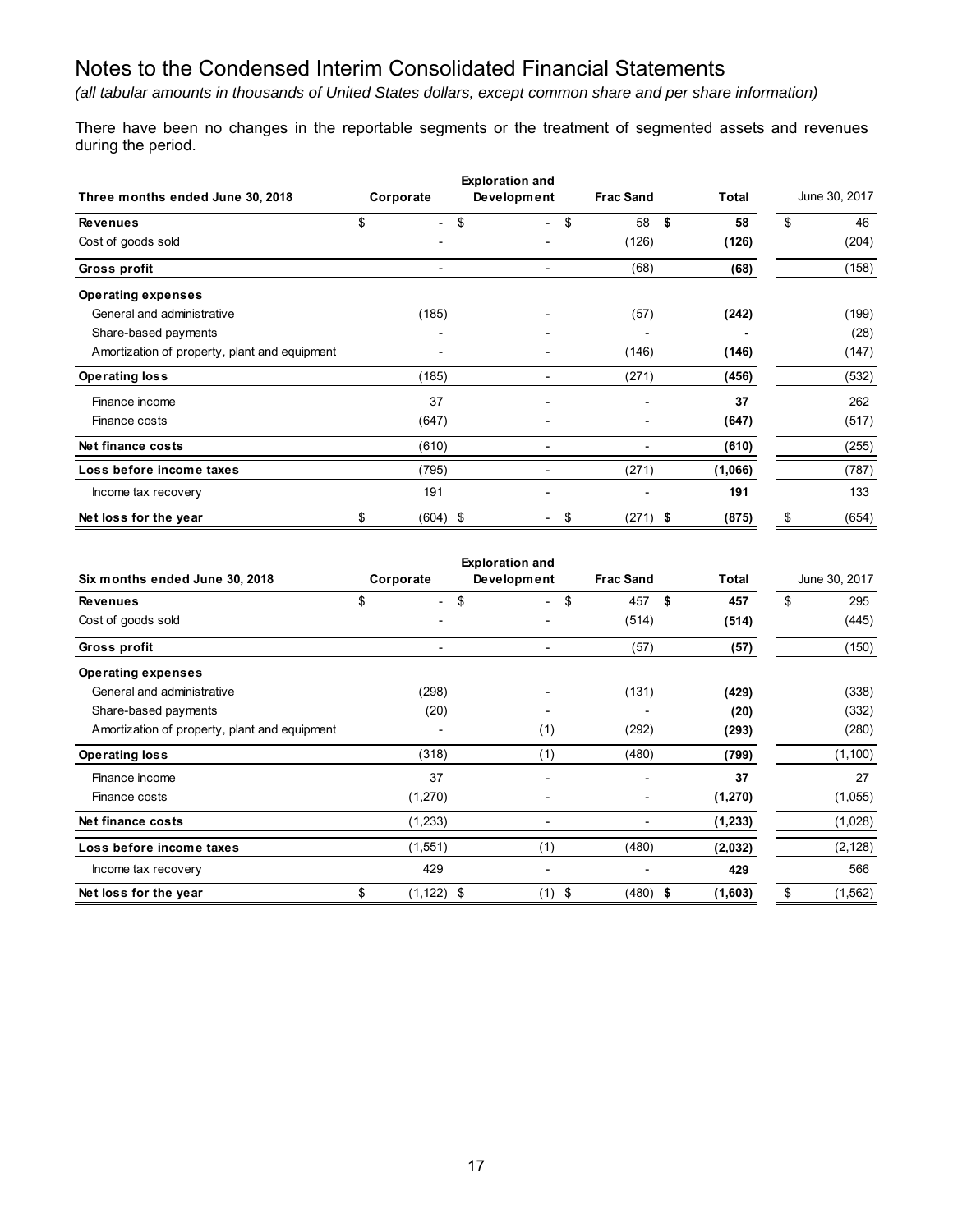*(all tabular amounts in thousands of United States dollars, except common share and per share information)*

#### **18. RELATED PARTIES AND MANAGEMENT AGREEMENT**

#### **Related Party Balances and Transactions**

Short-term employee benefits provided by the Company to key management personnel include salaries, directors' fees, statutory benefit contributions, paid annual vacation and paid sick leave as well as non-monetary benefits such as medical care. In addition to short-term employee benefits, the Company may also issue options and common shares as part of the stock option plan and share bonus plan. Payables to key management personnel generally relate to director's fees, consulting fees and expense reimbursements. Balances and transactions with related parties as at and for the periods ended are shown in the following tables:

|                                                | <b>June 30,</b>  | December 31, |
|------------------------------------------------|------------------|--------------|
|                                                | 2018             | 2017         |
| <b>Balances Outstanding</b>                    |                  |              |
| Debt due to key management personnel           | 318 <sup>°</sup> | 318          |
| Other payables due to key management personnel | 341              | 173          |
|                                                | 659              | 491          |

Key management personnel compensation is composed of:

|                              | Three months ended |               |  |               | Six months ended |               |  |               |
|------------------------------|--------------------|---------------|--|---------------|------------------|---------------|--|---------------|
|                              |                    | June 30, 2018 |  | June 30, 2017 |                  | June 30, 2018 |  | June 30, 2017 |
| Short-term employee benefits |                    | 139           |  | 87            |                  | 279           |  | 151           |
|                              |                    | 139           |  | 87            |                  | 279           |  | 151           |

#### **19. COMPANY ENTITY**

#### **Significant Subsidiary - Victory Silica**

On June 19, 2012, the Company announced the creation of Victory Silica to establish the Company as a supplier of premium frac sand, prior to commencing frac sand sales from the Minago project. Victory Silica manages the frac sand business on behalf of the Company.

|                                                                            | <b>June 30,</b><br>2018 |           | December 31,<br>2017 |
|----------------------------------------------------------------------------|-------------------------|-----------|----------------------|
| Victory Silica Ltd.<br><b>Current Assets</b><br><b>Current Liabilities</b> | $\sim$                  | 1 \$<br>Ъ | 37                   |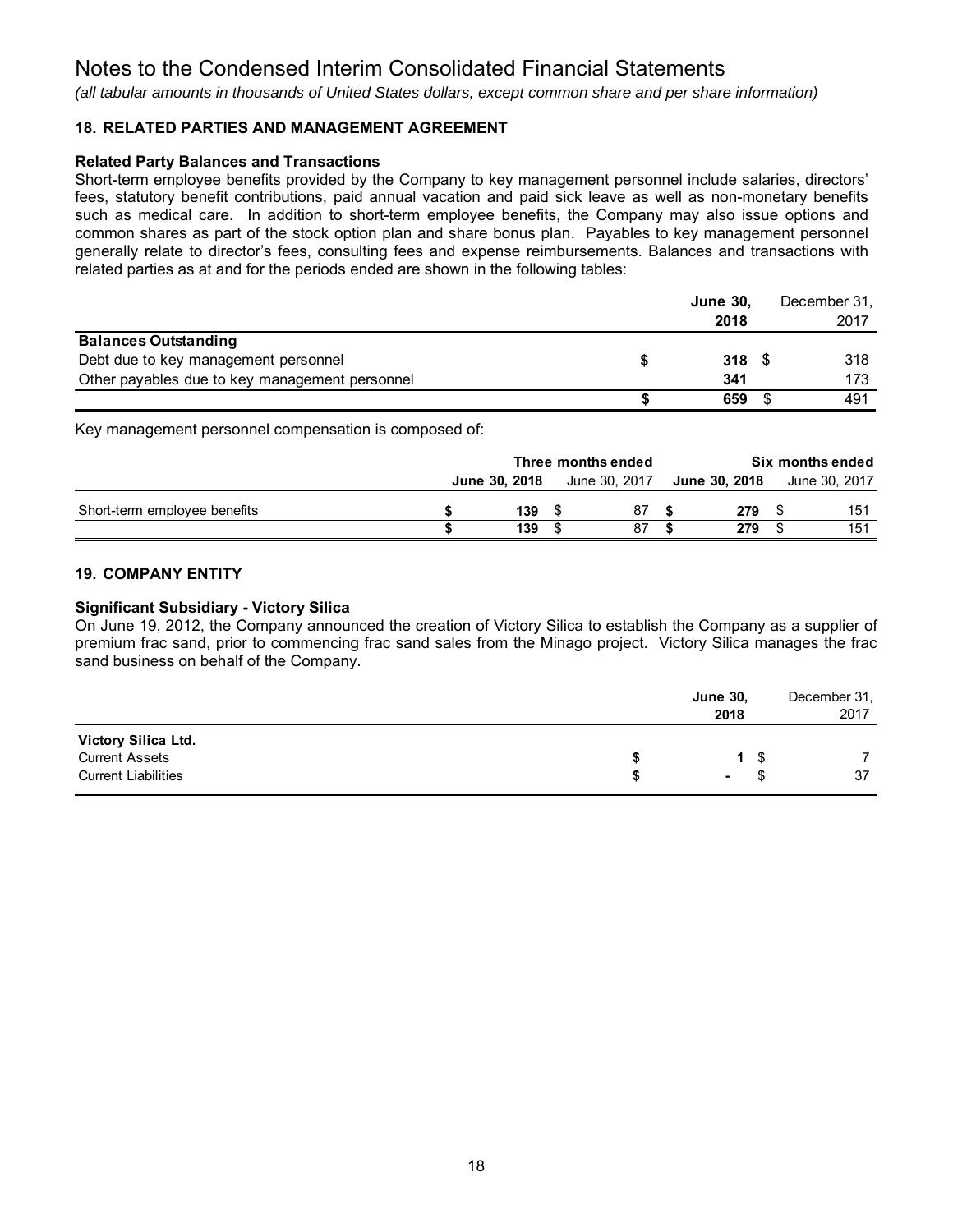

# **VICTORY NICKEL INC.**

# **MANAGEMENT'S DISCUSSION AND ANALYSIS FOR THE THREE AND SIX MONTHS ENDED JUNE 30, 2018**

**DATED AUGUST 23, 2018**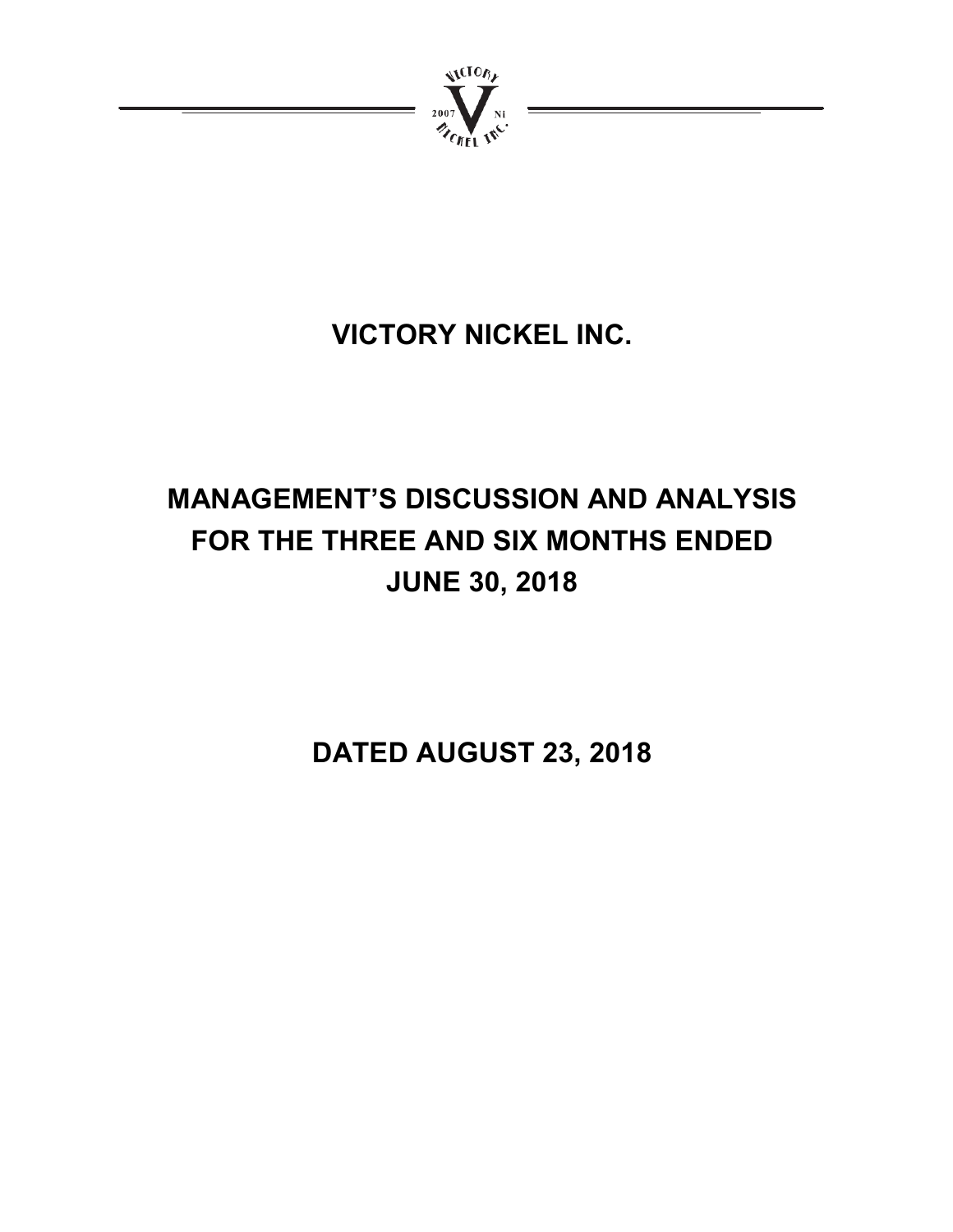#### **VICTORY NICKEL INC. MANAGEMENT'S DISCUSSION AND ANALYSIS For The Three And Six Months Ended June 30, 2018**

The following discussion of the results of operations, financial condition and cash flows of Victory Nickel Inc. ("Victory Nickel" or the "Company") prepared as of August 23, 2018 consolidates management's review of the factors that affected the Company's financial and operating performance for the three and six months ended June 30, 2018, and factors reasonably expected to impact on future operations and results. This discussion is intended to supplement and complement the Company's unaudited condensed interim consolidated financial statements for the three and six months ended June 30, 2018 (the "Condensed Interim Consolidated Financial Statements") and the notes thereto, which were prepared in accordance with International Financial Reporting Standards ("IFRS").

Certain information and discussion included in this management's discussion and analysis ("MD&A") constitutes forwardlooking information. Readers are encouraged to refer to the cautionary notes contained in the section Forward-Looking Statements at the end of this MD&A.

Readers are also encouraged to consult the audited consolidated financial statements for the year ended December 31, 2017 (the "2017 Audited Financial Statements"). The Condensed Interim Consolidated Financial Statements and the 2017 Audited Financial Statements are available at www.sedar.com and at the Company's website www.victorynickel.ca. All amounts disclosed are in United States dollars ("US\$" or "US dollars") unless otherwise stated as Canadian dollars ("CAD\$") or Australian dollars ("AU\$"). All tabular amounts are in thousands of US dollars.

Common shares of the Company trade on the Canadian Securities Exchange ("CSE") under the symbol NI.

#### **COMPANY OVERVIEW**

The Company was formed on February 1, 2007 as an exploration and development mineral resource company and was primarily engaged in the acquisition, exploration, evaluation and development of nickel projects and associated products in Canada. Victory Nickel owns 100% of four advanced sulphide nickel projects: the Minago, Lynn Lake (under option with Corazon Mining Ltd. ("Corazon"), an Australian public company (ASX: CZN)) and Mel projects in Manitoba, and the Lac Rocher project in Québec. The Minago project is the Company's most advanced nickel project. A feasibility study on the Minago Project ("Minago FS") was completed and the results were announced in December 2009. The Environmental Impact Study ("EIS") was filed in May 2010 and receipt of the Environmental Act Licence ("EAL") was announced in August 2011. Subsequent improvements to the project were announced in June 2010 and July 2011. In April 2014, the Company announced the filing of an amendment to the EAL to relocate the permitted Minago tailings facilities such that it will not interfere with potential nickel resources and should also reduce operating costs. Although this amendment would be preferable, it is not necessary for the Minago project to be developed. On completion of First Nations consultation by the government of Manitoba it is expected that the government of Manitoba will issue the requested amendment to the existing EAL which remains valid.

The Company's decision to enter the frac sand business was initially based on the need to generate cash flow and the desire to highlight the value of frac sand, which can be sold into the into the oil & gas industry, as a co-product at its Minago nickel project in Manitoba. Based on the Minago FS, approximately 11 million tonnes of frac sand exist within the Minago pit footprint. The pit footprint represents only a small portion of the Minago property. The frac sand is a significant contributor to the economics of the Minago project.

During 2014, Victory Nickel became a producer and supplier of premium Wisconsin frac sand from its frac sand plant (the "7P Plant") located near Seven Persons, Alberta, approximately 18 kilometres southwest of Medicine Hat, Alberta. Highquality Northern White frac sand is sourced from Wisconsin, USA, through the Company's wholly-owned subsidiary Victory Silica Ltd. ("Victory Silica"). Northern White occurs predominantly in the US Midwest and generally exceeds American Petroleum Institute ("API") specifications for frac sand. For this reason, it is a highly-desirable and preferred frac sand. Frac sand is used as a proppant to enhance recovery from oil and gas wells. The 7P Plant comprises a wash plant with a nominal capacity of approximately 120,000 tons per annum ("tpa") and a fully-operational dry plant with a nominal capacity of 500,000 tpa. The Company established itself as a frac sand producer by acquiring concentrated sand in Wisconsin, USA, washing it prior to shipment to the 7P Plant for processing into four main categories of finished frac sand products.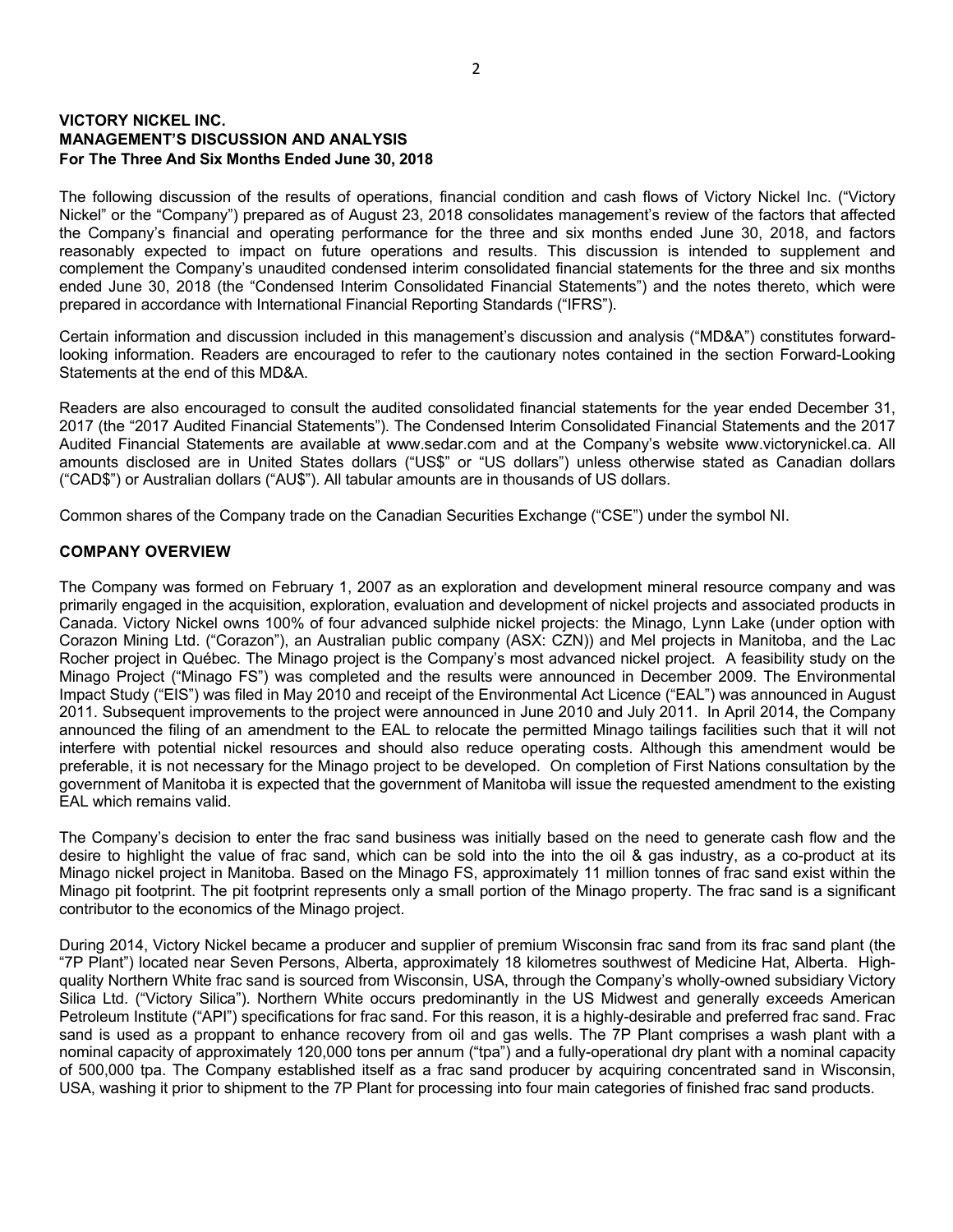Crucial to the success of its frac sand operations is the Company's ability to build a solid customer base within an economic distance of its production facilities or to acquire/build additional frac sand processing facilities to serve additional markets. The Company was able to establish itself as a preferred supplier in the areas around Medicine Hat, Alberta through spot-market sales and short-term contracts. The Company's 7P Plant is located in close proximity to oil and gas producing plays in Alberta, BC, Saskatchewan and North Dakota, allowing customers to purchase sand FOB the 7P Plant and use their own trucks to deliver to the wellhead or, alternatively, to have the Company deliver frac sand directly to the wellhead. A small portion of finished sand is delivered by rail.

To ensure long-term supply of concentrated sand, the Company entered into an option to acquire a 100% interest in a frac sand land package totalling over 300 acres in Trempeleau County, Wisconsin, USA (the "Bear Coulee Property"). The option is valid for six months from receipt of permits with two equivalent extensions available under certain circumstances. Prior to production the Company will be required to pay \$40,000 per annum as an advance royalty on the initial 20,000 tons of sand production. Once the Bear Coulee Property is in production, the Company will be required to pay a royalty of \$2.00 per ton of frac sand sold from the property. In February 2015, the Company announced that a resource estimate of approximately 11 million tons of sand has been completed by Summit Envirosolutions Inc. on the Bear Coulee Property and was incorporated into a National Instrument 43-101 technical report.

The Company's board of directors approved the construction of a wash plant in Wisconsin or Minnesota and has considered building a second 1,000,000 tpa dry plant in or near Winnipeg, Manitoba. Market conditions necessitate the deferral of any such construction until more certainty returns to the oil and gas sector.

Due to the sudden drop in the price of oil during late 2014, drilling activity by oil and gas exploration and production ("E&P") companies decreased significantly and sustained relatively low oil and gas prices continued to negatively affect frac sand demand into 2018. The drop in sales required a temporary suspension in production at the 7P Plant in April 2015. The 7P Plant operates on an as-needed basis only (see Going Concern below). In March 2017, the Company announced that due to the current increasing market demand for frac sand, it has restarted the dry plant at its 7P Plant. In October 2017, the Company announced that it had completed the refurbishment of its frac sand wash plant at 7P Plant that is now operational, enhancing the ability to produce and sell frac sand.

#### **Going Concern**

These Condensed Interim Consolidated Financial Statements have been prepared using Generally Accepted Accounting Principles ("GAAP") applicable to a going concern, which contemplates the realization of assets and settlement of liabilities in the normal course of business as they come due. As at June 30, 2018, the Company had a working capital deficiency of \$8,141,000, calculated as current assets less current liabilities, an increase from a working capital deficiency of \$6,406,000 as at December 31, 2017. At June 30, 2018, the debts of \$7,949,000 were the largest factor in the Company's working capital deficiency, as the Company was in default on all unsecured debt and related interest.

The Company's main assets are its nickel projects. Minago, the most advanced of its projects is permitted and ready for development. However, development costs are in excess of \$500,000,000 and given the current price of nickel, it is unlikely that financing for this project will be available in the near future. If the Company is unable to finance and develop these projects, the potential recovery via sale of these projects may be below the current carrying amounts. Given the defaults on various loans discussed below, there is an increased risk that the Company's creditors could force the Company to liquidate its core assets under less than favourable terms.

On April 14, 2015, the Company announced that operations at the 7P Plant were temporarily suspended until the demand for frac sand improved; this temporary suspension was due to the dramatic decrease in energy pricing that began in 2014. Since March 2015, sales have been significantly below rates achieved during 2014 and continue well below the level required to generate positive cash flow. The 7P Plant was restarted in March 2017 and continues to operate on an asneeded basis in order to fulfil customer needs. In October 2017, the Company announced that it had completed the refurbishment of its frac sand wash plant at the 7P Plant. The wash plant is now operational, enhancing the ability to produce and sell frac sand. 2018 has shown some improvement in the slowdown of drilling activity due to the severe drop in the price of oil, but sales have yet to recover to levels that would generate positive cash flow.

The near-term outlook in the frac sand market remains unclear. The US dollar continues to negatively impact demand for high-quality Wisconsin frac sand in Canada, as the price for domestic frac sand has dropped and service companies appear satisfied with using lower-quality domestic frac sand, because of the price differential caused mainly by the exchange rate. As the Company's inventory is Wisconsin frac sand, this will continue to stress the Company's liquidity until such time as the market demand recovers and operations can resume on a consistent basis.

=  $\sum_{i=1}^{n} \sum_{j=1}^{n} x_i$  =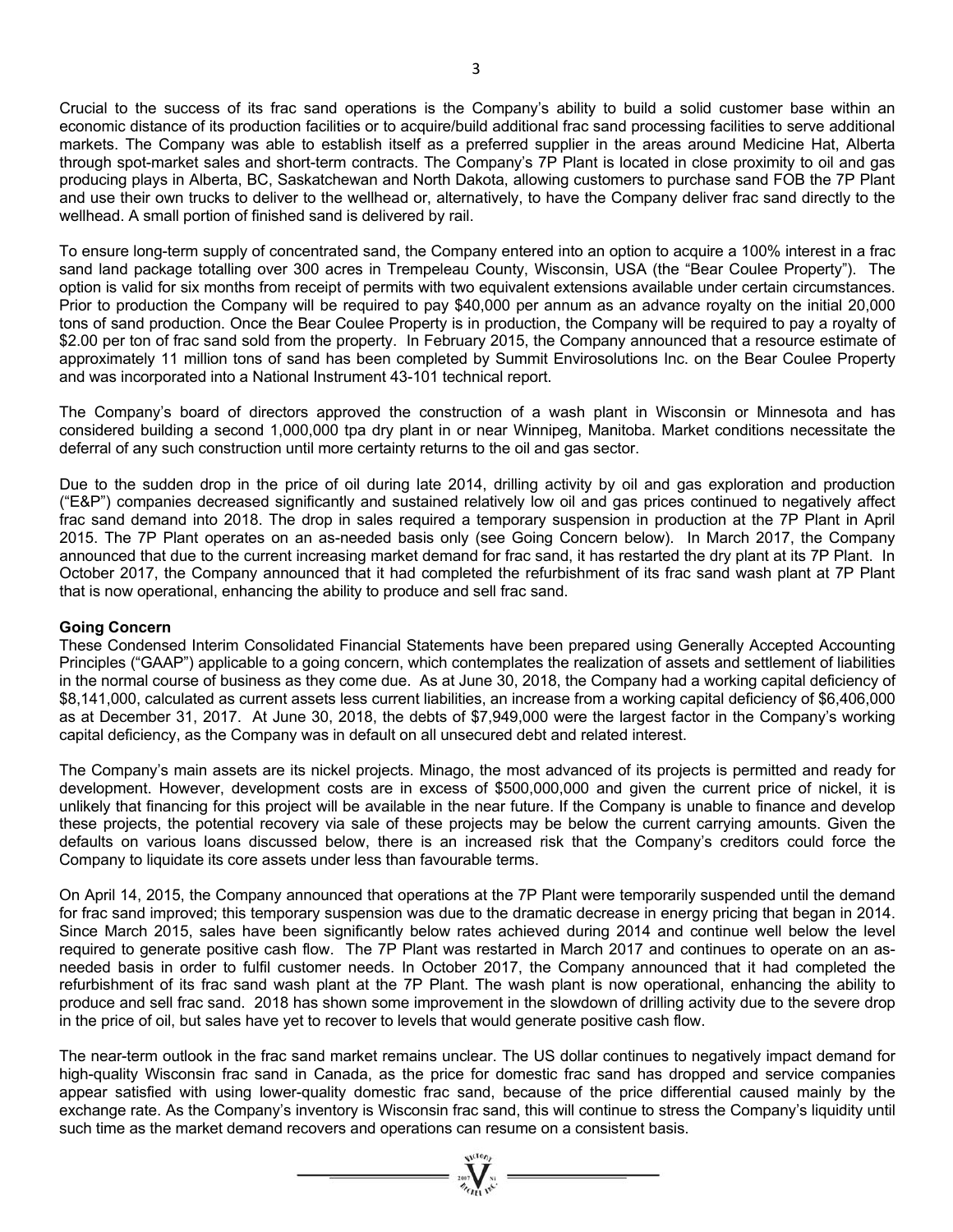Cash flows from frac sand sales the six months ended June 30, 2018 were sufficient to cover operating costs but not sufficient to pay financing costs and the Company was not able to make most of its interest payments due during the six months ended June 30, 2018.

During 2016, the Company restructured its debt (the "Debt Restructuring Agreement") with holders of promissory convertible notes and trade creditors, by issuing shares of the Company and unsecured promissory convertible notes ("Promissory Convertible Notes"). In 2017, the Company's secured debt ("Secured Debt") increased by the amount of unpaid interest to \$7,050,000 and the maturity date was extended to July 31, 2019.

Pursuant to the terms of the Secured Debt, the Company is prevented from making payments under outstanding unsecured debt until the Secured Debt is repaid. Interest payable on the Secured Debt is in default however the lender of the Secured Debt (the "Secured Lender") provided a forbearance agreement for the balance of the accrued interest and made short term advances to cover non-discretionary costs. Barring a significant improvement in the sales of frac sand, the Company is unlikely to be able to repay the Secured Debt in full when it matures in July 2019. The Company's ability to make the required interest payments during the remainder of 2018 is also in doubt and dependent upon frac sand sales. The Company's Secured Lender continues to demonstrate its commitment to ensuring the protection of the Company's core assets by providing working capital advances and forbearance agreements with respect to the Secured Debt. Should the support of the Secured Lender change, the going concern assumption would be in doubt.

During 2016, all of the promissory convertible note holders participated in the Debt Restructuring Agreement, except for one holder of a \$3,000,000 promissory convertible note (the "Outstanding Note"). In March 2016, the Company announced that it had received notice that the holder of the Outstanding Note had filed a statement of claim concerning non-payment of principal and interest. The Company has reviewed the statement of claim with legal counsel to assess its impact on the Company and has concluded that there is no significant impact on the status of the Company's debt. The Outstanding Note matured in July 2016 and the Company has been unable to repay the amounts owing and interest payments due, which has resulted in the Company defaulting on the note.

The Company has not paid interest payments due on its Promissory Convertible Notes, which has resulted in the Company defaulting on these notes.

The ability of the Company to continue as a going concern is heavily dependent on the continued support of its lenders and the frac sand market improving, both in demand and in price, and the Company's ability to resume full operations at its 7P Plant. In addition to the liquidity and solvency uncertainties described above, the ability to resume full operations at the 7P Plant will require additional financing. In order to resume purchasing and shipping supplies of frac sand and full operations at the 7P Plant, the Company will require additional working capital. As noted, the Company's Secured Lender has been supportive to date. However, there are no assurances that the Company will be able to obtain the working capital to resume operations at the level sufficient to generate cash flows to repay its outstanding obligations.

The Company has cut non-essential costs in an effort to reduce operating losses and has deferred payments wherever possible. During 2017, the Company, with the agreement of its Secured Lender, sold non-core assets to provide operating funds. However, without an injection of capital and/or until the demand and pricing for frac sand returns to pre-2015 levels, the Company will not be able to meet its outstanding obligations or any new obligations as they become due. The defaults on the Company's existing obligations add to the challenge of obtaining additional capital.

There can be no assurance that the Company will be able to restructure its debt further and/or recapitalize, and there is no certainty as to what further steps, if any, the secured and unsecured lenders may take. To date, management and the board of directors have reduced and/or deferred salaries and director fees until business recovers, but there is no certainty that this will continue. Management salary reductions and/or deferrals put the Company at risk of being unable to retain key personnel.

In addition to the above liquidity issues, the Company is subject to the risks and challenges experienced by other companies at a comparable stage. These risks include, but are not limited to, continuing losses, dependence on key individuals and the ability to secure adequate financing or to complete corporate transactions to meet the minimum capital required to successfully fund its projects and operating expenses.

None of the Company's mining projects have commenced commercial production and, accordingly, the Company is dependent upon debt or equity financings, the optioning and/or sale of resource or resource-related assets or interests,

 $\sum_{\alpha}$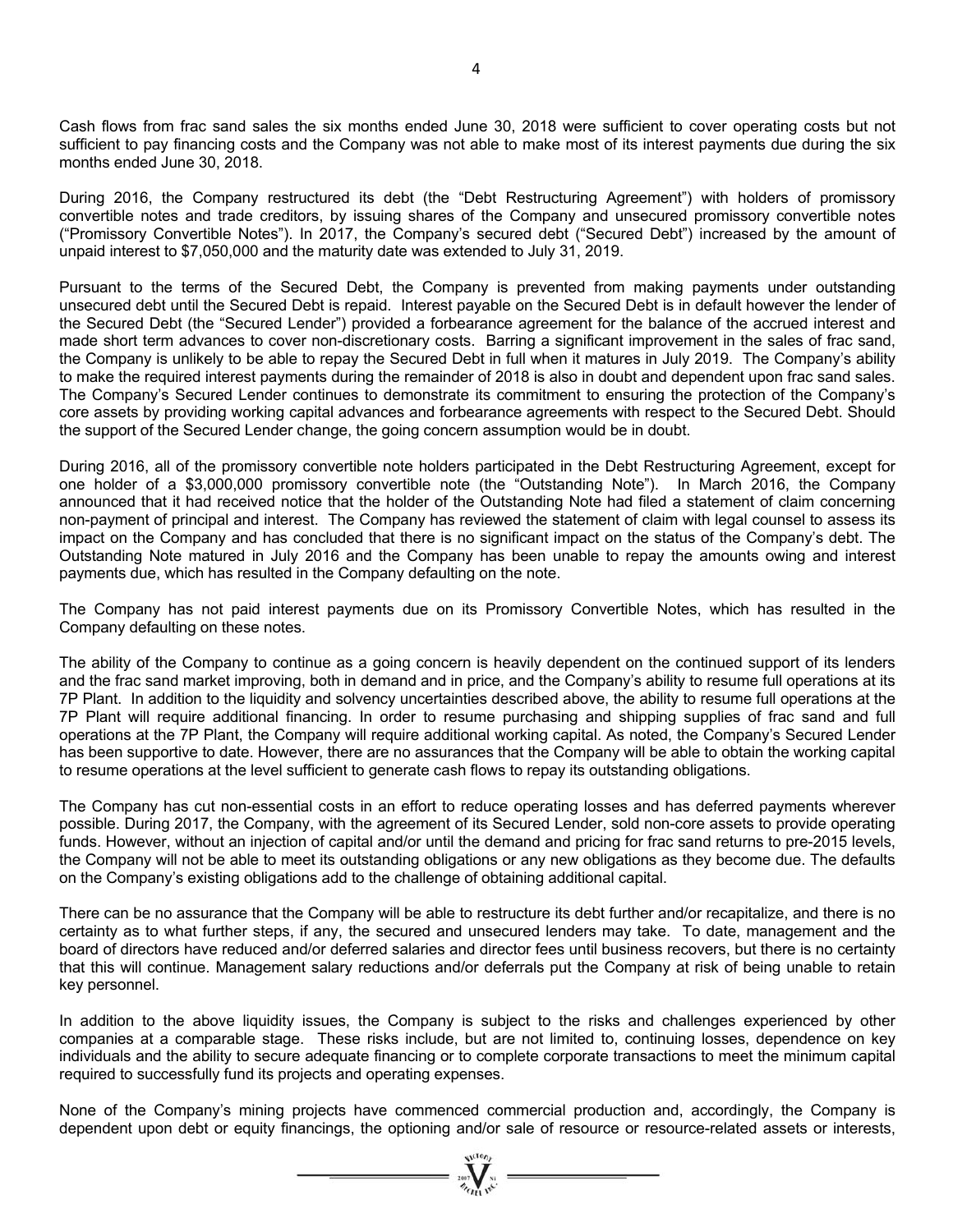exploration results which have the potential for the discovery of economically-recoverable reserves and resources, and/or the ability to generate sufficient cash flow from its other operating activities for its funding. Development of the Company's current nickel mining projects to the production stage will require significant financing. Given the current economic climate, including the low nickel price, and the Company's existing liquidity challenges, the ability to raise sufficient funds will be difficult.

Should the Company not be able to overcome the risks described in this section, the carrying value of the Company's assets would be subject to material adjustment and, in addition, other adjustments may be necessary to these Condensed Interim Consolidated Financial Statements should such adverse events impair the Company's ability to continue as a going concern as contemplated under GAAP. There is no certainty that the Company will be able to generate sufficient cash to fund its activities including debt servicing, project expenditures and corporate costs. These conditions indicate the existence of a material uncertainty that may cast significant doubt about the Company's ability to continue as a going concern. Failure to continue as a going concern would require that the Company's assets and liabilities be restated on a liquidation basis, which would differ significantly from the going concern basis.

#### **OUTLOOK**

Victory Nickel is a unique minerals company. Unique in that it has one of Canada's largest undeveloped permitted sulphide nickel resources at its Minago project in Manitoba. Unique in that all of the resources at its three nickel projects are sulphide nickel giving it one of the largest sulphide nickel inventories in Canada. Unique in that at Minago frac sand is a significant co-product of nickel production. And unique in that three of its most significant value drivers – nickel, frac sand and cobalt – play crucial roles in the existing and emerging energy markets.

While frac sand has long been known as a key component in improving overall economics in the oil and gas industry, nickel's presence as an "Energy Metal" is just now coming to prominence with the acceleration of worldwide demand for electric vehicles ("EV"). Globally increasing demand for rechargeable batteries due to historic growth in the smartphone market and now increasingly in EVs has led to dramatically growing cobalt demand. According to BMO Capital Markets the demand for cobalt is expected to exceed 100kt in 2018, growth in excess of 150% since 2000, and EVs are expected to represent 40% of total cobalt demand by 2025, overtaking portable electronics in terms of cobalt demand by 2022.



Source: CRU, CDI, BMO Capital Markets

Demand growth has led to recent cobalt pricing in excess of \$43.00 per pound, dramatically higher than the \$27.73 per pound price used in the Minago FS, and BMO Capital Markets states: "a doubling of the cobalt spot price over the coming couple of years is not out of the question." At the current price of \$29.26 per pound, the Minago FS indicates that the Minago mine produces approximately \$118,000,000 of cobalt in concentrate over the approximate eight-year mine life making it a significant by-product of nickel production.

According to Bloomberg, demand for nickel is forecast to increase dramatically through 2030 (see graph below), driven in large part by rising sales of EVs and the fact that EV batteries typically contain more nickel than they do lithium.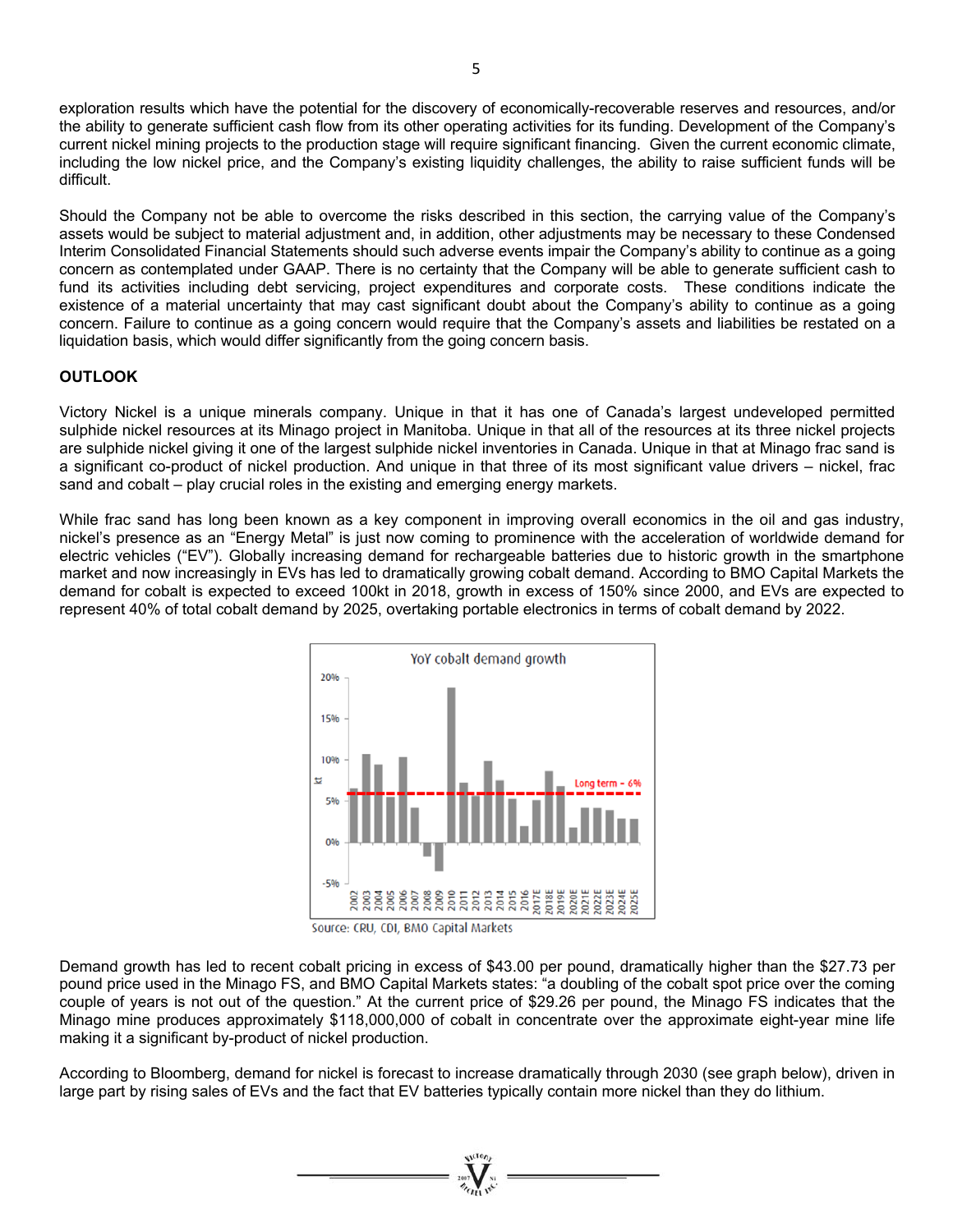#### Nickel demand from lithium-ion batteries



UBS concurs, estimating that in a world using only EVs, the increase in sulphide nickel demand relative to today's global market would be 118%. UBS goes on to point out that as EV technology continues to improve, so too will demand for nickel. Today's nickel-manganese-cobalt ("NMC") cathodes used in EVs use a 1:1:1 ratio between nickel, manganese and cobalt. By 2021 this materials mix is expected to be optimized at 8:1:1.

Market researcher Wood Mackenzie in a July 2018 conference call on nickel outlook, expects nickel in EV batteries to represent 10% (or 250kt) of global nickel demand by 2025, up from 3.5% today, and extrapolates that battery demand for nickel will represent over one third of the market by 2040, at which time passenger car EV sales are expected to exceed 40% of total passenger car sales.

In addition, market watchers concur that due to the quality requirements of battery producers the winners in this new demand environment will be sulphide nickel producers such as Victory Nickel's projects which, unlike laterite deposits, have an economic advantage in the competition for EV battery market share.

With this growth in mind, Wood Mackenzie sees the nickel market being structurally short beginning as early as 2022 to 2023. They expect the need for 825 kt, roughly the equivalent of 14 projects the size of Madagascar's 60kt/a Ambatovy, from new nickel projects by 2030. The total requirement for new nickel supply by 2040, because of increased nickel use in EV batteries, is estimated at 2 Mt – virtually double the size of current supply, much of which needs to come from as yet unidentifiable sources.



6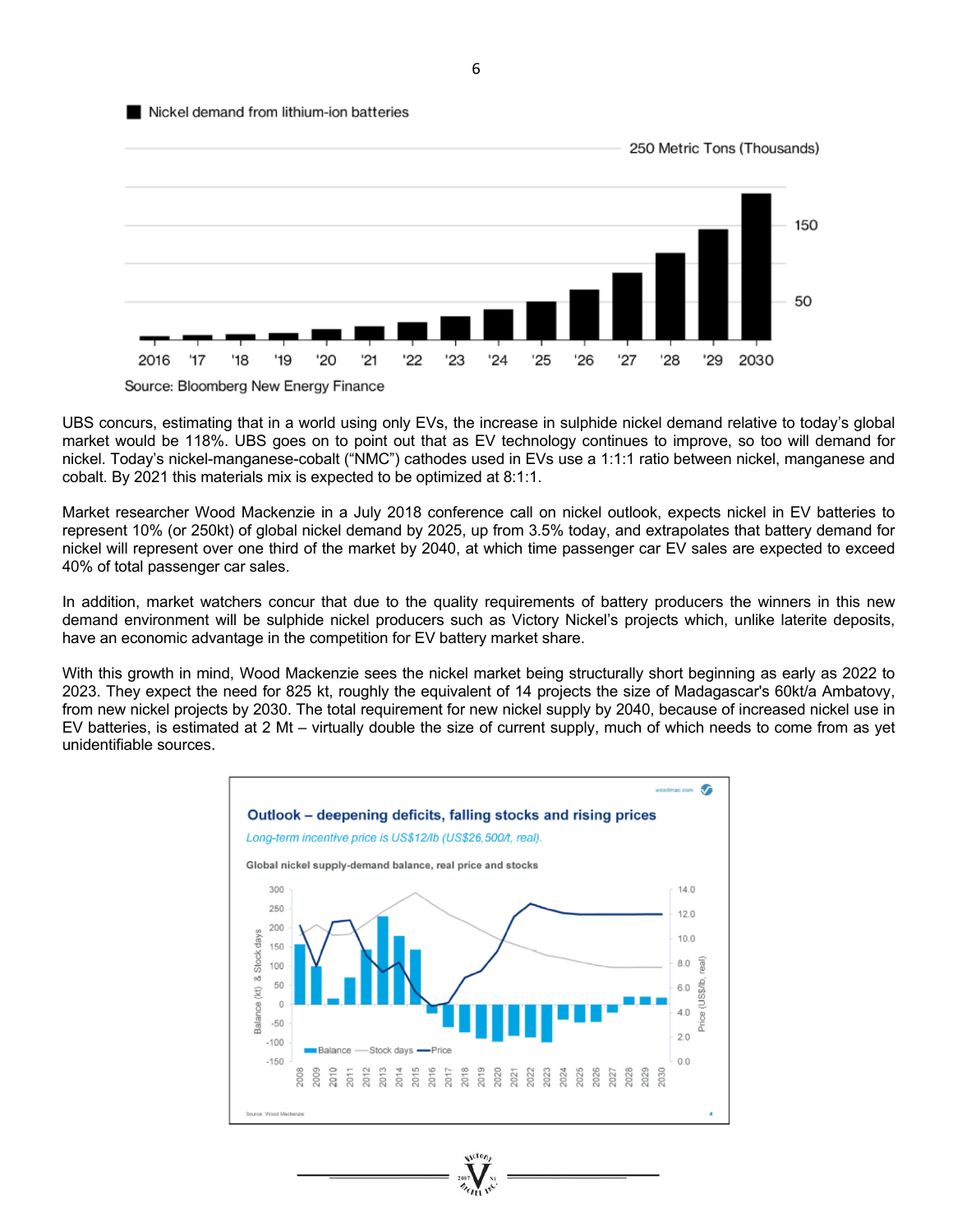

And despite a recent pullback, nickel buyers are starting to take notice (see graph below).

Wood Mackenzie sees nickel prices exceeding \$9.00 per pound to \$10.00 per pound from as early as 2020, driven in large part by a global nickel demand growth rate in EV batteries averaging 17.4% between 2017 and 2025, 16.6% between 2017 and 2030 and 13% between 2017 and 2040.

With one of the largest in-situ sulphide nickel resources in Canada, situated in two of the world's top ten most favourable mining jurisdictions – Manitoba and Quebec – Victory Nickel is well positioned in both nickel and cobalt to take advantage of the significant market shift toward EVs.

The Minago FS was based on an open pit mining project with a nickel reserve of approximately 30 million tonnes to be mined over about eight years. Beneath the proposed pit exists another potential 30 million tonnes for potential future mining. Immediately to the north of the pit, the Company has identified an additional potential 30 million tonnes. The Minago project was permitted in 2011 and is shovel-ready. With the frac sand co-product credit, the C1 cost to produce a pound of nickel, is projected to be \$2.20 per pound. As at December 31, 2017, the long-term forecasted price by a third party was \$8.00 per pound of nickel. Using this price at an exchange rate of US\$0.775:CAD\$1.00 and other forecasted metal prices at December 31, 2017, the Internal Rate of Return ("IRR") of the Minago project based on the Minago FS was 19.35%. As at the date of this MD&A, the IRR is 11.96% (with no adjustments made to the frac sand market), based on current metal prices and the exchange rate, with the price per pound of nickel at \$5.6.04. The IRR reflected in the Minago FS is 22.4% and the breakeven price of nickel is \$3.80 per pound. The value of cobalt in nickel concentrate alone has increased to \$118,000,000 at the recent price of \$29.26 per pound.

Frac sand contributes approximately \$2.90 per pound of nickel based on the Minago FS, and therefore is a substantial contributor to the overall economics as projected in the Minago FS. Persistent weakness in worldwide nickel pricing in the early part of the decade, the resulting contraction in capital markets for nickel project financing, an estimated \$500,000,000 capital cost to build a nickel mine at Minago and a robust market for frac sand led the Company to evaluate alternatives to generate cash flow and also to prove the value of the frac sand co-product at Minago.

#### *Frac Sand*

In 2012, the Company announced its intention to enter the frac sand business with a plan that was certainly considered very aggressive and a vision at best. That vision became a reality in 2014 when the Company completed construction and commissioning of its 7P Plant in Alberta.

Choosing to enter the frac sand business was not without reason. The strong market fundamentals for frac sand suggested continuing growth of the industry, and new public information combined with strong peer group valuations indicated the potential for near-term cash flow. With an entry fee of approximately \$6,000,000 to build a frac sand processing facility, the risk was considered acceptable based on projected cash flows. Soon after commissioning, toward the end of 2014, the

 $\sum_{\gamma_{\alpha}}$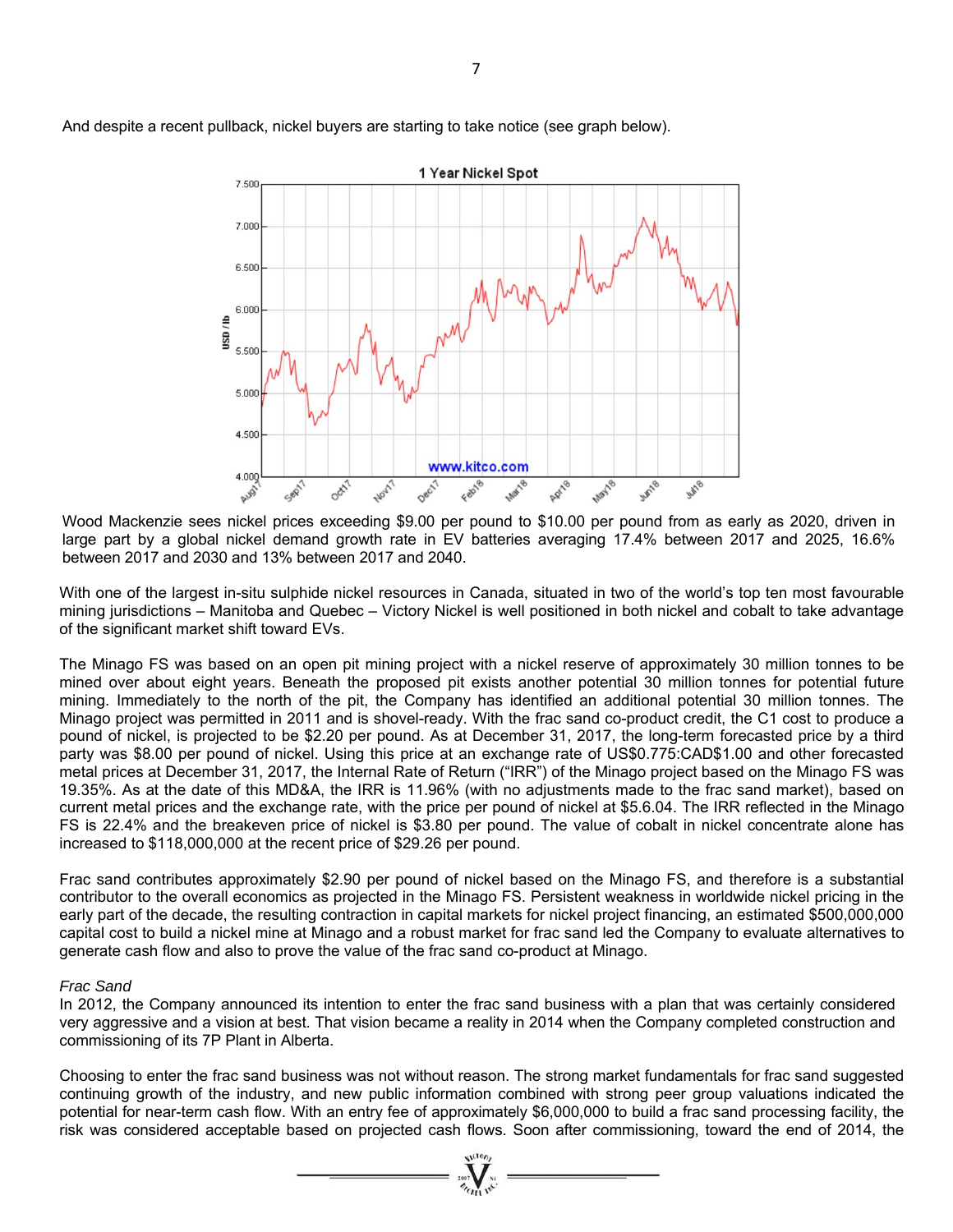bottom fell out of the oil industry and the price of oil crashed from in excess of \$100.00 per barrel to below \$30.00 per barrel of oil. Except for a few short signs of recovery, the price of oil remained around the \$40.00 to \$50.00 level since that time until mid-2017 when it broke the \$50.00 price level and has continued to rise to in excess of \$74.79 for Brent Crude. Whether this is an indication of bottoming out with a gradual recovery is uncertain.

As a result of the oil and gas price drop, drill rig utilization decreased substantially. In direct response to the declining utilization, E&P companies reduced, cancelled or deferred capital programs. All of this led to an unprecedented decline in the pricing of drilling and well completions, putting downward pressure on the price of frac sand.

During this period, E&P companies looked for ways to improve their economics by reducing costs and enhancing recoveries. Measures include lengthening of both lateral and horizontal drilling, increasing the number of stages per foot and using more sand per stage. These changes have led to an increase in frac sand intensity – using more sand per well – a trend that bodes well for frac sand consumption.

According to Credit Suisse, up to 2,000 pounds of sand per lateral foot is now being used in well completions. On average, each well completed in the US in 2017 required nearly 4,200 tons of frac sand. The demand for US proppant peaked in 2014 at 56,000,000 tons; Credit Suisse estimates that 2018 US frac sand demand could potentially be double that witnessed in 2014, ranging between 90,000,000 and 120,000,000 tons.

Not surprisingly, increased consumption, combined with a rising North American rig count has had a positive impact on frac sand pricing as demonstrated by the price index chart below.



Source: Bureau of Labor Statistics and Cowen and Company

For Victory Nickel, frac sand activity picked up during 2017 and continues to improve into the second quarter of 2018. Frac sand sales and pricing have shown improvement in 2017, however demand has been for the coarser fractions. As a result, the Company has drawn down its inventory of coarser frac sand and is in the process of replenishing this inventory at the 7P Plant to ensure its ability to serve customers. To accomplish this, the Company completed the refurbishment of its existing wash plant at the 7P Plant during 2017. When the 7P Plant was acquired by the Company in 2012, the facilities included a wash plant and a dry plant. Since the acquisition, the Company had processed only washed sand concentrate purchased from Wisconsin through its dry plant and had never operated its wash plant. With the wash plant operational in 2017, the Company is able to recover approximately 18,000 tons of high-quality Northern White Wisconsin frac sand that was spilled as a natural outcome of dry sand processing and which comprises the highest margin portion of inventory.

The softness in the frac sand market over the past several years led to declining valuations of frac sand assets throughout North America. Management has been evaluating opportunities to take advantage of market opportunities to build its presence in the frac sand business by acquiring undervalued North American frac sand production assets that offer immediate potential to expand sales and open new markets, while at the same time being complementary to the Company's existing production activities. Management continues to seek potential acquisition targets.

As discussed above, management is developing plans to implement strategies to take full advantage of a resurgent frac

 $\sum_{\gamma_{\ell_{\ell_{1}}}}$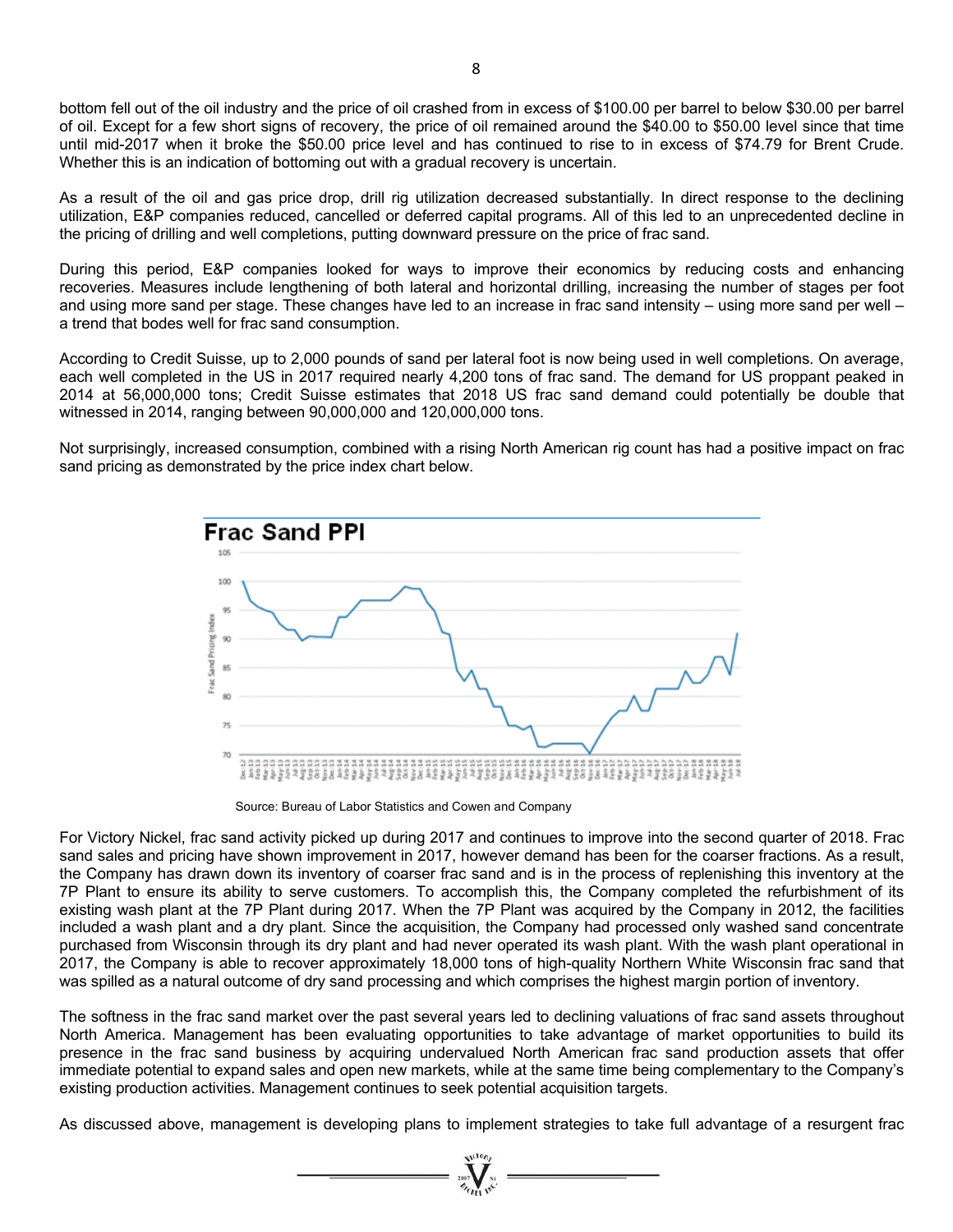sand market. In addition, we remain confident that sulphide nickel demand will improve, such that not only the Minago nickel project can be developed, but that the Company's other nickel projects, Mel, Lac Rocher and Lynn Lake, can be advanced as potential producers.

The Company plans to participate in the turnaround in not only the oil and gas industry, but also the nickel industry and we thank our shareholders, lenders and suppliers for their continued patience and support.

#### **RESULTS OF OPERATIONS**

|                                               |                                | <b>Exploration and</b>         |                  |              |               |  |
|-----------------------------------------------|--------------------------------|--------------------------------|------------------|--------------|---------------|--|
| Three months ended June 30, 2018              | Corporate                      | Development                    | <b>Frac Sand</b> | <b>Total</b> | June 30, 2017 |  |
| <b>Revenues</b>                               | \$<br>$\overline{\phantom{a}}$ | \$<br>$\overline{\phantom{0}}$ | \$<br>58         | \$<br>58     | \$<br>46      |  |
| Cost of goods sold                            |                                |                                | (126)            | (126)        | (204)         |  |
| Gross profit                                  |                                |                                | (68)             | (68)         | (158)         |  |
| <b>Operating expenses</b>                     |                                |                                |                  |              |               |  |
| General and administrative                    | (185)                          |                                | (57)             | (242)        | (199)         |  |
| Share-based payments                          |                                |                                |                  |              | (28)          |  |
| Amortization of property, plant and equipment |                                |                                | (146)            | (146)        | (147)         |  |
| <b>Operating loss</b>                         | (185)                          |                                | (271)            | (456)        | (532)         |  |
| Finance income                                | 37                             |                                |                  | 37           | 262           |  |
| Finance costs                                 | (647)                          |                                |                  | (647)        | (517)         |  |
| Net finance costs                             | (610)                          |                                |                  | (610)        | (255)         |  |
| Loss before income taxes                      | (795)                          |                                | (271)            | (1,066)      | (787)         |  |
| Income tax recovery                           | 191                            |                                |                  | 191          | 133           |  |
| Net loss for the year                         | (604) \$<br>\$                 |                                | $(271)$ \$<br>\$ | (875)        | \$<br>(654)   |  |

|                                               |                     | <b>Exploration and</b>               |                  |          |                |
|-----------------------------------------------|---------------------|--------------------------------------|------------------|----------|----------------|
| Six months ended June 30, 2018                | Corporate           | Development                          | <b>Frac Sand</b> | Total    | June 30, 2017  |
| <b>Revenues</b>                               | \$                  | \$<br>\$<br>$\overline{\phantom{0}}$ | 457<br>\$        | 457      | \$<br>295      |
| Cost of goods sold                            |                     |                                      | (514)            | (514)    | (445)          |
| Gross profit                                  |                     |                                      | (57)             | (57)     | (150)          |
| <b>Operating expenses</b>                     |                     |                                      |                  |          |                |
| General and administrative                    | (298)               |                                      | (131)            | (429)    | (338)          |
| Share-based payments                          | (20)                |                                      |                  | (20)     | (332)          |
| Amortization of property, plant and equipment |                     | (1)                                  | (292)            | (293)    | (280)          |
| <b>Operating loss</b>                         | (318)               | (1)                                  | (480)            | (799)    | (1, 100)       |
| Finance income                                | 37                  |                                      |                  | 37       | 27             |
| Finance costs                                 | (1,270)             |                                      |                  | (1, 270) | (1,055)        |
| Net finance costs                             | (1,233)             |                                      |                  | (1, 233) | (1,028)        |
| Loss before income taxes                      | (1, 551)            | (1)                                  | (480)            | (2,032)  | (2, 128)       |
| Income tax recovery                           | 429                 |                                      |                  | 429      | 566            |
| Net loss for the year                         | \$<br>$(1, 122)$ \$ | $(1)$ \$                             | $(480)$ \$       | (1,603)  | \$<br>(1, 562) |

#### **Overall**

For the three and six months ended June 30, 2018, the Company had a net loss of \$875,000 and \$1,603,000 or a loss of \$0.01 and \$0.02 per share, respectively (June 30, 2017 - \$654,000 and \$1,562,000 or \$0.01 and \$0.02 per share). Of the net losses, finance costs represent the largest contributor at \$647,000 and \$1,270,000 for the three and six months ended June 30, 2018. The following narrative discusses the relevant operations of the Frac Sand and Exploration and

> **WEION**  $\sum_{\gamma_{\rm crit}}$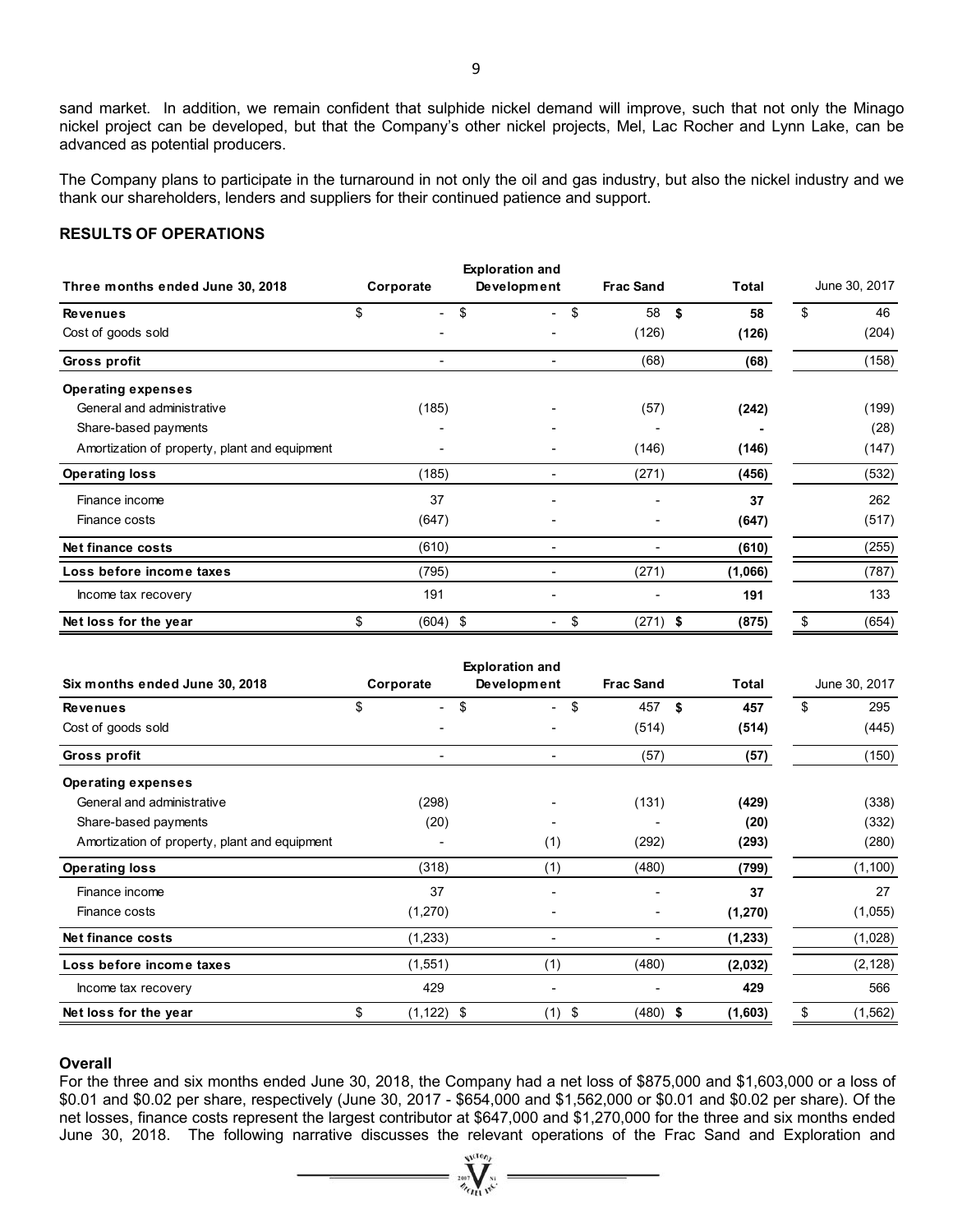Development segments first, and then addresses the corporate segment.

#### **Frac Sand Segment**

Due to the decline in the price of oil beginning in 2014, demand for frac sand in the Company's target markets was under pressure throughout 2017 and into 2018. The Company holds inventory in excess of 21,000 tons as at June 30, 2018 (December 31, 2017 – 22,000 tons) at various stages of the process and made sales of 698 tons and 4,920 tons of various grades of frac sand during the three and six months ended June 30, 2018 (June 30, 2017 – 553 tons and 3,518 tons), respectively, generating a negative gross profit of \$68,000 and \$57,000 during the three and six months ended June 30, 2018 (June 30, 2017 – negative gross profit of \$158,000 and \$150,000), respectively. During the six month period of 2018 2,173 tons were sold from purchase sand and 2,747 from inventory.

#### *Revenues*

The Company recognized revenue on frac sand sales during the three and six months ended June 30, 2018 aggregating \$58,000 and \$457,000, respectively (June 30, 2017 - \$46,000 and \$295,000). Frac sand sales during the six months ended was an average of \$92.89 per ton. Revenue includes periodic freight for sales delivered to customers. While sales and pricing are showing signs of improvement, the market has not improved sufficiently in the Company's target areas where it can generate positive cash flow sufficient to service debt.

#### *Cost of goods sold*

The cost of goods sold includes the cost of concentrated sand purchased in Wisconsin, the cost of delivery to the 7P Plant including handling and trans-loading costs and the operating cost to dry and screen the concentrated sand into four main dry products. Cost of goods sold may also include sand purchased from third parties. These costs are capitalized as a component of inventory on a normalized basis and are charged to cost of goods sold when title to the product passes to the customer. Cost of goods sold may also include any write-down or recovery of impairment of inventory values to the lower of cost or net realizable value.

The cost of goods sold was \$126,000 and \$514,000 during the three and six months ended June 30, 2018 (June 30, 2017 - \$204,000 and \$445,000), respectively. The 7P Plant continues to operate on an as needed basis, resulting in higher operating costs per ton of product produced than what is expected on a continuous operating basis. The Company has reduced manpower to a skeleton crew sufficient to start production as demand returns on a consistent basis. The Company suspended deliveries of concentrated sand in 2015 and will resume deliveries once demand is sufficient to utilize existing inventories at the 7P Plant. Finished goods inventory was valued at net realizable value of \$94.18 per ton at June 30, 2018 (June 30, 2017 - \$85.80 per ton) to reflect current market conditions.

Costs per ton are per dry ton, unless otherwise stated.

#### *Gross profit*

The 7P Plant generated a negative gross profit during the three and six months ended June 30, 2018 and 2017. The 7P Plant continues to operate on an as-needed basis, resulting in higher operating costs per ton of product produced than what is expected on a continuous operating basis, while finished goods inventory is written-down when impaired to the lower of cost of net realizable value.

#### *General and administrative and other costs*

General and administrative costs for the frac segment amounted to \$57,000 and \$131,000 for the three and six months ended June 30, 2018 (June 30, 2017 - \$25,000 and \$69,000), respectively. These costs include Victory Silica salaries, administration, marketing and logistics management. The Company reduced manpower to a skeleton crew and overhead sufficient to operate the 7P Plant as demand requires.

Amortization of property, plant and equipment of \$146,000 and \$292,000 was recorded for the three and six months ended June 30, 2018 (June 30, 2017 - \$146,000 and \$278,000), respectively, for items in use at the 7P Plant.

#### *Net loss*

All of the above items combined to produce a net loss for the frac sand segment of \$271,000 and \$480,000 for the three and six months ended June 30, 2018 (June 30, 2017 – \$329,000 and \$497,000).

#### **Corporate Segment**

The corporate component of net loss for the three months ended June 30, 2018 was \$604,000 (June 30, 2017 – \$308,000), including operating expenses of \$185,000 (June 30, 2017 - \$186,000), net finance costs of \$610,000 (June 30,

 $=\prod_{\alpha}^{N}$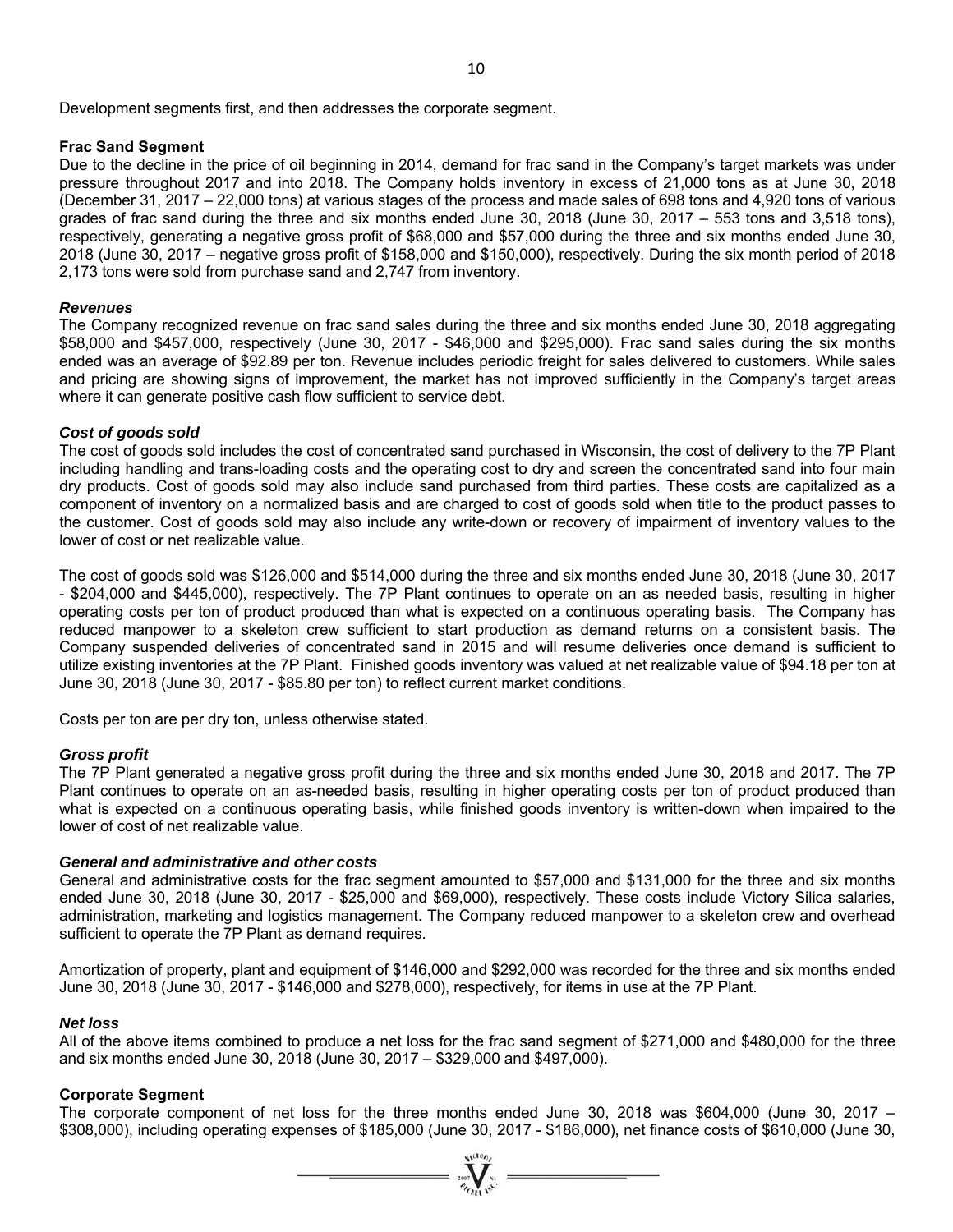2017 – \$255,000) and an income tax recovery of \$191,000 (June 30, 2017 – \$133,000). Operating expenses include \$nil non-cash share-based payments during the three months ended June 30, 2018 (June 30, 2017 - \$28,000).

The corporate component of net loss for the six months ended June 30, 2018 was \$1,122,000 (June 30, 2017 – \$1,048,000), including operating expenses of \$318,000 (June 30, 2017 - \$586,000), net finance costs of \$1,233,000 (June 30, 2017 – \$1,028,000) and an income tax recovery of \$429,000 (June 30, 2017 – \$566,000). Operating expenses include \$20,000 non-cash share-based payments during the six months ended June 30, 2018 (June 30, 2017 - \$332,000).

General and administrative expenses were \$185,000 and \$298,000 during the three and six months ended June 30, 2018 (June 30, 2017 - \$158,000 and \$253,000), respectively. These costs include statutory costs incurred as a public company, general investor relations expenses, consulting, travel, health benefits, salaries and director costs.

#### *Net finance income (costs)*

The Company considers financing activities, other than those related to equipment leased in the frac sand segment, to be part of the Corporate segment.

Finance costs were \$647,000 and \$1,270,000 for the three and six months ended June 30, 2018 (June 30, 2017 - \$517,000 and \$1,055,000), respectively, representing the Company's most significant expense. Cash and accrued interest expense was \$476,000 and \$946,000 for the three and six months ended June 30, 2018 (June 30, 2017 - \$390,000 and \$797,000), respectively. The increase in interest expense during the first half of 2018 compared with 2017 is mainly related to the compounding of interest outstanding on various debts.

During 2016, the Company issued several tranches of Promissory Convertible Notes. There are several elements of finance costs associated with these notes: accrued and cash-settled interest expense, non-cash amortization of loan fees, non-cash amortization of the embedded derivatives related to the value of the convertibility feature at inception, the change in the fair value of the embedded derivatives, and the non-cash amortization of the present value discount on the Promissory Convertible Notes. All amortizable elements are calculated using the effective interest rate method. During the three and six months ended June 30, 2018, the amortization of the embedded derivatives on the Promissory Convertible Notes amounted to \$171,000 and \$298,000 (June 30, 2017 - \$114,000 and \$177,000), respectively.

#### *Income tax expense (recovery)*

The Company does not allocate income taxes between segments. The Company records a tax recovery as a result of applying carry-forward non-capital losses against deferred tax liabilities. Certain components of finance income and finance costs are not taxable, and their volatility has an apparent effect on the effective income tax rate.

#### *Other comprehensive income*

Other comprehensive income ("OCI") for the three and six months ended June 30, 2018 relates to an increase of \$22,000 and a decrease of \$84,000 in the market value of the Company's financial assets at fair value through OCI (June 30, 2017 – decrease of \$40,000 and increase of \$32,000), respectively. These changes are a result of the net market value changes in the Company's marketable securities. Furthermore, foreign exchange gain in OCI of \$21,000 and \$57,000 was incurred during the three and six months ended June 30, 2018 (June 30, 2017 – \$3,000 and \$nil), respectively, mainly due to the translation of the Company's subsidiaries' functional currency of CAD\$ to the Company's functional currency of US\$.

#### *Deferred tax liability*

Deferred income tax assets and liabilities are recognized for temporary differences between the carrying value of the balance sheet items and their corresponding tax values, as well as for the benefit of losses available to be carried forward to future years for tax purposes that are considered probable to be realized. The deferred tax amount reflects a rate of 27% (June 30, 2017 – 27%).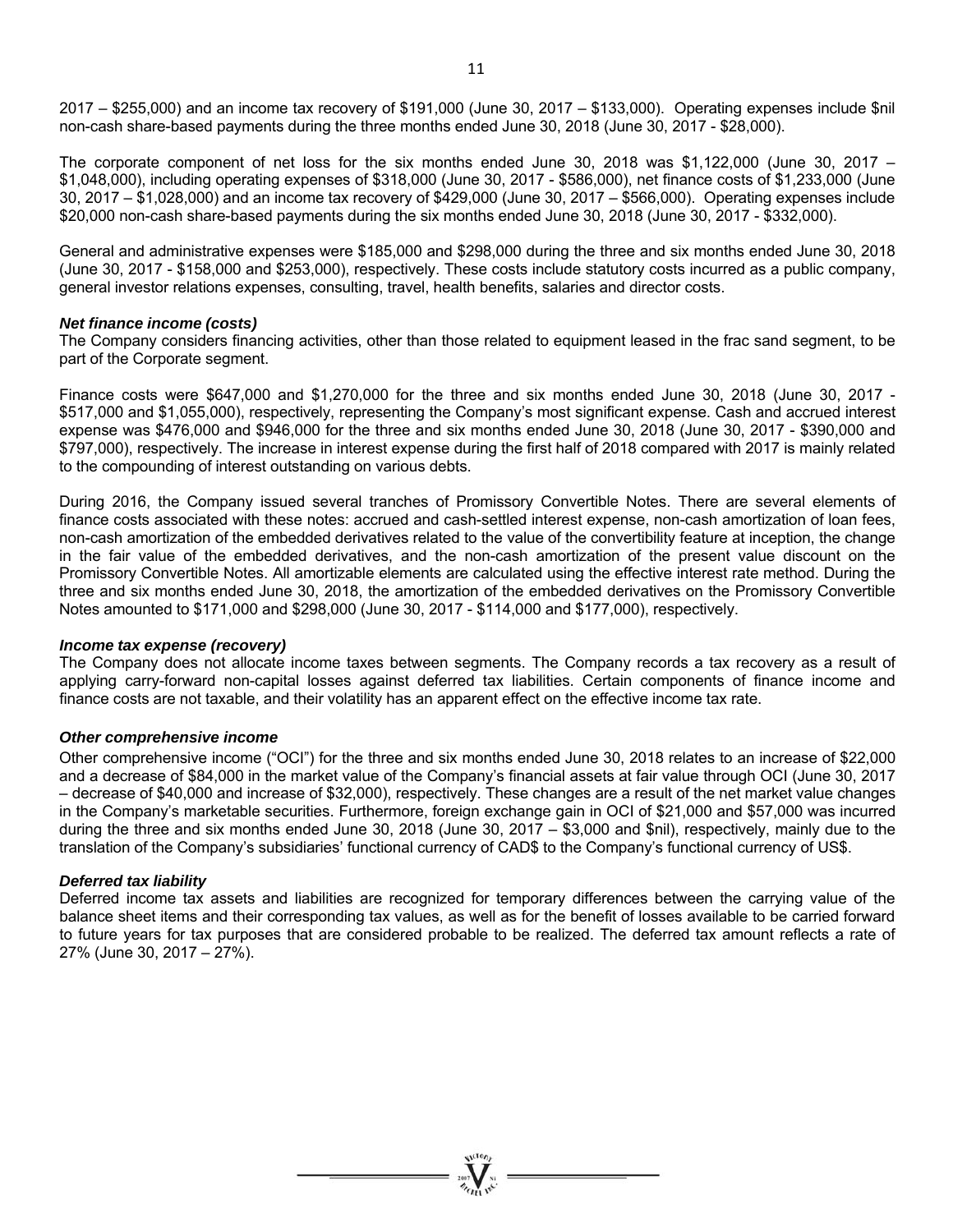#### **SUMMARY OF QUARTERLY RESULTS**

Selected financial information for each of the last eight quarters is as follows:

|                                               | Q2 2018 |        | Q1 2018 |        |         | Q4 2017  | Q3 2017 |        |  |
|-----------------------------------------------|---------|--------|---------|--------|---------|----------|---------|--------|--|
| Sales                                         |         | 58     |         | 399    |         | 156      |         | 428    |  |
| Gross (loss) profit                           |         | (68)   | \$      | 11     |         | 455      | \$      | (116)  |  |
| General and administrative                    |         | (242)  | \$      | (187)  | \$      | (133)    | \$      | (120)  |  |
| Net finance (costs) income                    |         | (610)  | \$      | (623)  | \$      | (34)     | \$      | (448)  |  |
| Net loss                                      |         | (875)  | \$      | (728)  | \$      | 2,091    | \$      | (577)  |  |
| Total comprehensive loss                      |         | (832)  | \$      | (798)  | \$      | 2,131    | \$      | (571)  |  |
| Loss per share - basic and diluted            |         | (0.01) | \$      | (0.01) | \$      | 0.02     | \$      | (0.00) |  |
|                                               | Q2 2017 |        | Q1 2017 |        | Q4 2016 |          | Q3 2016 |        |  |
| Sales                                         |         | 46     |         | 249    |         | 31       |         |        |  |
| Gross profit (loss)                           |         | (158)  | \$      | 8      | S       | (640)    | \$      |        |  |
| General and administrative                    |         | (199)  | \$      | (139)  | \$      | (61)     | \$      | (212)  |  |
| Net finance income (costs)                    |         | (255)  | \$      | (773)  | \$      | (1,350)  | \$      | (560)  |  |
| Net income (loss)                             |         | (654)  | \$      | (908)  | \$      | (7,647)  | \$      | (924)  |  |
| Total comprehensive income (loss)             |         | (691)  | \$      | (839)  | \$      | (7, 598) | \$      | (853)  |  |
| Earnings (loss) per share - basic and diluted |         | (0.01) | \$      | (0.01) | \$      | (0.10)   | \$      | (0.01) |  |

Revenues from the sales of frac sand increased during 2017 and into the first quarter of 2018. The gross profit or loss includes cost of goods sold, which contain operating costs for a full period despite production being at less-than-full capacity. In addition, the increase in the market value of frac sand required a recovery of impaired inventory values during the fourth quarter of 2017 and an impairment write-off during 2016 into 2017, to the lower of cost or net realizable value. Net finance income and costs have fluctuated period-over-period, due to the change in the fair value of the embedded derivatives related to the Debt Restructuring Agreement, change in the fair value of the Participating Interest (defined below), gain on the Debt Restructuring Agreement during 2016, and amortization of embedded derivatives and loan fees on the Promissory Convertible Notes. During the fourth quarter of 2017, the Company recorded an income tax recovery as a result of adjusting the foreign exchange rate on various tax pools.

#### **LIQUIDITY AND CAPITAL RESOURCES**

As at June 30, 2018, the Company had a working capital deficiency of \$8,141,000, compared with a working capital deficiency of \$6,406,000 as at December 31, 2017. The increase in the working capital deficiency resulted mainly from the increase in short term loans and borrowings to fund working capital requirements.

#### **Participating Interest**

Pursuant to a participating interest loan (the "Participating Interest") with Nuinsco Resources Limited (or the "Lender"), the Lender has the right to convert the outstanding balance into a limited participating interest (the "Conversion"), whereby the Lender is entitled to receive a share of cash flows earned from the sale of frac sand from the 7P Plant. On April 22, 2014, the Lender exercised the Conversion. The Conversion constituted payment of the loan in full. This obligation will be settled through a 52.16% participation in net operating cash flows from the frac sand business after recoupment of capital costs for phase one and pre-operating expenses. The participation is capped at CAD\$7,667,124 provided the Company proceeds with phase two (see FRAC SAND SEGMENT below for a description of phases one, two and three), otherwise the cap is approximately CAD\$10,222,831. Distributions under the Participating Interest terms are calculated based on operating cash flow after recovery of capital and pre-operating costs and take into account working capital. The continuing uncertainty surrounding the oil and gas industry and the related use of frac sand has made the determination of the timing of the first payment under the Participating Interest highly unlikely to occur in the next couple of years. As a result, at June 30, 2018, the carrying value of the Participating Interest was \$529,000, compared with \$529,000 at December 31, 2017. Any change in value is recorded through Finance Income or Cost in the statement of operations. The Company will continue to reassess the carrying value of the Participating Interest as circumstances warrant.

#### **Secured Debt**

The Secured Debt of \$7,050,000 has a maturity date of July 31, 2019. Under the terms of the Secured Debt, if the Secured

 $=\prod_{\alpha}^{N^{(1)}(s)}$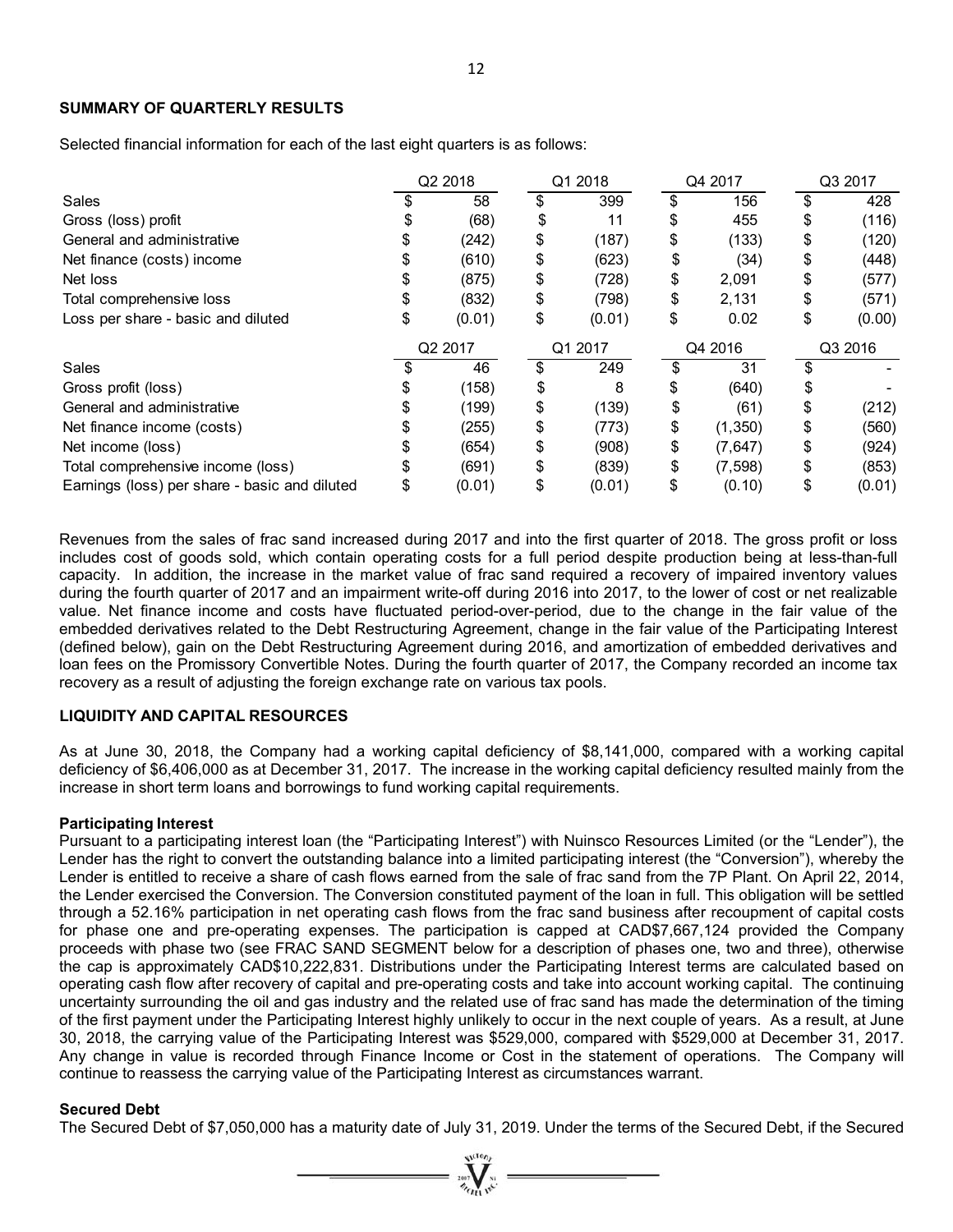Debt is outstanding on December 31, 2018, an additional fee of 2,500,000 common shares will be issued by the Company to the Secured Lender.

The interest rate on the Secured Debt is 14.8% with interest payable in arrears. The Secured Debt is due in full on the date of maturity, subject to a cash sweep of 75% of free cash flow ("Free Cash Flow") payable within 45 days following the end of each fiscal quarter and 90 days from each fiscal year end. Free Cash Flow will be calculated based on the Company's quarterly unaudited and annually audited consolidated statement of cash flows, as net cash from operating and investing activities, plus interest and lease payments from financing activities. Allowable investing activities must be approved in advance by the Secured Lender.

In addition, the Company has agreed to not make any payments to settle past unsecured debt prior to the repayment of the Secured Debt, without the Secured Lender's approval.

#### *Warrants issued to the Secured Lender*

A total of 2,750,000 warrants were issued to the Secured Lender, with an exercise price of CAD\$0.25 and an expiry date of January 31, 2018. The Warrants expired unexercised on January 31, 2018.

#### **Promissory Convertible Notes**

During 2016, the Company announced that it had restructured a portion of its debt through private placements of common shares and Promissory Convertible Notes, in settlement of current indebtedness to certain of its unsecured lenders and trade creditors.

The Company has not made any interest payments due on its Promissory Convertible Notes, which has resulted in the Company defaulting on these notes.

#### *Promissory Convertible Note Holders*

The Promissory Convertible Notes have the following terms:

- A maturity date of July 31, 2018;
- An interest rate of 7% per annum, payable annually or at any time in cash or in common shares valued at market, at the option of the Company;
- Convertible at CAD\$0.25 per share, at the option of the holder; and
- Holders of the Promissory Convertible Notes will also receive one common share purchase warrant for every four common shares acquired upon conversion of the Promissory Convertible Notes, with an exercise price of CAD\$0.50 per share, exercisable for a five-year period from the date of conversion.

As at the date of this MD&A, the Company has not repaid the Promissory Convertible Notes.

#### **Debt Owed to Directors and Management**

Current directors and management agreed to defer payment until July 2019, of all outstanding debt and director fees accumulated up to December 31, 2017. As a result, the long-term debt of \$318,000 owed to directors and management is comprised of a portion of the restructured debt owed to current directors and management amounting to CAD\$224,000, and unpaid director fees incurred by current directors during 2016 and 2017 totalling CAD\$175,000.

#### **Outstanding Note**

During 2016, all of the then holders of promissory convertible notes participated in the Debt Restructuring Agreement except for the one holder of the Outstanding Note of \$3,000,000. In March 2016, the Company announced that it had received notice that the holder of the Outstanding Note had filed a statement of claim concerning non-payment of principal and interest. The Company has reviewed the statement of claim with legal counsel to assess its impact on the Company and has concluded that there is no significant impact on the status of the Company's debt. Pursuant to the terms of the Secured Debt, the Company is prevented from making payments under outstanding unsecured debt until the Secured Debt is repaid. As a result, the Company has not paid interest accrued on the Outstanding Note. The Outstanding Note matured in July 2016 and the Company has been unable to repay the amounts owing and interest payments due. This has resulted in the Company defaulting on the Outstanding Note.

#### **Cash flows in the year**

Cash and cash equivalents as at June 30, 2018 were held with major Canadian banks. The Company has a policy of investing its available cash in Canadian government instruments and certificates of deposit or other direct obligations of major Canadian banks.

 $=\prod_{\substack{\alpha \in \mathcal{N}_{\text{rel}}} \text{all } \alpha}}^{\text{NLO}}$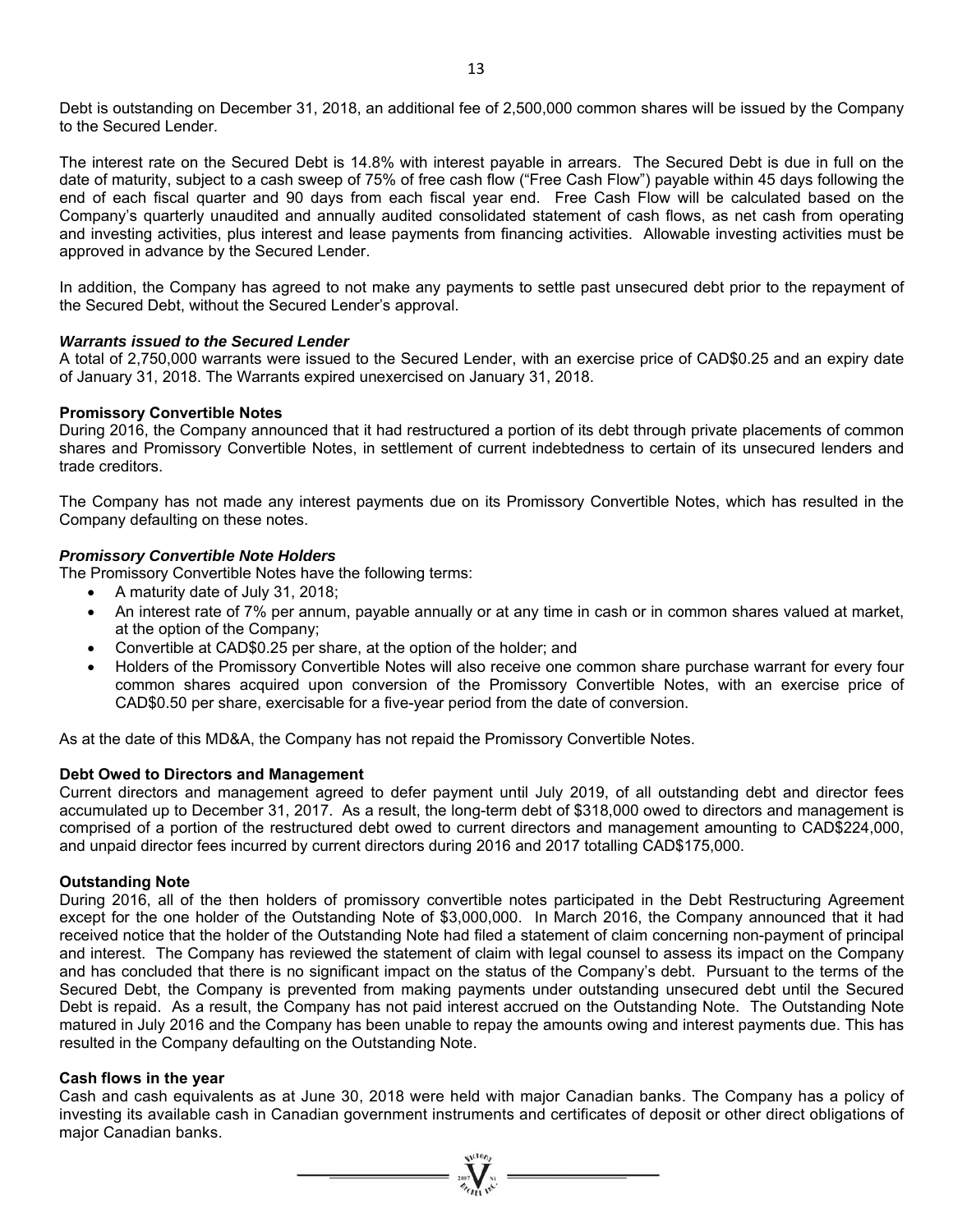For the six months ended June 30, 2018, the Company used cash of \$193,000 through operating activities (June 30, 2017 - \$82,000). During the six months ended June 30, 2018, operating activity was minimal, due to the low-price environment in the oil and gas sector and the protracted period of minimal drilling activity in the Company's market area.

During the six months ended June 30, 2018, net cash used by investing activities was \$168,000 (June 30, 2017 - \$13,000). During 2017, the Company committed to provide up to \$200,000 in funding under certain terms of a secured note. The note has interest bearing at 15%, is secured and was to mature on June 22, 2018. During the first half of 2018, the Company advanced \$145,000 in addition to the \$55,000 advanced during 2017. Subsequent to June 30, 2018, the Company received repayment of the note. Proceeds received from repayment of this loan were used to repay a portion of other current loans (refer to Note 11 of the Condensed Interim Consolidated Financial Statements).

The Company received \$24,000 from net financing activities during the six months ended June 30, 2018 (June 30, 2017 – used cash of \$69,000 mainly related to the payments of lease obligations). During the six months ended June 30, 2018, the Company repaid \$208,000 in interest and principle to the Secured Lender and received advances of \$437,000 from the Secured Lender for working capital purposes and in relation to the secured note receivable discussed above.

The Company's activities during the six months ended June 30, 2018 used cash and cash equivalents of \$137,000, with a foreign exchange gain effect of \$40,000.

#### **Other potential sources of cash flow**

The aggregate market value of the Company's marketable securities held in public company shares is approximately \$266,000 as at the date of this MD&A.

As at August 23, 2018, the Company had options outstanding that could bring in additional funds. All of those instruments are not "in-the-money".

The Company's title to its projects is in good-standing and management will continue to maintain the projects in goodstanding.

The Company has approximately 21,770 tons of sand in inventory at June 30, 2018. The Company has eliminated all discretionary costs that should not have a negative impact on its ability to resume production. Staffing, salaries and director fees have been previously reduced or accrued and deferred where possible.

#### **REPORTING SEGMENT**

The Company is engaged in the exploration, evaluation and development of properties for the mining and production of nickel and associated products. The Company also produces frac sand for the oil and gas industry in Canada and the northern US. The Company has three reporting segments: Corporate, Exploration and Development, and Frac Sand. The Corporate segment supports all of the Company's activities.

Senior management makes decisions with respect to Exploration and Development by considering exploration and development potential and results on a project basis. The exploration and development projects are all located in Canada.

The Frac Sand segment is managed and operated by Victory Silica's executives and employees although the business and operating assets are part of Victory Nickel. The segment is located in Canada although sand as raw material is imported from the United States.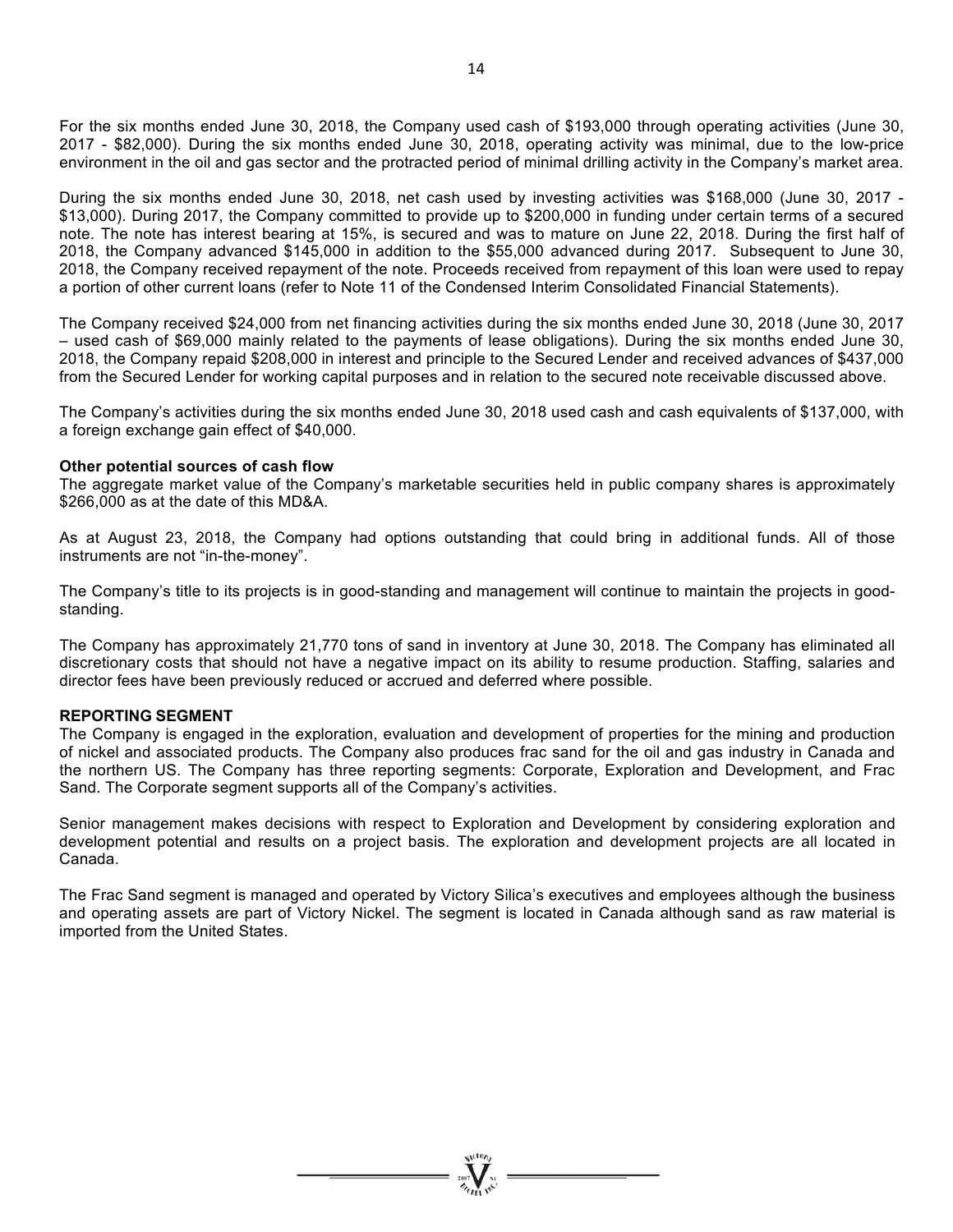The following table provides additional information on the Company's total segment assets:

|                                    | <b>June 30,</b><br>2018 | December 31,<br>2017 |
|------------------------------------|-------------------------|----------------------|
| Canada                             |                         |                      |
| Corporate                          | \$<br>$1,938$ \$        | 2,020                |
| <b>Exploration and Development</b> | 43,736                  | 43,714               |
| Frac Sand                          | 4,395                   | 4,858                |
| Intersegment elimination           | (1, 444)                | (1,502)              |
| <b>Total Assets</b>                | 48,625                  | 49,090               |

#### **EXPLORATION AND DEVELOPMENT ACTIVITIES**

Paul Jones is a "qualified person" as defined under NI-43-101 and has approved the preparation of the information *relating to the material mineral projects of the Company described herein.* 

#### **MINE PROPERTY AND DEVELOPMENT ACTIVITIES**

#### **Minago Project**

During the three and six months ended June 30, 2018, \$22,000 and \$22,000 was incurred on the Minago project (June 30, 2017 - \$9,000 and \$13,000), respectively.

The Company's 100%-owned Minago project is a permitted project ready for development. It is located on the unexposed southern part of the Thompson Nickel Belt in Manitoba, and is one of Canada's largest undeveloped sulphide nickel deposits. Minago has been shown to be capable of producing a nickel concentrate grading from 22.3% up to 35.0%, making it reportedly the world's highest grade nickel concentrate. In addition to metal by-products such as copper, cobalt, gold, platinum, palladium, silver and rhodium, a layer of silica sand averaging approximately nine metres thick overlies the nickel mineralization within the open pit. Approximately 84% of the sand is marketable as frac sand. The frac sand forms part of the overburden that must be removed prior to mining the nickel ore. According to the Minago FS, production of frac sand could begin 20 months after the start of mine development. As noted in Outlook above, the value of the cobalt alone in the Minago concentrate has increased to \$118,000,000 at the recent cobalt price of \$29.26.

The analytical data and geological interpretations obtained from a work program in 2010 were incorporated into an updated geological model and resource estimate. The updated resource incorporates a 24% increase (over the previous resource estimate) in the NI 43-101 compliant measured and indicated and pit-constrained sulphide nickel resource used in the Minago FS. The Minago FS is available at www.sedar.com. Note that all resources are contained in the Nose Deposit and the update below does not include the results of the 2011 drilling program.

|                  | Resource        | April 2011 Pit-Constrained |                   |                 | March 2010 In-Pit Resource <sup>2</sup> | Increase (Decrease) in<br><b>Contained Metal</b> |                   |        |  |
|------------------|-----------------|----------------------------|-------------------|-----------------|-----------------------------------------|--------------------------------------------------|-------------------|--------|--|
|                  | Tonnes          | Grade                      | <b>Ni Content</b> | Tonnes          | Grade                                   | Ni Content                                       | <b>Ni Content</b> | Change |  |
| Category         | <b>Millions</b> | %NiS <sup>3</sup>          | <b>MLb</b>        | <b>Millions</b> | %NiS <sup>3</sup>                       | M Lb                                             | <b>MLb</b>        | %      |  |
| <b>Measured</b>  | 8.2             | 0.473                      | 85.0              | 6.6             | 0.488                                   | 71.4                                             | 13.7              | 19.2   |  |
| <b>Indicated</b> | 22.8            | 0.432                      | 217.2             | 19.1            | 0.410                                   | 172.6                                            | 44.6              | 25.9   |  |
| M&I              | 31.0            | 0.443                      | 302.2             | 25.7            | 0.430                                   | 243.9                                            | 58.3              | 23.9   |  |
| <b>Inferred</b>  | 0.2             | 0.380                      | 1.4               | 1.4             | 0.402                                   | 12.2                                             | (10.8)            | (88.4) |  |

 $1$  Lerch-Grossman pit optimization shell  $2$  Whittle pit optimization shell  $3$  Nickel in sulphide form

On August 23, 2011, the Manitoba Government issued Victory Nickel's final EAL for the Minago project. The licence was to expire on August 22, 2014 unless the Company completes a certain amount of work to move the project forward. During 2014, the Company complied with the conditions of the EAL and, in December 2014, filed an Environmental Act Proposal ("EAP") to amend the EAL to relocate the proposed tailings and waste rock management facility. The construction of drainage ditches installed to lower down the water table within the pit shell limits, the installation of Flow Gauging and Telemetry systems and the implementation of a comprehensive environmental monitoring program are considered part of the site development necessary to maintain the EAL. Consultations with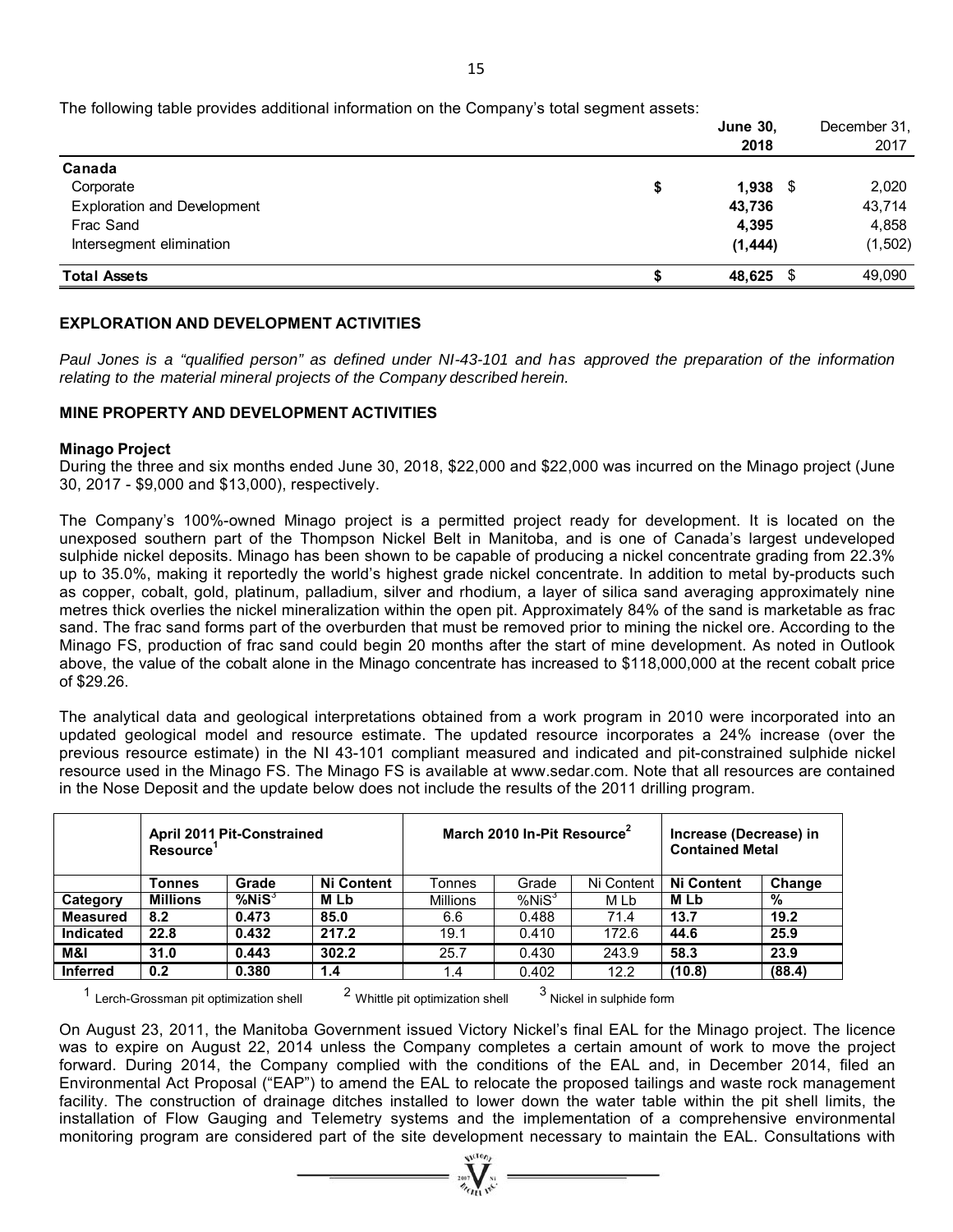First Nations by the government of Manitoba continue. The existing EAL continues to be valid and although the amendment would be preferable, it is not necessary for the Minago project to be developed. On completion of consultations, the government is expected to issue the amendment to the existing EAL.

#### *Minago Frac Sand*

An indicated resource of 15 million tonnes of sandstone has been estimated to occur within the current Minago pit shell. The frac sand component of this resource is approximately 11 million tonnes and is a significant contributor to the positive economics at Minago. As part of the FS, Outotec produced a feasibility-level design for a frac sand plant complete with capital and operating costs to produce 1,140,000 tonnes of frac sand annually for a ten-year period. Considerable potential exists to expand the resource beyond the limits of the current pit.

#### **EXPLORATION AND EVALUATION ACTIVITIES**

For the three and six months ended June 30, 2018 and 2017, the Company did not incur exploration expenditures on its E&E projects. Expenditures have been reduced due to the tight equity markets and management's focus on Victory Silica and the frac sand business.

#### **Frac Sand**

#### *Bear Coulee Property*

In October 2014, the Company entered into an option to acquire a 100% interest in a frac sand land package totaling over 300 acres in Trempeleau County Wisconsin, USA (the "Bear Coulee Property"). The option agreement provides for a cash payment of \$10,000 on signing of the agreement (paid in 2014), a second cash payment on delivery of permits (which has not yet been completed) and a third cash payment on exercise of the option. The option is valid for six months following receipt of permits with two equivalent extensions available under certain circumstances. Prior to production, the Company will be required to pay \$40,000 per annum as advance royalties on the initial 20,000 tons of sand production. Once the Bear Coulee Property is in production, the Company will be required to pay a royalty of \$2.00 per ton of frac sand sold from the property.

In February 2015, the Company announced the completion of a National Instrument 43-101 technical report describing a resource estimate of approximately 11 million tons of frac sand on the Bear Coulee Property.

#### **Nickel**

#### *Lac Rocher*

Lac Rocher, with year-round access, is located in northwestern Québec and has measured (0.29 million tonnes grading 1.23% Ni) and indicated (0.51 million tonnes grading 1.05% Ni) resources of 0.80 million tonnes grading 1.12% nickel, at a 0.5% nickel cutoff, for approximately 20 million pounds of in-situ nickel located between surface and 125 vertical metres. Additional inferred resources total 0.44 million tonnes grading 0.65% Ni. Mineralization remains open to the southwest. The breakeven price of nickel per pound in the Lac Rocher PEA was US\$9.74 with copper at US\$3.65 with an exchange of CAD\$0.95 / US\$1.00.

The Lac Rocher property is subject to a discovery incentive plan (the "DIP") to reward certain individuals involved in the discovery of Lac Rocher with a 2% net smelter royalty ("NSR") for mines that were discovered on certain properties prior to the expiry of the DIP. The NSR is payable only on revenues earned after recovery of all development costs for any mine on the property. The terms of the DIP provide the Company with a right of first refusal on any proposed disposition of the NSR. In addition, the DIP contains put/call provisions under which the Company may be required to purchase, or may exercise an option to purchase, the NSR at the value of its discounted cash flows, as defined therein. The Lac Rocher property is the only property subject to the DIP. As the Lac Rocher property is not yet in production, no royalties are currently payable. No work has been conducted on site since December 2009.

#### *Mel Project*

The 100% owned Mel project is located on the Thompson Nickel Belt, just north of Thompson, Manitoba and remains underexplored.

Mel has an indicated resource of 4.3 million tonnes grading 0.88% nickel (approximately 83 million pounds in-situ nickel) and an additional inferred resource of one million tonnes grading 0.84% nickel (approximately 19 million pounds in-situ nickel) and offers significant exploration upside as well as near-term production potential.

 $=\prod_{\alpha}^{\infty}$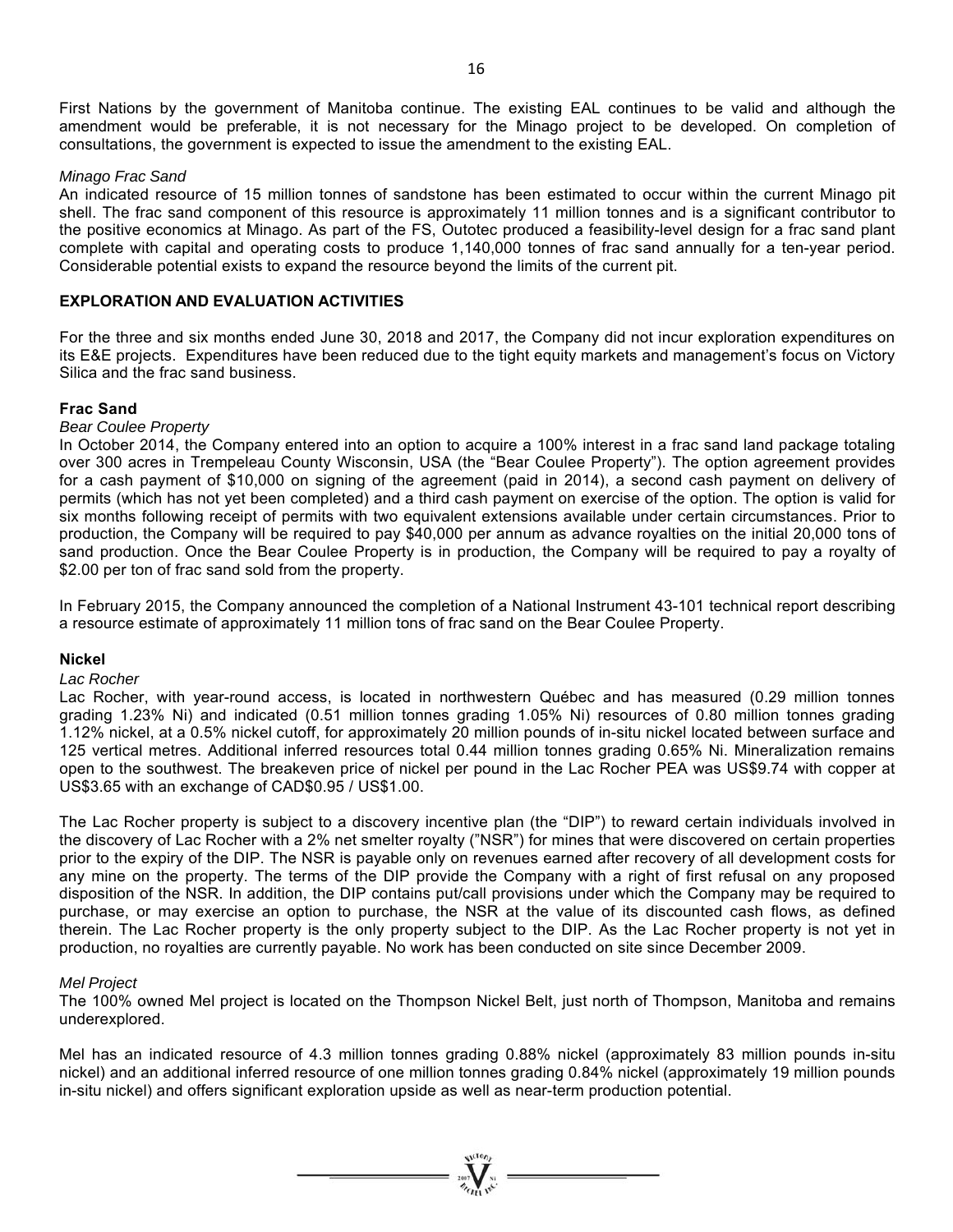The re-evaluation of the Mel dataset has been completed for both the drillhole data on the Mel deposit and the considerable drilling (111 drill holes) conducted on the claims portion of the property. The study has included reinterpretation of the geological context in order to evaluate new or under-tested target areas for future work that can be incorporated into further, more refined, modelling of the Mel resource. No fieldwork has been conducted since 2011. An application to renew Mel mining lease ML-007 was successful and the lease has been renewed for a 21-year term.

Under the terms of the Mel option agreement with Vale, Vale must mill ore from the Mel project at cash costs plus 5% subject to capacity availability and metallurgy – this is unaffected by Vale's decision not to exercise its back-in right. Furthermore, in accordance with the terms of the agreement with Vale, they now are entitled to a 10% royalty on "distributable earnings" as defined in the agreement. Distributable earnings is defined as net revenue less operating expenses, before federal and provincial income taxes, after provincial mining taxes and less aggregate pre-production capital but before depreciation.

#### *Lynn Lake*

The Lynn Lake property is located in the historic mining town of Lynn Lake in northern Manitoba, about 320km by road northwest of the Thompson mining camp. The property is the former Sherritt Gordon Mines Limited ("Sherritt") mine site known as the Lynn Lake A Mine and Farley Mine, comprised of 13 mining claims, 14 mining claim leases and 2 mineral leases covering an area of 2,170.26 hectares. The property was operated by Sherritt from 1953 to 1976 with reported production of 22.2 million tons at an average grade of 1.023% nickel and 0.535% copper.

On November 4, 2014, the Company announced that it had optioned the Lynn Lake project to Corazon, an Australian listed public company with assets in the Lynn Lake area. Under the terms of the agreement, Corazon can acquire a 100% interest in Lynn Lake by issuing 40,000,000 Corazon shares to the Company upon closing and incurring AU\$3,500,000 in exploration expenditures or in payments (in cash or Corazon shares at Corazon's option) to Victory Nickel before November 2019. In addition, Victory Nickel will retain a 1.5% net smelter royalty on production from the Lynn Lake nickel project, and receive a payment of AU\$1,000,000 (in cash or Corazon shares at Corazon's option) within 30 days of the commencement of ore processing activities at the Lynn Lake nickel project. On April 6, 2015 Corazon issued 40,000,000 Corazon shares to Victory Nickel as part of the terms of the option agreement between the two companies. In October 2016, the shares were sold for net proceeds of AU\$515,000.

#### **FRAC SAND SEGMENT**

As explained above, the Frac Sand segment is managed and operated by Victory Silica, although the business and operating assets are part of Victory Nickel. The segment is located in Canada although sand as raw material is currently imported from the United States. The plan is to eventually produce both domestic and imported sand.

The Company completed phase one of its three phase business plan. Phase one provided for the refurbishment and upgrading of the 7P Plant to a capacity of 500,000 tpa of high-quality frac sand. Phase one was completed in 2014.

The Board of Directors approved proceeding with phase two, provided non-dilutive financing could be arranged. However, in 2015, the Company announced that phase two had been deferred due to the uncertainty caused by the drop in the price of oil. However, phase two remains a desirable next step which would not only make the Company more competitive, but also provide significant flexibility to target certain markets which often require different grades of sand.

Phase two is to build a wash plant on a Wisconsin sand resource. Frac sand production is a two-stage process: the wet stage (washing) and the dry stage. The Company has historically contracted out the wet stage in Wisconsin prior to shipping the wet sand to its plant in Alberta. The wet stage removes impurities, enabling transport of only the desired sand size fractions. The dry stage, where the sand is dried and separated into several products of different sizes, is completed at the Company's 7P Plant.

Phase three of the business plan is to build a second dry processing facility in or around Winnipeg, Manitoba capable of producing 1,000,000 tpa. A site serviced by multiple rail carriers would give the Company more flexibility in accessing only the highest quality sand from the Wisconsin/Minnesota region. The ultimate plan is to provide customers with a variety of qualities, which would include domestic sand from the Company's Minago project in Manitoba (see above). The Minago project is a nickel project overlain by overburden, which includes sand meeting the tier two frac sand specs. The Winnipeg formation sand located at Minago is the highest-quality domestic sand and

 $\sum_{n=1}^{\infty} \sum_{n=1}^{\infty} \frac{1}{n^2}$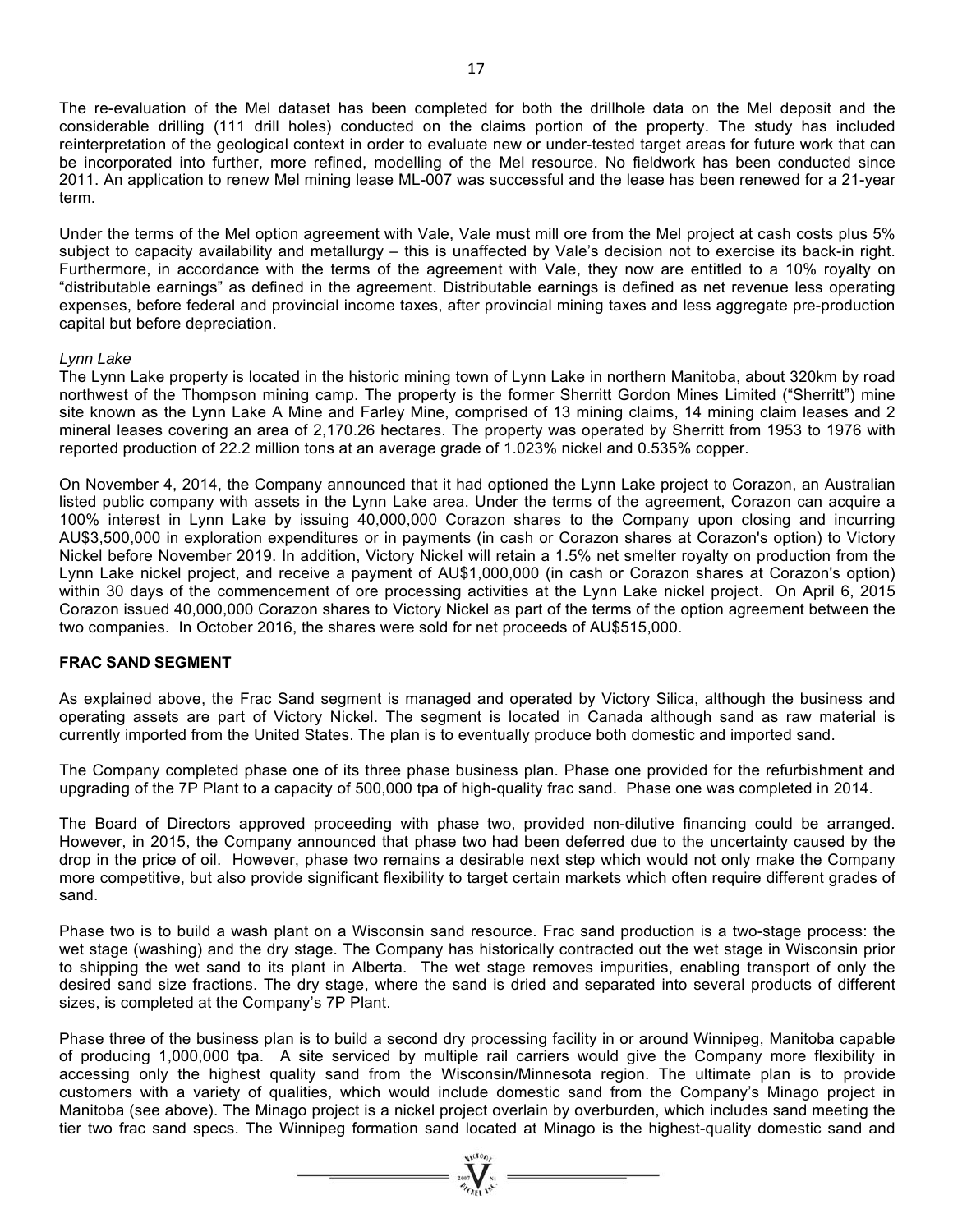would be a welcome addition to the Company's mix of products as not all of the Company's customers' applications require Wisconsin sand.

As a result of commodity market uncertainty, the 7P Plant operates on an as-needed basis only. Due to continued uncertainty in the oil price E&P companies have reduced capital expenditure programs, placing pressure on Victory Nickel's oilfield service company customers to reduce E&P company drilling costs. These companies, in turn, look to their suppliers, including frac sand producers, to help lower their costs. Accordingly, frac sand prices in Canada have decreased to levels that do not appear to be sustainable over the long term.

During 2017, the Company sold most of the coarser fractions of its finished goods inventory requiring the start-up of the 7P Plant to replenish finished goods, in anticipation of a continued improvement in sales.

#### **TRANSACTIONS WITH RELATED PARTIES**

#### *Related Party Balances and Transactions for Services*

Short-term employee benefits provided by the Company to key management personnel include salaries, directors' fees, statutory contributions, paid annual vacation and paid sick leave as well as non-monetary benefits such as medical care. In addition to short-term employee benefits, the Company may also issue options and common shares as part of the stock option plan and share bonus plan. Payables to key management personnel generally relate to directors' fees, consulting fees and expense reimbursements.

Balances and transactions with related parties are shown in the following tables for the periods ended:

|                                                | <b>June 30,</b><br>2018 | December 31,<br>2017 |
|------------------------------------------------|-------------------------|----------------------|
| <b>Balances Outstanding</b>                    |                         |                      |
| Debt due to key management personnel           | $318$ \$                | 318                  |
| Other payables due to key management personnel | 341                     | 173                  |
|                                                | 659                     | 491                  |

Key management personnel compensation is comprised of:

|                              | Three months ended |                      |  |               | Six months ended |               |  |               |
|------------------------------|--------------------|----------------------|--|---------------|------------------|---------------|--|---------------|
|                              |                    | <b>June 30, 2018</b> |  | June 30, 2017 |                  | June 30, 2018 |  | June 30, 2017 |
| Short-term employee benefits |                    | 139                  |  | 87            |                  | 279           |  | 151           |
|                              |                    | 139                  |  | 87            |                  | 279           |  | 151           |

#### **OUTSTANDING SHARE DATA**

As at August 23, 2018, the Company had 94,870,968 common shares issued and outstanding. In addition, there were 12,303,000 stock options outstanding with a weighted average exercise price of CAD\$0.07. Of the outstanding options none were in the money.

#### **CORPORATE GOVERNANCE**

#### *Disclosure Controls and Procedures*

The Company's Chief Executive Officer and Chief Financial Officer (collectively, the "Certifying Officers"), are responsible for designing a system of disclosure controls and procedures, or causing them to be designed under their supervision, to provide reasonable assurance that information required to be disclosed in reports filed with or submitted to, securities regulatory authorities is recorded, processed, summarized and reported within the time periods specified under Canadian securities laws and that material information relating to the Company is made known to them with respect to financial and operational conditions to allow timely decisions regarding required disclosure. Such controls are facilitated by the small size of the Company's senior management team and their access to material information.